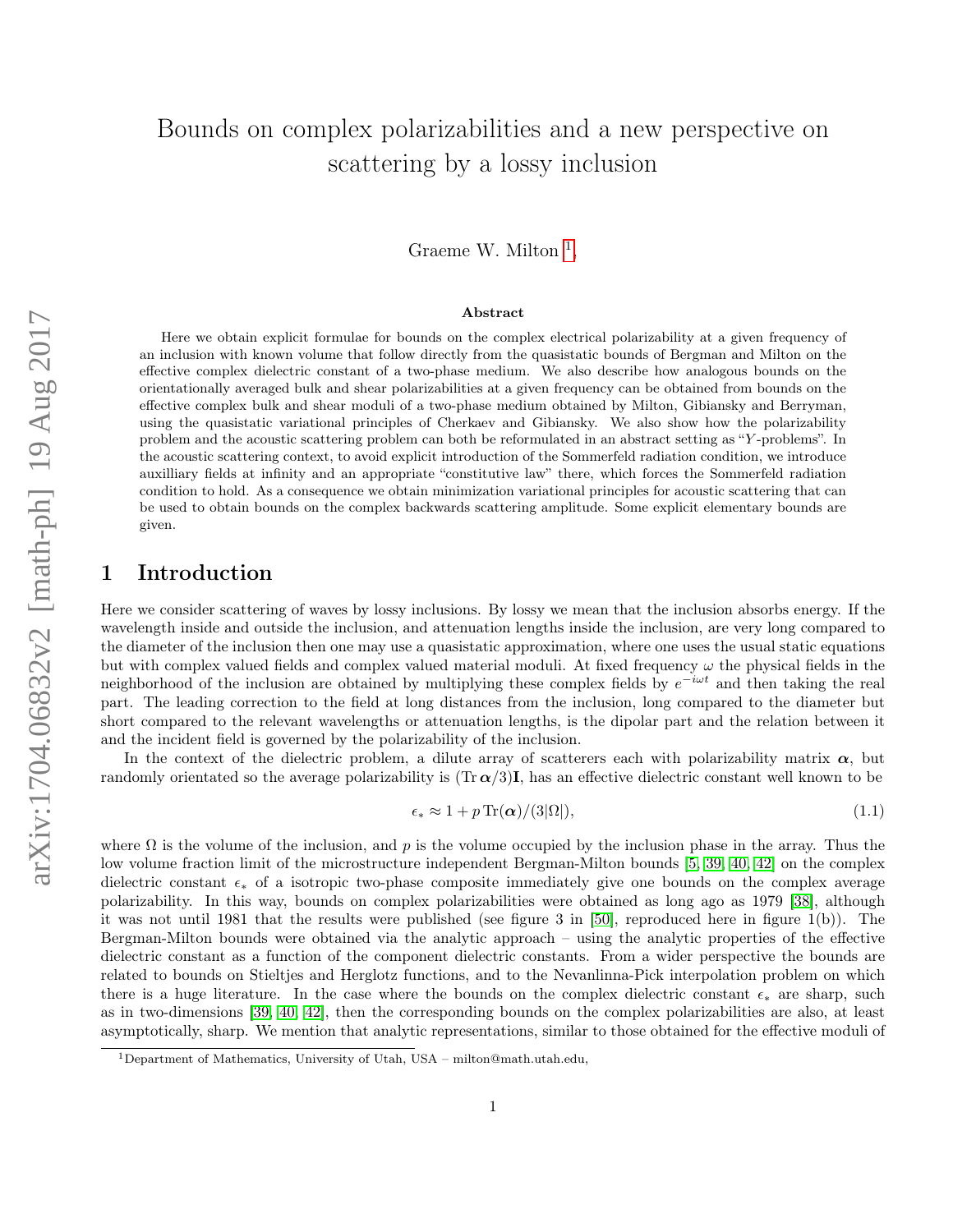composites [\[4,](#page-22-1) [40,](#page-25-0) [22,](#page-23-0) [28,](#page-24-2) [45\]](#page-25-3), have also been obtained for the polarizability tensor [\[18,](#page-23-1) [19,](#page-23-2) [12\]](#page-23-3), and for electromagnetic scattering [\[7,](#page-22-2) [16\]](#page-23-4).



Figure 1: The dashed lines show bounds on  $\alpha/h^2$  representing the orientationaly averaged real and complex polarizability per unit volume of an arbitarily shaped two-dimensional inclusion. In (a) the dielectric constant  $\epsilon_1$  of the inclusion is real, while in (b) it is purely imaginary. The surrounding medium has a dielectric constant of unity. In (b) "ru" and "rl" denote the upper and lower bounds on the real part of  $\alpha/h^2$ , while "iu" and "il" denote the upper and lower bounds on the imaginary part of  $\alpha/h^2$ . The solid lines are the numerical results for a square shaped inclusion. The bounds in (a) are asymptotically attained in the cases of the solid circular cylinder and the thin cylindrical shell. The figures are reproductions, with permission of Springer, of figures 2 and 3 in [\[50\]](#page-25-2).

Recently there has been a resurgence of interest in such bounds on the complex polarizability, or at least the imaginary part which governs the absorption. This is fed by the realization that such bounds are helpful to determine the absorption of radiation of a cloud of dispersed sub-wavelength sized metal particles that may be useful for smoke screens [\[36\]](#page-24-3). The authors of [\[36\]](#page-24-3) apparently did not realize that bounds on the complex quaistatic polarizability are in fact a simple corollary of those on the complex dielectric constant of periodic two-phase composites in the small volume fraction limit.

The bounds on the complex dielectric constant have also been obtained using the variational principles of Cherkaev and Gibiansky [\[14\]](#page-23-5). In fact, for viscoelastic problems at fixed frequency where one is interested in bounding the complex effectve elasticity tensor it seems that the variational approach is more suitable than the analytic approach [\[20,](#page-23-6) [46,](#page-25-4) [21\]](#page-23-7). Both the variational approach and the the analytic approach have been extended to viscoelastic problems in the time domain, by Carini and Mattei [\[11\]](#page-22-3) and Mattei and Milton [\[35\]](#page-24-4) respectively. In this connection, for obtaining bounds on the viscoelastic response at a given time, it seems that the analytic approach is the most suitable method.

Most interesting has been the recent breakthrough result of Miller et.al. [\[37\]](#page-24-5) where through astoundingly simple arguments they obtain inclusion shape independent bounds on the scattered power, absorbed power, and their sum (known as the extinction) in terms of the material moduli, frequency, and amplitude of the incident plane wave. Most significantly they do not assume that the inclusion is small compared to the wavelength: they use the full time-harmonic Maxwell equations rather than just the quasistatic approximation.

Thus one wonders if there are some variational minimization principles that apply to scattering by an inclusion. Here we will see that indeed there are such variational minimization principles. However with a choice of trial fields, they do not provide a bound on the extinction, or equivalently the forward scattering amplitude, but rather surprisingly provide a bound on the *backward scattering amplitude*. Thus it seems that these variational principles do not allow one to recover the extinction bounds of Miller et.al. [\[37\]](#page-24-5). Our approach to obtaining variational principles follows that in chapter 12 of [\[45\]](#page-25-3): since the equations are linear, the variational principles should be quadratic and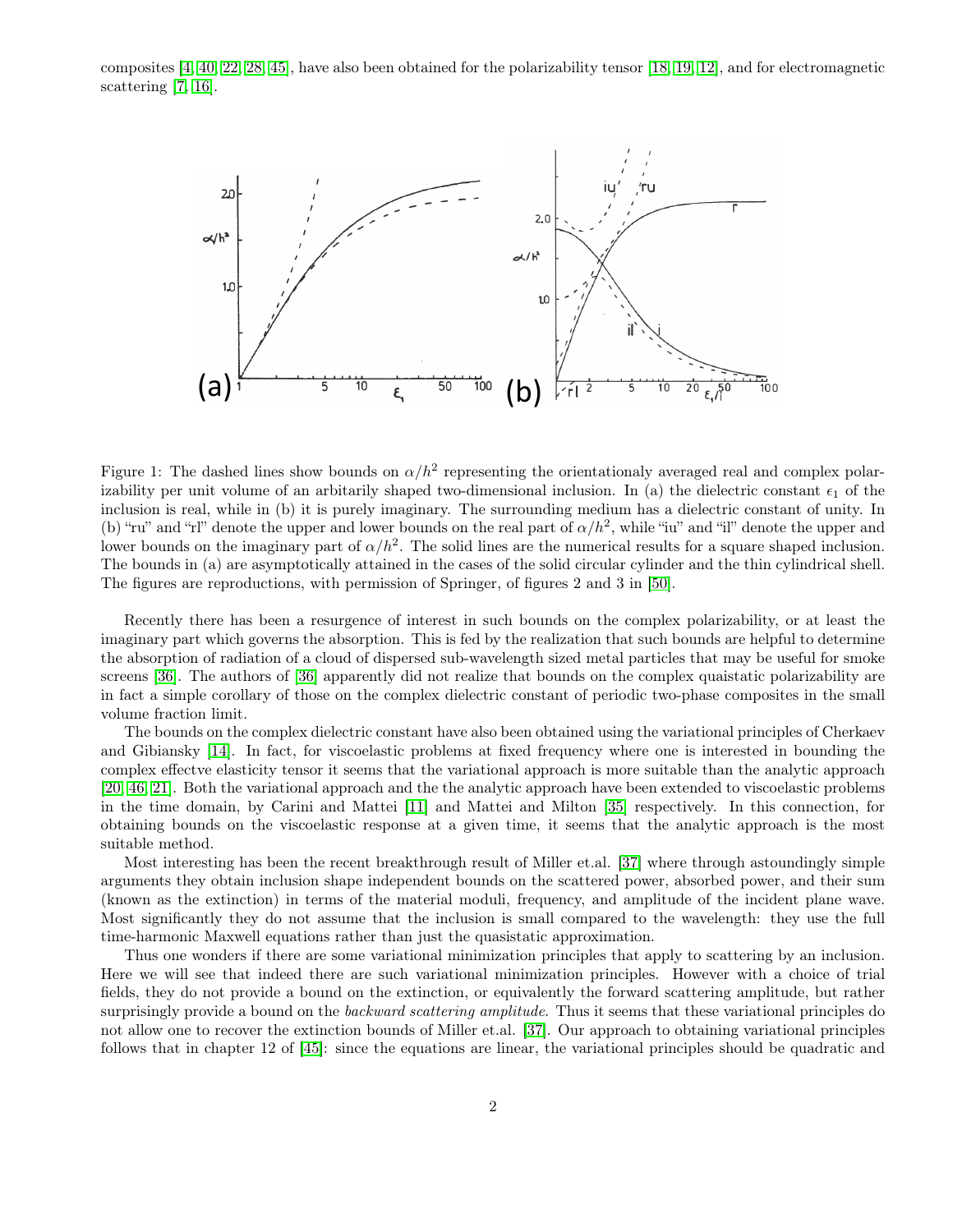obtained by expanding a positive semidefinite quadratic form of the difference between the actual fields and the trial fields, where those terms in the expansion that involve products of the actual field and the trial field need to be integrated by parts (or equivalently evaluated using the orthogonality properties of the relevant subspaces of fields).

We mention that minimization principles have been obtained by Milton, Seppecher and Bouchitté [\[51\]](#page-25-5) and Milton and Willis [\[53\]](#page-25-6) for the full time harmonic acoustic equations, Maxwell's equations, and elastodynamic equations, in bodies of finite extent containing inhomogeneous lossy media. This advance was made possible by the key realization that these equations can all be suitably manipulated into a form where it is easy to see that one can directly apply the transformation techniques of Cherkaev and Gibiansky [\[14\]](#page-23-5) to obtain minimization variational principles. While is not immediately clear how to extend these variational principles to scattering, this is in fact what we will ultimately succeed in doing. For simplicity, we confine our attention to the acoustic problem: electromagnetic and elastodynamic scattering will be considered elsewhere.

We will see that problems of determining polarizabilty tensors and solving scattering by an inclusion can be naturally formulated in an abstract setting as "Y -problems". For an introduction to "Y -problems" and their significance, see Chapters 19, 20, and 29 in the book [\[45\]](#page-25-3), as well as Sections 23.6, 23.7, and 24.10 therein, and also Chapters 1,2,7, 9, and 10 in the book [\[54\]](#page-26-0). Briefly, "Y-tensors", and the associated fractional linear transformations linking effective tensors and "Y-tensors" first appeared in bounds on the effective moduli of composites, in formulae for effective medium approximations, and in continued fractions for the effective tensor [\[41,](#page-25-7) [8,](#page-22-4) [48,](#page-25-8) [43,](#page-25-9) [13\]](#page-23-8). The continued fractions were connected with a hierarchical spitting of the relevant Hilbert space, known as the field equation recursion method, in which "Y -problems" make a natural appearance at successive stages of the procedure [\[43,](#page-25-9) [44\]](#page-25-10). In the first stage of the procedure, for a two-phase periodic composite, the tensor  $\mathbf{Y}_{*}$  was found to have a direct physical meaning, relating the phase averages of the fluctuating components of the fields [\[20\]](#page-23-6). For example, in a dielectric problem with a periodic dielectric constant, a periodic displacement field  $d(x)$  and periodic electric field  $e(x)$ , one has

<span id="page-2-0"></span>
$$
\langle \chi_i(\mathbf{d} - \langle \mathbf{d} \rangle) \rangle = -\mathbf{Y}_* \langle \chi_i(\mathbf{e} - \langle \mathbf{e} \rangle) \rangle, \tag{1.2}
$$

where  $\chi_i(\mathbf{x})$ ,  $i = 1, 2$ , is the indicator function taking the value 1 in phase i, and 0 in the other phase, and the angular brackets  $\langle \cdot \rangle$  denote a volume average over the unit cell of periodicity.

The setting of a Y-problem is a Hilbert space, or finite dimensional vector space,  $K$  that has the decomposition

$$
\mathcal{K} = \mathcal{E} \oplus \mathcal{J} = \mathcal{V} \oplus \mathcal{H},\tag{1.3}
$$

where the spaces  $\mathcal E$  and  $\mathcal J$  are orthogonal complements, as are the spaces  $\mathcal V$  and  $\mathcal H$ . Given a linear operator  $\mathbf L$  mapping  $\mathcal H$  to  $\mathcal H$ , the Y-problem is to find for each given element  $\mathbf E_1$  of  $\mathcal V$  the associated fields

$$
\mathbf{E}_2, \mathbf{J}_2 \in \mathcal{H}, \quad \mathbf{J}_1 \in \mathcal{V}, \quad \text{such that } \mathbf{E} = \mathbf{E}_1 + \mathbf{E}_2 \in \mathcal{E}, \quad \mathbf{J} = \mathbf{J}_1 + \mathbf{J}_2 \in \mathcal{J}, \quad \mathbf{J}_2 = \mathbf{L} \mathbf{E}_2.
$$
 (1.4)

Note that because V and H are orthogonal and span K any field, or vector,  $K \in \mathcal{K}$  can be split into  $K = K_1 + K_2$ , where  $\mathbf{K}_1 \in \mathcal{V}$  and  $\mathbf{K}_2 \in \mathcal{H}$ . Assuming that these fields are uniquely determined for each  $\mathbf{E}_1 \in \mathcal{V}$ ,  $\mathbf{J}_1$  must be linearly dependent on  $\mathbf{E}_1$  and this linear relation,

<span id="page-2-1"></span>
$$
\mathbf{J}_1 = -\mathbf{Y}_* \mathbf{E}_1,\tag{1.5}
$$

defines the associated operator  $\mathbf{Y}_*$ , which maps  $\mathcal V$  to  $\mathcal V$ , or to a subspace of  $\mathcal V$ . The meaning of the spaces  $\mathcal K$ ,  $\mathcal E$ ,  $J$ ,  $V$  and  $H$  will of course depend on the problem under consideration and many examples can be given. In the context of a two-phase dielectric periodic composite, as in  $(1.2)$ ,  $\mathcal K$  is the space of square integrable periodic fields with zero average over the unit cell,  $\mathcal E$  is the space of gradients of periodic potentials,  $\mathcal J$  are those fields in  $\mathcal K$  that have zero divergence,  $\mathcal V$  are those fields in  $\mathcal K$  that are constant in each phase,  $\mathcal H$  are those fields whose average over each phase is zero. Another concrete example is an electrical network comprised of a network of  $m$ , possibly complex, impedances on one side of the circuit board, and a network of b batteries or oscillating power souces on the other side of the circuit board, with the two networks being connected by terminal nodes drilled through the circuit board. Fields in  $\mathcal K$  are then  $m + b$  dimensional vectors whose elements represent the field components in the impedances or batteries. Fields in  $\mathcal E$  are potential drops, while fields in  $\mathcal J$  represent currents satisfying the condition that the net flux of current in or out of any node is zero. The subspace  $\mathcal E$  can also be seen as the column space of the incidence matrix M of the entire network, and the subspace  $\beta$  as the null-space of  $\mathbf{M}^T$ , thus accounting for the orthogonality of these subspaces. Fields in  $\mathcal V$  have elements which are non-zero only in the batteries, while fields in  $\mathcal H$  have elements which are non-zero only in the impedances. The matrix  $L$  is then diagonal with elements representing the individual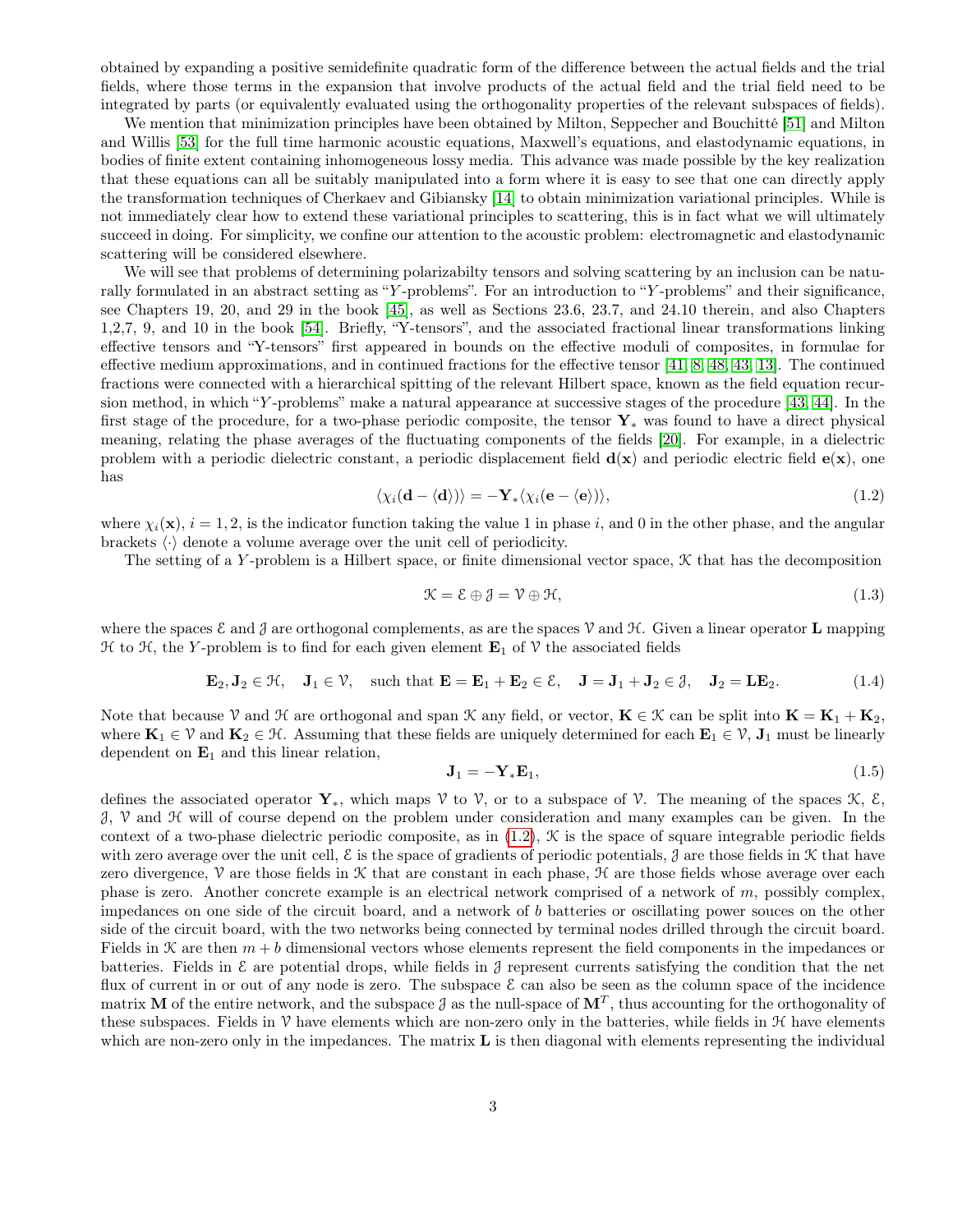impedance values. The tensor  $\mathbf{Y}_*$  measures the response of the batteries. The orthogonality of **E** and **J** coupled with the orthogonality of implies  $-J_1 \cdot E_1 = J_2 \cdot E_2$  or equivalently that

<span id="page-3-0"></span>
$$
\mathbf{E}_1 \mathbf{Y}_* \mathbf{E}_1 = \mathbf{E}_2 \cdot \mathbf{L} \mathbf{E}_2. \tag{1.6}
$$

So if  $\bf{L}$  is real and positive semidefinite (as is the case when the impedances are resistors), then  $(1.6)$  is a restatement of the fact that the net power provided by the batteries is equal to the net power consumed by the impedances. It also implies  $Y_*$  is positive semidefinite, which is why the minus sign is introduced in the definition [\(1.5\)](#page-2-1). For more details see Chapter 19 in [\[45\]](#page-25-3). Interestingly, one can perform algebraic operations on Y -problems, in the same way that one can perform algebraic operations such as addition, multiplication and substitution with electrical circuits, and moreover if one removes the orthogonality constraints on the subspaces these operations can be extended to include subtraction and division: one has a complete algebra (see Chapter 7 in [\[54\]](#page-26-0)).

The advantage of recognizing that determining polarizabilty tensors and solving scattering by an inclusion are both "Y -problems" is that one can more or less immediately write down variational minimization principles, even when the moduli are complex, and also one can deduce important analytic properties of  $Y_*$  as a function of the component moduli. Both the variational principles and the analytic properties can lead to bounds on  $\mathbf{Y}_{*}$ , and thus to bounds on the polarizabilty tensor, or on the scattering amplitudes.

# 2 Formulating the problem of determining the polarizability tensor as a Y -problem

The purpose of this section is twofold: first, to introduce Y -problems in a simple setting quite close to that of acoustic scattering, namely the dielectric problem, in quasistatics, of determining the complex polarizability tensor of a lossy inclusion in a three-dimensional infinite homogeneous dielectric medium; and second to review the accompanying standard analysis as it will have direct parallels in the context of acoustic scattering. In a two-phase periodic composite the simplest associated Y -problem is obtained by stripping the constant fields from the underlying equations (see, for example, [\[20\]](#page-23-6) and section 19.1 in [\[45\]](#page-25-3)). Similarly for the polarizabilty problem, the associated Y -problem is obtained by stripping the constant applied incident fields from the underlying equations.

The permittivity  $\epsilon(\mathbf{x})$  is  $\epsilon_1$  inside the inclusion and  $\epsilon_0$  outside:

$$
\boldsymbol{\epsilon}(\mathbf{x}) = \boldsymbol{\epsilon}_0 + (\boldsymbol{\epsilon}_1 - \boldsymbol{\epsilon}_0) \chi(\mathbf{x}), \tag{2.1}
$$

where  $\chi(\mathbf{x})$  is the indicator function taking the value 1 in the inclusion and 0 outside. Let X denote the Hilbert space of square integrable 3-component vector fields. Then the constitutive law takes the form

<span id="page-3-3"></span>
$$
\underbrace{\mathbf{d}_0 + \mathbf{d}^s(\mathbf{x})}_{\mathbf{d}(\mathbf{x})} = \epsilon(\mathbf{x}) \underbrace{(\mathbf{e}_0 + \mathbf{e}^s(\mathbf{x}))}_{\mathbf{e}(\mathbf{x})},\tag{2.2}
$$

where  $\mathbf{d}_0$  and  $\mathbf{e}_0$  are constant fields, with  $\mathbf{d}_0 = \epsilon_0 \mathbf{e}_0$ , while

<span id="page-3-4"></span>
$$
\mathbf{e}^s \in \mathcal{E}, \quad \mathbf{d}^s \in \mathcal{J},\tag{2.3}
$$

in which  $\mathcal E$  is the space of fields in  $\mathcal K$  that have zero curl, while  $\mathcal J$  is the space of fields in  $\mathcal K$  that have zero divergence. For simplicity the dielectric tensor outside is assumed to be isotropic, of the form  $\epsilon_0 = \epsilon_0 \mathbf{I}$ , where  $\epsilon_0$  is a positive scalar. The electric potential  $V(\mathbf{x})$  outside any sphere containing the inclusion has an expansion in spherical harmonics [\[26\]](#page-24-6). the leading term of which is

<span id="page-3-1"></span>
$$
V^s(\mathbf{x}) = \mathbf{b} \cdot \mathbf{x} / (4\pi\epsilon_0 r^3) + \cdots,
$$
\n(2.4)

and the associated electric field  $\mathbf{e}^s(\mathbf{x}) = -\nabla V^s(\mathbf{x})$  is

<span id="page-3-2"></span>
$$
\mathbf{e}^s = -\nabla V^s = -\mathbf{b}/(4\pi\epsilon_0 r^3) + 3\mathbf{x} (\mathbf{b} \cdot \mathbf{x})/(4\pi\epsilon_0 r^5) + \cdots.
$$
 (2.5)

So we see that at large distances the dominant correction to the uniform field comes from terms involving the vector b; this vector is known as the induced dipole moment. The factor of  $4\pi\epsilon_0$  has been introduced into the above expansions so that **b** has a physical interpretation when inclusion is in free space and  $\epsilon_0$  represents the dielectric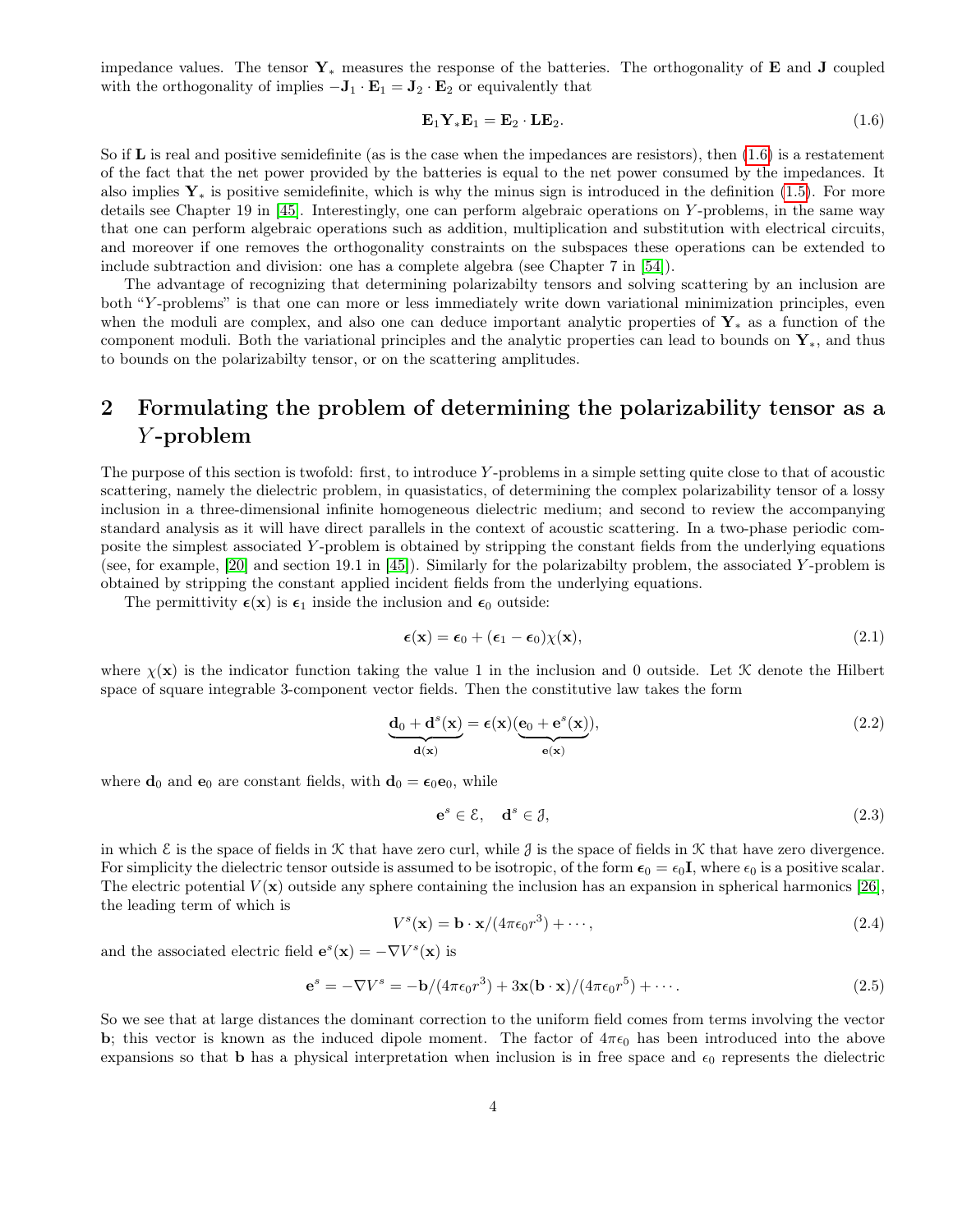constant (or, more precisely, the electrical permittivity) of free space. As we will see shortly, b can then be identified with the first moment of the induced charge density.

Since the equations for the fields are linear, there must be a linear relation between the induced dipole moment **b** and the applied field  $e_0$ . This linear relation,

$$
\mathbf{b} = \boldsymbol{\alpha} \mathbf{e}_0, \tag{2.6}
$$

defines the polarizability tensor  $\alpha$  of the inclusion. This tensor has also been called the Pólya-Szegő matrix; see [\[59\]](#page-26-1) and [\[56\]](#page-26-2).

For a fixed applied field  $e_0$  the vector **b** is determined by the integral of the polarization field,

$$
\mathbf{p}(\mathbf{x}) = (\epsilon(\mathbf{x}) - \epsilon_0)\mathbf{e}(\mathbf{x}) = \mathbf{d}(\mathbf{x}) - \epsilon_0\mathbf{e}(\mathbf{x}) = \mathbf{d}_0 + \mathbf{d}^s(\mathbf{x}) - \epsilon_0[\mathbf{e}_0 + \mathbf{e}^s(\mathbf{x})] = \mathbf{d}^s(\mathbf{x}) - \epsilon_0\mathbf{e}^s(\mathbf{x}),\tag{2.7}
$$

over the volume of the inclusion. To see this we follow, for example, the argument given in Section 10.1 of [\[45\]](#page-25-3). Consider a ball  $B_{r_0}$  of very large radius r containing the inclusion. Since the polarization field is zero outside the inclusion, we can equate the integral of the polarization field over the inclusion with the integral of the polarization field over the ball  $B_{r_0}$ . Since the displacement field  $\mathbf{d}(\mathbf{x})$  has zero divergence, and since  $-\mathbf{e}^s(\mathbf{x})$  is the gradient of the electrical potential  $V^s(\mathbf{x})$ , it follows that for any vector **m** 

<span id="page-4-2"></span>
$$
\int_{B_{r_0}} \mathbf{m} \cdot \mathbf{p}(\mathbf{x}) d\mathbf{x} = \int_{B_{r_0}} \mathbf{d}^s(\mathbf{x}) \cdot \nabla(\mathbf{m} \cdot \mathbf{x}) d\mathbf{x} + \epsilon_0 \mathbf{m} \cdot \int_{B_{r_0}} \nabla V^s(\mathbf{x}) d\mathbf{x}(\mathbf{x})
$$
\n
$$
= \int_{\partial B_{r_0}} (\mathbf{m} \cdot \mathbf{x}) \mathbf{d}^s(\mathbf{x}) \cdot \mathbf{n} + \epsilon_0 V^s(\mathbf{x}) \mathbf{m} \cdot \mathbf{n} dS
$$
\n
$$
= \epsilon_0 \mathbf{m} \cdot \int_{\partial B_{r_0}} V^s(\mathbf{x}) \mathbf{n} - \mathbf{x} (\nabla V^s(\mathbf{x}) \cdot \mathbf{n}) dS,
$$
\n(2.8)

where  $\mathbf{n} = \mathbf{x}/|\mathbf{x}|$  is the outward normal to the surface  $\partial B$  of the ball B. When the radius r of the ball B is sufficiently large we can use the asymptotic formulas [\(2.4\)](#page-3-1) and [\(2.5\)](#page-3-2) to estimate these integrals,

<span id="page-4-3"></span>
$$
\int_{\partial B_{r_0}} \mathbf{x} (\nabla V^s(\mathbf{x}) \cdot \mathbf{n}) dS, \approx -\int_{\partial B_{r_0}} 2\mathbf{x} (\mathbf{b} \cdot \mathbf{x})/(4\pi \epsilon_0 r_0^4) dS = \frac{2}{3\epsilon_0} \mathbf{b},
$$
\n
$$
\int_{\partial B_{r_0}} V(\mathbf{x}) \mathbf{n} dS, \approx \int_{\partial B_{r_0}} \mathbf{x} (\mathbf{b} \cdot \mathbf{x})/(4\pi \epsilon_0 r_0^4) dS = \frac{1}{3\epsilon_0} \mathbf{b},
$$
\n(2.9)

with these approximations becoming increasingly accurate as the radius r of the ball  $B_{r_0}$  approaches infinity. By subtracting these expressions and taking the limit as  $r$  approaches infinity we see that

$$
\int_{B_{r_0}} \mathbf{p}(\mathbf{x}) \, d\mathbf{x} = \mathbf{b}.\tag{2.10}
$$

Now we define V to consist of all fields of the form  $\chi(x)v$  where v is a constant vector, i.e., which are constant in the inclusion and zero outside, and we define  $\mathcal H$  as the orthogonal complement of  $\mathcal V$  in the subspace  $\mathcal K$ , i.e., those fields in  $K$  that have zero average value over the inclusion. Then we rewrite [\(2.2\)](#page-3-3) as

$$
\mathbf{d}^s(\mathbf{x}) = \boldsymbol{\epsilon}(\mathbf{x})\mathbf{e}^s(\mathbf{x}) + (\boldsymbol{\epsilon}_1 - \boldsymbol{\epsilon}_0)\chi(\mathbf{x})\mathbf{e}_0, \tag{2.11}
$$

and express the fields in the form

<span id="page-4-0"></span>
$$
\mathbf{e}^s(\mathbf{x}) = \mathbf{e}_1(\mathbf{x}) + \mathbf{e}_2(\mathbf{x}), \quad \mathbf{d}^s(\mathbf{x}) = \mathbf{d}_1(\mathbf{x}) + \mathbf{d}_2(\mathbf{x}) \quad \text{with } \mathbf{e}_1, \mathbf{d}_1 \in \mathcal{V}, \quad \mathbf{e}_2, \mathbf{d}_2 \in \mathcal{H}.
$$
 (2.12)

The projections onto V and H are  $\Pi_1$  and  $\Pi_2$  whose action on a field  $p(x) \in \mathcal{K}$  are given by

$$
\Pi_1 \mathbf{p} = \chi \langle \mathbf{p} \rangle, \quad \Pi_2 \mathbf{p} = \mathbf{p} - \chi \langle \mathbf{p} \rangle. \tag{2.13}
$$

Applying  $\Pi_2$  to both sides of [\(2.12\)](#page-4-0) gives

<span id="page-4-1"></span>
$$
\mathbf{d}_2 = \mathbf{\Pi}_2 \boldsymbol{\epsilon}(\mathbf{x}) \mathbf{e}_2 = \boldsymbol{\epsilon}(\mathbf{x}) \mathbf{e}_2,\tag{2.14}
$$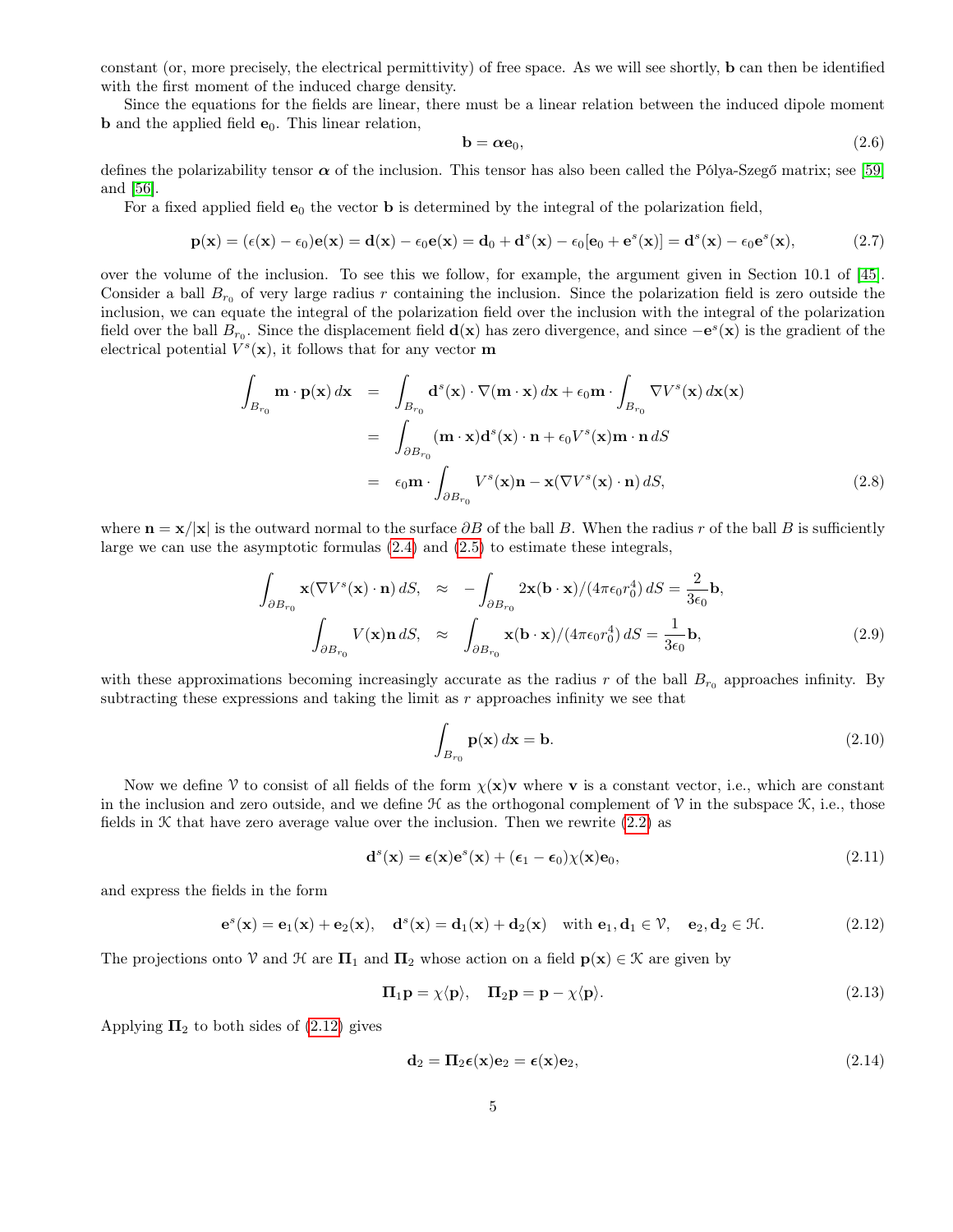while applying  $\Pi_1$  to both sides of [\(2.12\)](#page-4-0), or equivalently subtracting [\(2.14\)](#page-4-1) from it, gives

<span id="page-5-0"></span>
$$
\mathbf{d}_1 = \boldsymbol{\epsilon}_1 \mathbf{e}_1 + (\boldsymbol{\epsilon}_1 - \boldsymbol{\epsilon}_0) \chi(\mathbf{x}) \mathbf{e}_0. \tag{2.15}
$$

The equations [\(2.3\)](#page-3-4), [\(2.12\)](#page-4-0), and [\(2.14\)](#page-4-1) are the defining equations for a Y-problem: given  $\mathbf{e}_1 \in \mathcal{V}$ , find  $\mathbf{d}_1 \in \mathcal{V}$  and  $e_2, d_2 \in \mathcal{H}$ , with  $d_2 = \epsilon e_2$  such that  $e_1 + e_2 \in \mathcal{E}$  and  $d_1 + d_2 \in \mathcal{J}$ . Since  $d_1$  depends linearly on  $e_1$  we may write

$$
\mathbf{d}_1 = -\mathbf{Y}_*\mathbf{e}_1,\tag{2.16}
$$

which defines the effective Y-tensor,  $\mathbf{Y}_{*}$ . Substituting this in [\(2.15\)](#page-5-0) gives

$$
\mathbf{e}_1 = -(\mathbf{Y}_* + \boldsymbol{\epsilon}_1)^{-1} (\boldsymbol{\epsilon}_1 - \boldsymbol{\epsilon}_0) \chi(\mathbf{x}) \mathbf{e}_0.
$$
 (2.17)

Also, by definition of the polarizability tensor  $\alpha$ ,

$$
\alpha \mathbf{e}_0 = |\Omega| \langle (\boldsymbol{\epsilon}_1 - \boldsymbol{\epsilon}_0)(\mathbf{e}_0 + \mathbf{e}^s(\mathbf{x})) \rangle = |\Omega| |\langle (\boldsymbol{\epsilon}_1 - \boldsymbol{\epsilon}_0)(\mathbf{e}_0 + \mathbf{e}_1) \rangle, \tag{2.18}
$$

and so we see that

<span id="page-5-4"></span>
$$
\boldsymbol{\alpha} = |\Omega| [(\boldsymbol{\epsilon}_1 - \boldsymbol{\epsilon}_0) - (\boldsymbol{\epsilon}_1 - \boldsymbol{\epsilon}_0) (\mathbf{Y}_* + \boldsymbol{\epsilon}_1)^{-1} (\boldsymbol{\epsilon}_1 - \boldsymbol{\epsilon}_0)]. \tag{2.19}
$$

#### 3 Bounds on the orientationally averaged complex polarizability tensor

Bounds on the polarizabilty tensor are an obvious consequence of bounds on the effective dielectric constant of composite materials. Consider an inclusion  $\Omega$  of volume  $|\Omega|$  having isotropic dielectic constant  $\epsilon_1$  which is surrounded by material with dielectric constant  $\epsilon_2 = 1$ . We let  $\chi_1 = \epsilon_1 - 1$  denote the susceptability of phase 1 (that is not to be confused with the characteristic function  $\chi(x)$ ). Let  $\alpha$  be its (possibly anisotropic) polarizability tensor. We then consider a dilute suspension of copies of this inclusion, with equally distributed random orientations. Then insert material (or void) with dielectic constant  $\epsilon_2 = 1$  outside the inclusions. By symmetry this material has an isotropic effective dielectric constant  $\epsilon_*$ , which remains isotropic no matter what value the volume fraction  $p = |\Omega|/\ell^3$  occupied by the inclusions happens to be. In the limit  $p$  approaches zero one has the asymptotic formula

<span id="page-5-1"></span>
$$
\epsilon_* \approx 1 + p \operatorname{Tr}(\alpha) / (d|\Omega|),\tag{3.1}
$$

where Tr( $\alpha$ ) represents the average polarizability of the inclusions (in which Tr( $\alpha$ ) denotes the sum of the diagonal elements of the polarizability tensor), and  $d = 2$  or 3 is the dimensionality of the space.

If  $\epsilon_1$  is real, then Hashin-Shtrikman [\[24\]](#page-23-9) established that the effective dielectric constant  $\epsilon_*$  lies between the formulae

$$
1 + \frac{dp(\epsilon_1 - 1)}{d + (1 - p)(\epsilon_1 - 1)}, \quad \epsilon_1 + \frac{3(1 - p)\epsilon_1(1 - \epsilon_1)}{d\epsilon_1 + p(1 - \epsilon_1)},
$$
\n(3.2)

where  $d = 2$  or 3 is the dimensionality of the composite. Taking the limit  $p \to 0$  of each expression and using [\(3.1\)](#page-5-1) establishes that  $\text{Tr}(\boldsymbol{\alpha})/(d|\Omega|)$  must lie between the bounds

<span id="page-5-3"></span>
$$
\chi_1 - \chi_1^2/(d(1+\chi_1)), \quad \chi_1 - \chi_1^2/(\chi_1 + d). \tag{3.3}
$$

If  $\epsilon_1$  is complex, then the Bergman-Milton [\[38,](#page-24-1) [39,](#page-24-0) [40,](#page-25-0) [5,](#page-22-0) [6\]](#page-22-5) bounds imply that  $\epsilon_*$  lies inside the region of the complex plane bounded by the circular arcs inscribed by the points

$$
\epsilon_1^{BM}(v) = 1 + p(\epsilon_1 - 1) - \frac{p(1-p)(\epsilon_1 - 1)^2}{(1-p)\epsilon_1 + p + (d-1)(v/\epsilon_1 + (1-v))^{-1}},
$$
  
\n
$$
\epsilon_2^{BM}(w) = 1 + p(\epsilon_1 - 1) - \frac{p(1-p)(\epsilon_1 - 1)^2}{(1-p)\epsilon_1 + p + (d-1)(w\epsilon_1 + (1-w))},
$$
\n(3.4)

as the real parameters v and w vary along the real axis between 0 and 1. Taking the limit  $p \to 0$  of each expression and using [\(3.1\)](#page-5-1) establishes that  $Tr(\alpha)/(d|\Omega|)$  must lie inside the region of the complex plane bounded by the circular arcs inscribed by the points

<span id="page-5-2"></span>
$$
\alpha_1^{BM}(v) = \chi_1 - \frac{\chi_1^2}{1 + \chi_1 + (d-1)(v/(1+\chi_1) + (1-v))^{-1}}, \quad \alpha_2^{BM}(w) = \chi_1 - \frac{\chi_1^2}{1 + \chi_1 + (d-1)(w\chi_1 + 1)}, \quad (3.5)
$$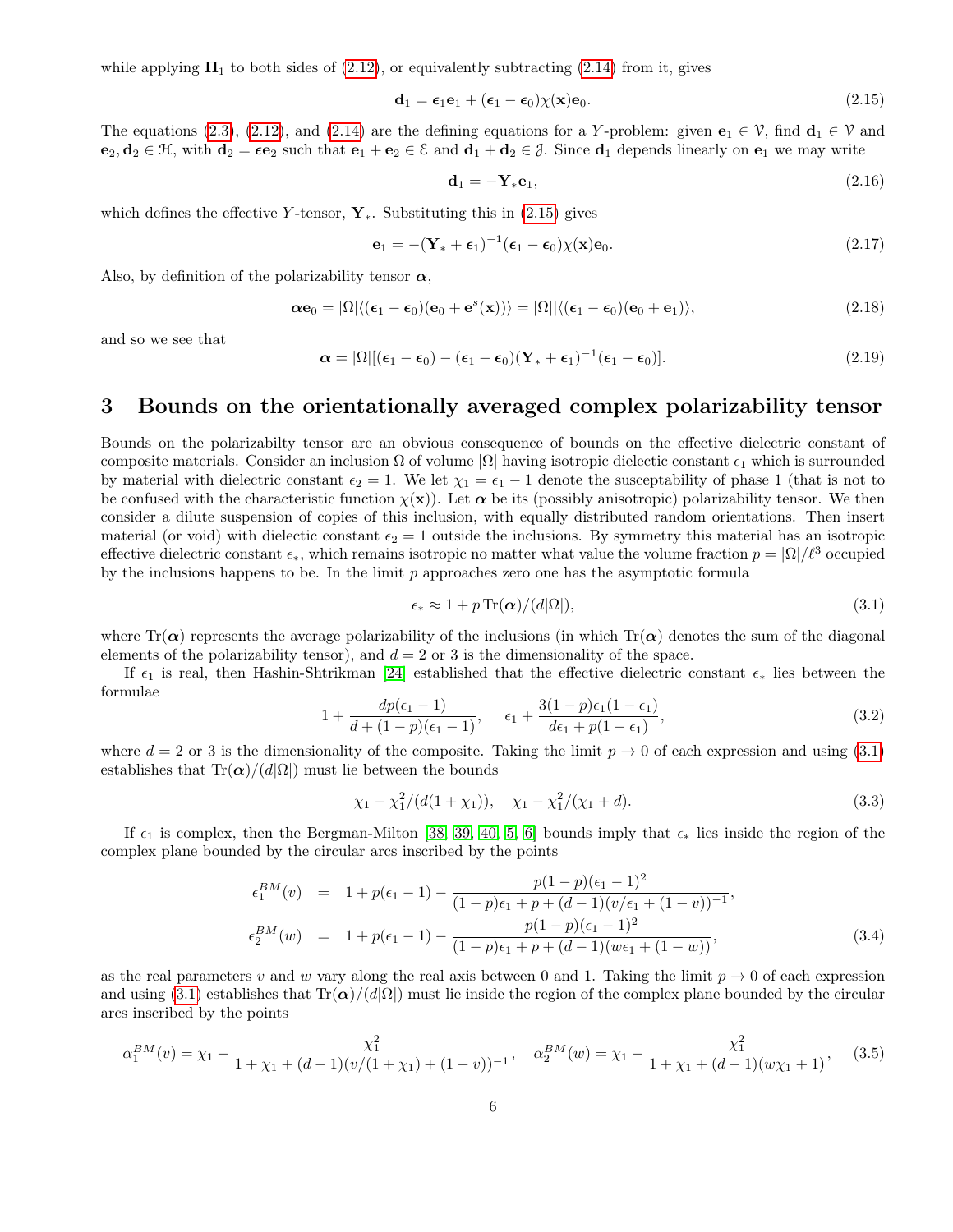as the real parameters v and w vary along the real axis between 0 and 1. The bounds  $(3.5)$  imply the bounds of Miller, Hsu, Homer Reid, DeLacy, Joannopoulos, Soljačić and Johnson [\[36\]](#page-24-3) on the quasistatic absorption of small particles (Owen Miller, private communication). They point out the relevance of these bounds to determining limits on the absortion of light by smoke screens of small metal particles.

In two-dimensions improved bounds were obtained by Milton [\[39,](#page-24-0) [40\]](#page-25-0) who found that  $\epsilon_*$  lies inside the region of the complex plane bounded by the circular arcs inscribed by the points

$$
\epsilon_1^M(v) = \frac{(p\epsilon_1 + 1 - p + \epsilon_1)(\epsilon_1 + 1) - (1 - p)v(\epsilon_1 - 1)^2}{((1 - p)\epsilon_1 + p + 1)(\epsilon_1 + 1) - (1 - p)v(\epsilon_1 - 1)^2}, \quad \epsilon_2^M(w) = \epsilon_1 \frac{(p\epsilon_1 + 2 - p)(\epsilon_1 + 1) - pw(\epsilon_1 - 1)^2}{((1 - p)\epsilon_1 + p + \epsilon_1)(\epsilon_1 + 1) - pw(\epsilon_1 - 1)^2}.
$$
\n(3.6)

Taking the limit  $p \to 0$  of each expression and using [\(3.1\)](#page-5-1) establishes that  $Tr(\alpha)/(2|\Omega|)$  must lie inside the region of the complex plane bounded by the circular arc and straight line inscribed by the points

$$
\alpha_1^M(v) = \frac{2\chi_1(2+\chi_1)}{(2+\chi_1)^2 - v\chi_1^2}, \quad \alpha_2^M(w) = \frac{\chi_1(2+\chi_1)}{2(1+\chi_1)} - \frac{w\chi_1^3}{(\chi_1+1)(\chi_1+2)},\tag{3.7}
$$

as the real parameters  $v$  and  $w$  vary along the real axis between 0 and 1.

This extremely simple approach to deriving bounds on the polarizabilty tensor is entirely rigorous once the asymptotic formula [\(3.1\)](#page-5-1) is established. By this method rigorous bounds on the real and complex polarizabilty  $\alpha$ of two-dimensional inclusions having an isotropic polarizability tensor were established in figures 2 and 3 of Milton, McPhedran, and McKenzie [\[50\]](#page-25-2), reproduced here in Figure 1, and it was noted that when  $\epsilon_1$  is real the bounds are sharp for a disk, and for a very thin annulus. For two-dimensional inclusions that are perfectly conducting (effectively with  $\epsilon_1$  being infinite) Pólya and Szegö [\[59\]](#page-26-1) had shown that the circular disk has the lowest average polarizabilty of any inculsion shape of the same area, where the average is taken over all orientations, and they conjectured that a perfectly conducting sphere had the lowest average polarizabilty of any inculsion shape of the same area. The conjecture is proved by the Hashin-Shtrikman bounds [\(3.3\)](#page-5-3). A stronger form of the conjecture states that the sphere is the only shape that attains the bounds: this and the related weak Eshelby conjecture were proved in [\[27\]](#page-24-7) – see also [\[30\]](#page-24-8) for an independent proof of the weak Eshelby conjecture that states an ellipsoid is the only shape inside which the field is uniform for all uniform applied fields.

When  $\epsilon_1$  is real tighter bounds on the anisotropic polarizability tensor  $\alpha$  (without averaging over orientations) were obtained by Lipton [\[29\]](#page-24-9) by considering a dilute array of inclusions all with the same orientation, having an effective dielectric tensor  $\epsilon_* \approx 1 + p\alpha/\Omega$  in the limit  $p \to 0$ . Lipton obtained the polarizabilty bounds by substituting this expression in the Tartar–Murat–Lurie-Cherkaev bounds [\[57,](#page-26-3) [63,](#page-26-4) [32,](#page-24-10) [33\]](#page-24-11), and taking the limit  $p \to 0$ .

Lipton [\[29\]](#page-24-9) similarly derived bounds on the average elastic polarizability tensor, averaged over an ensemble of grain orientations not necessarily distributed randomly with the inclusion and matrix having real moduli, from the low volume fraction limit of the bounds of Avellaneda [\[3\]](#page-22-6) and noted they were sharp for suitable distributions of plate-like inclusions with at most 15 orientations in three dimensions (more recent work of [\[17\]](#page-23-10) implies that 6 orientations suffice). Shape independent bounds on the average elastic polarizability tensor also follow by taking the low volume fraction limit of the "Trace bounds" of [\[49\]](#page-25-11) and Zhikov [\[65,](#page-26-5) [66\]](#page-26-6). Capdeboscq and Kang [\[10\]](#page-22-7) show these can be tightened for inclusions which have some local thickness.

When the bulk modulus  $\kappa_1$  and shear modulus  $\mu_1$  of the given inclusion phase are complex, while the bulk modulus  $\kappa_0$  and shear modulus  $\mu_0$  of the surrounding material are real, then one can again consider the complex effective bulk modulus  $\kappa_*$  and the complex effective shear modulus  $\mu_*$  of a dilute suspension of copies of the inclusion, randomly orientated, and occupying a volume fraction p tending to zero. The available bounds on  $\kappa_*$  and  $\mu_*$  are naturally expressed in terms of their Y -transforms,

<span id="page-6-0"></span>
$$
y_{\kappa} = -(1-p)\kappa_1 - p\kappa_0 + \frac{p(1-p)(\kappa_1 - \kappa_0)^2}{p\kappa_1 + (1-p)\kappa_0 - \kappa_*},
$$
  
\n
$$
y_{\mu} = -(1-p)\mu_1 - p\mu_0 + \frac{p(1-p)(\mu_1 - \mu_0)^2}{p\mu_1 + (1-p)\mu_0 - \mu_*}.
$$
\n(3.8)

When the volume fraction  $p$  is small we have

$$
\kappa_* \approx (1 + p\alpha_\kappa / |\Omega|) \kappa_0, \quad \mu_* \approx (1 + p\alpha_\mu / |\Omega|) \mu_0,
$$
\n(3.9)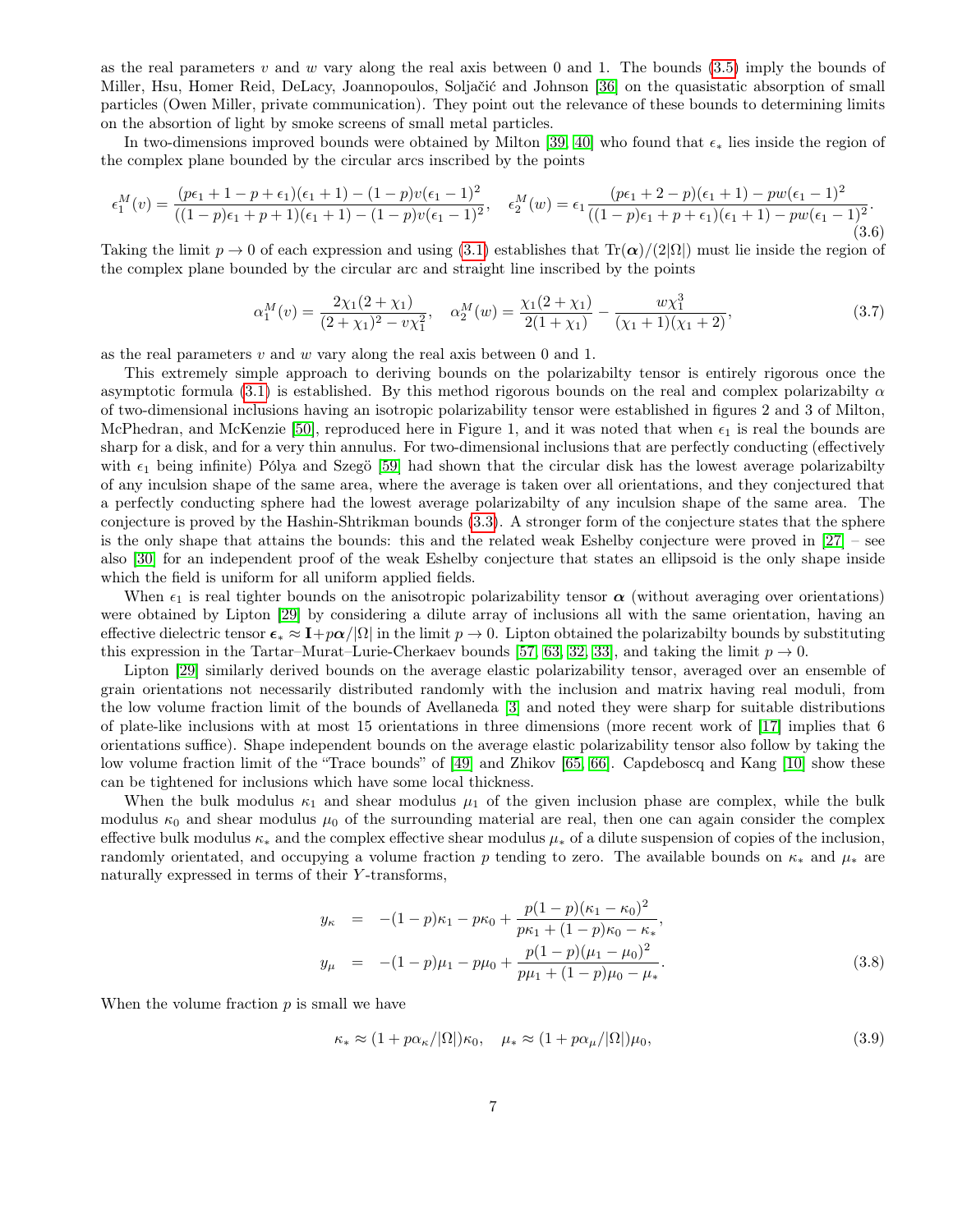in which  $\alpha_{\kappa}$  and  $\alpha_{\mu}$  are the average bulk and shear polarizabilities, where these are obtained by averaging the possibly anisotropic fourth-order elastic polarizability tensor of the given inclusion over all orientations. Substituting these expressions in [\(3.8\)](#page-6-0) we see that in the limit  $p \to 0$  the formulae for  $y_k$  and  $y_k$  reduce to

<span id="page-7-0"></span>
$$
y_{\kappa} = -\kappa_1 + \frac{(\kappa_1 - \kappa_0)^2}{\kappa_1 - \kappa_0 (1 + \alpha_{\kappa}/|\Omega|)}, \quad y_{\mu} = -\mu_1 + \frac{(\mu_1 - \mu_0)^2}{\mu_1 - \mu_0 (1 + \alpha_{\mu}/|\Omega|)}.
$$
(3.10)

Then the Berryman–Gibiansky–Milton bounds on  $y_{\kappa}$  and  $y_{\mu}$  for viscoelastic media [\[20,](#page-23-6) [46,](#page-25-4) [21\]](#page-23-7), that were derived using the Cherkaev–Gibiansky variational principles [\[14\]](#page-23-5), with  $y_{\kappa}$  and  $y_{\mu}$  replaced by the expressions [\(3.10\)](#page-7-0), directly give bounds on the possible complex values of the average bulk and shear polarizabilities  $\alpha_{\kappa}$  and  $\alpha_{\mu}$ .

# 4 Acoustic scattering

The polarizability problem is of course a limiting case of the scattering problem when the frequency of the incident field is very low, so that the wavelength of the incident radiation is much larger than the inclusion size. The success in section 2 in reposing this as a Y -problem suggests that we might be able to repose acoustic scattering at any frequency as a Y -problem by eliminating the incident fields from the equations.

Let  $P^a(\mathbf{x})$  and  $\mathbf{v}^a(\mathbf{x})$  be the plain wave pressure and velocity fields that solve the acoustic equations in a homogeneous medium with density  $\rho_0$  and bulk modulus  $\kappa_0$ , i.e.

<span id="page-7-4"></span>
$$
\underbrace{\begin{pmatrix} -i\mathbf{v}^a \\ -i\nabla \cdot \mathbf{v}^a \end{pmatrix}}_{\mathcal{G}^a} = \underbrace{\begin{pmatrix} -(\omega\rho_0)^{-1}\mathbf{I}_d & 0 \\ 0 & \omega/\kappa_0 \end{pmatrix}}_{\mathbf{Z}_0} \underbrace{\begin{pmatrix} \nabla P^a \\ P^a \end{pmatrix}}_{\mathcal{F}^a},\tag{4.1}
$$

where  $I_d$  is the  $d \times d$  identity matrix. Specifically, if  $P^a(\mathbf{x}) = p^a e^{i\mathbf{k}_0 \cdot \mathbf{x}}$  then these have the solution

$$
\mathcal{F}^a = \begin{pmatrix} \nabla P^a \\ P^a \end{pmatrix} = \begin{pmatrix} i\mathbf{k}_0 p^a \\ p^a \end{pmatrix} e^{i\mathbf{k}_0 \cdot \mathbf{x}}, \qquad \mathcal{G}^a = \begin{pmatrix} -i\mathbf{v}^a \\ -i\nabla \cdot \mathbf{v}^a \end{pmatrix} = \begin{pmatrix} -ip^a \mathbf{k}_0 / (\omega \rho_0) \\ p^a \omega / \kappa_0 \end{pmatrix} e^{i\mathbf{k}_0 \cdot \mathbf{x}}, \tag{4.2}
$$

implying that  $v^a = p^a \mathbf{k}_0/(\omega \rho_0) e^{i \mathbf{k}_0 \cdot \mathbf{x}}$  and that  $\mathbf{k}_0$  must have magnitude  $k_0 = |\mathbf{k}_0|$  given by

<span id="page-7-1"></span>
$$
k_0 = \sqrt{\omega^2 \rho_0 / \kappa_0}.\tag{4.3}
$$

We define  $\mathcal{V}^0$  as the space spanned by all fields of the form

<span id="page-7-2"></span>
$$
\chi(\mathbf{x}) \begin{pmatrix} a_1 \mathbf{k}_0 \\ a_2 \end{pmatrix} e^{i\mathbf{k}_0 \cdot \mathbf{x}},\tag{4.4}
$$

as the complex constants  $a_1$  and  $a_2$  vary and  $\mathbf{k}_0$  varies, with  $k_0 = |\mathbf{k}_0|$  fixed and given by [\(4.3\)](#page-7-1). We emphasize that fields in  $V^0$  do not necessarily have the form [\(4.4\)](#page-7-2) but rather are a linear sum of fields of this form. The space  $V^0$  is the space of fields that exist inside the inclusion when it has the same properties as the matrix, and therefore is the analog of the space  $V$  in the polarizability problem.

Given fields

$$
\mathcal{P}(\mathbf{x}) = \begin{pmatrix} \mathbf{p}(\mathbf{x}) \\ p(\mathbf{x}) \end{pmatrix}, \quad \mathcal{P}'(\mathbf{x}) = \begin{pmatrix} \mathbf{p}'(\mathbf{x}) \\ p'(\mathbf{x}) \end{pmatrix}, \tag{4.5}
$$

where  $p(x)$  and  $p'(x)$  are d-dimensional vector fields, and  $p(x)$  and  $p'(x)$  are scalar fields, we define the inner product

<span id="page-7-3"></span>
$$
(\mathcal{P}', \mathcal{P}) = \lim_{r_0 \to \infty} \int_t w(t) (\mathcal{P}', \mathcal{P})_{r_0 t} dt,
$$
\n(4.6)

in which  $w(t)$  is some smooth nonnegative weighting function, with say the properties that

$$
w(t) = 0
$$
 when  $t \le 1/2$  or  $t \ge 2$ , and  $1 = \int_{1/2}^{2} w(t)dt$ , (4.7)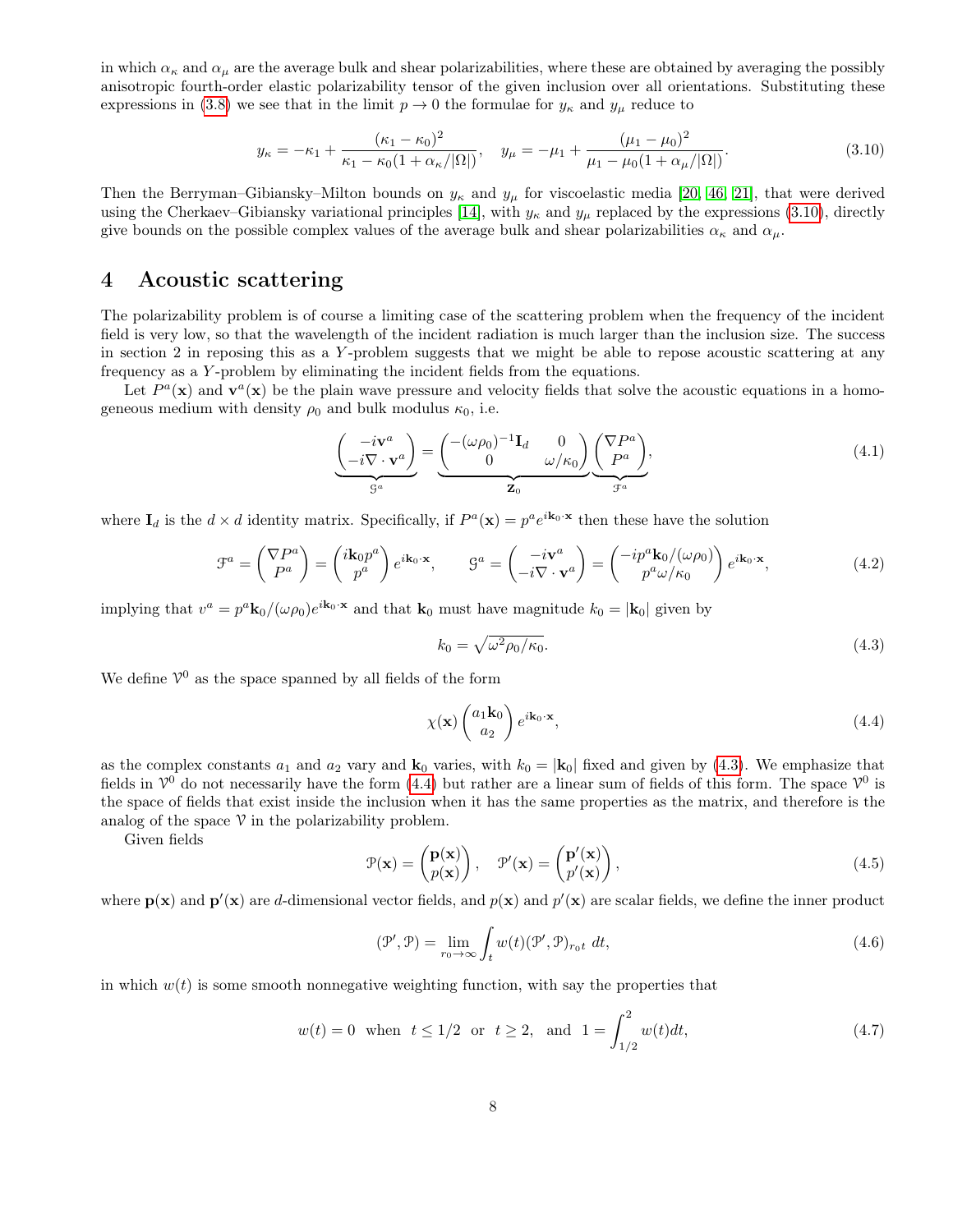and

$$
(\mathcal{P}', \mathcal{P})_r = \int_{B_r} \overline{\mathcal{P}'(\mathbf{x})} \cdot \mathcal{P}(\mathbf{x}), \quad \text{where } \overline{\mathcal{P}'(\mathbf{x})} \cdot \mathcal{P}(\mathbf{x}) \equiv \overline{\mathbf{p}'(\mathbf{x})} \cdot \mathbf{p}(\mathbf{x}) + \overline{p'(\mathbf{x})} p(\mathbf{x}), \tag{4.8}
$$

and  $\bar{a}$  denotes the complex conjugate of a for any quantity a. We define  $\mathcal{K}^0$  as the space of fields  $\mathcal{P}^0$  such that the norm  $|h\mathcal{P}^0| = (h\mathcal{P}^0, h\mathcal{P}^0)^{1/2}$ , with inner product given by [\(4.6\)](#page-7-3), is finite for all scalar functions  $h(\mathbf{x}) \in C_0^{\infty}(\mathbb{R}^d)$ (where  $C_0^{\infty}(\mathbb{R}^d)$  is the set of all infinitely differentiable functions with compact support) and which additionally have the asymptotic behavior

<span id="page-8-4"></span>
$$
\mathcal{P}^{0}(\mathbf{x}) = \frac{e^{ik_{0}|\mathbf{x}|}}{|\mathbf{x}|} \left\{ \begin{pmatrix} \hat{\mathbf{x}} R_{\infty}^{s}(\hat{\mathbf{x}}) \\ S_{\infty}^{s}(\hat{\mathbf{x}}) \end{pmatrix} + \mathcal{O}\left(\frac{1}{|\mathbf{x}|}\right) \right\} + \frac{e^{-ik_{0}|\mathbf{x}|}}{|\mathbf{x}|} \left\{ \begin{pmatrix} \hat{\mathbf{x}} R_{\infty}^{i}(\hat{\mathbf{x}}) \\ S_{\infty}^{i}(\hat{\mathbf{x}}) \end{pmatrix} + \mathcal{O}\left(\frac{1}{|\mathbf{x}|}\right) \right\},
$$
(4.9)

for some complex scalar functions  $R^s_\infty(\mathbf{n})$ ,  $S^s_\infty(\hat{\mathbf{x}})$ ,  $R^i_\infty(\mathbf{n})$  and  $S^i_\infty(\mathbf{n})$  defined on the unit sphere  $|\mathbf{n}| = 1$ , where  $\hat{\mathbf{s}} = \mathbf{x}/|\mathbf{x}|$ . Here the superceptivity as used because these field com  $\hat{\mathbf{x}} = \mathbf{x}/|\mathbf{x}|$ . Here the superscript s is used because these field components will later be associated with the scattered field. The superscript  $i$  is used because these field components will later be associated with incoming fields, though not the incoming fields associated with the incident fields  $P^a$  and  $\mathbf{v}^a$  as these will be treated separately. The subspace  $\mathcal{K}^0$  has been defined in this way to ensure that if  $\mathcal{P} \in \mathcal{K}^0$  then so are its real and imaginary parts, as taking real and imaginary parts are crucial to developing variational principles along the lines first suggested by Cherkaev and Gibiansky [\[14\]](#page-23-5). We define  $\mathcal{K}^s$  as the space of fields  $\mathcal{P}^0 \in \mathcal{K}^0$  satisfying the condition that  $R^i_\infty(\mathbf{n}) = S^i_\infty(\mathbf{n}) = 0$  for all **n**. Note that the norm  $|\mathcal{P}^0| = (\mathcal{P}^0, \mathcal{P}^0)^{1/2}$  is not finite for fields in  $\mathcal{K}^0$  if  $R^s_{\infty}(\mathbf{n})$ ,  $S^s_{\infty}(\hat{\mathbf{x}})$ ,  $R^i_{\infty}(\mathbf{n})$  or  $S^i_{\infty}(\mathbf{n})$  is nonzero.<br>We define  $\mathcal{H}^0$  as the orthogo We define  $\mathfrak{H}^0$  as the orthogonal complement of  $\mathcal{V}^0$  in the space  $\mathcal{K}^0$ .

We are interested in solving

<span id="page-8-0"></span>
$$
\underbrace{\begin{pmatrix} -i(\mathbf{v}^a + \mathbf{v}^s) \\ -i\nabla \cdot (\mathbf{v}^a + \mathbf{v}^s) \end{pmatrix}}_{\mathcal{G}^a + \mathcal{G}^s} = \underbrace{\begin{pmatrix} -(\omega \boldsymbol{\rho})^{-1} & 0 \\ 0 & \omega/\kappa \end{pmatrix}}_{\mathbf{Z}(\mathbf{x})} \underbrace{\begin{pmatrix} \nabla (P^a + P^s) \\ (P^a + P^s) \end{pmatrix}}_{\mathcal{F}^a + \mathcal{F}^s},
$$
\n(4.10)

where  $P^s(\mathbf{x})$  is the scattered pressure,  $\mathbf{v}^s(\mathbf{x})$  the associated scattered velocity, and  $\mathcal{G}^s, \mathcal{F}^s \in \mathcal{K}^s$ . Here the density matrix  $\rho$  takes the value  $\rho_0 I_d$  outside the inclusion and the value  $\rho_1$  inside the inclusion, while the bulk modulus scalar  $\kappa$  takes the value  $\kappa_0$  outside the inclusion and the value  $\kappa_1$  inside the inclusion. Due to viscoelasticity (energy loss under oscillatory compression) it is quite natural to have a bulk modulus that is complex with a negative imaginary part. We also allow for the density  $\rho_1$  to depend on the frequency  $\omega$  and be anisotropic and possibly complex valued with a positive imaginary part, even with a negative real part, since this can be the case in metamaterials [\[60,](#page-26-7) [2,](#page-22-8) [1,](#page-22-9) [67,](#page-26-8) [61,](#page-26-9) [55,](#page-26-10) [31,](#page-24-12) [47,](#page-25-12) [52,](#page-25-13) [64,](#page-26-11) [62,](#page-26-12) [9\]](#page-22-10). Alternatively, one can consider electromagnetic scattering off a cylindrical shaped inclusion (not necessarily with a circular cross-section) and then the transverse electric and transverse magnetic equations are directly analogous to the two-dimensional acoustic equations. In that context it is well known that both the electric permittivity tensor and magnetic permeability tensor can be anisotropic and complex valued, with positive semidefinite imaginary parts.

Now using the relation [\(4.1\)](#page-7-4), that  $\mathcal{G}^a = \mathbb{Z}_0 \mathcal{F}^a$ , we rewrite [\(4.10\)](#page-8-0) as

<span id="page-8-5"></span>
$$
\mathcal{G}^s(\mathbf{x}) = \mathbf{Z}(\mathbf{x})\mathcal{F}^s(\mathbf{x}) + (\mathbf{Z}_1 - \mathbf{Z}_0)\chi(\mathbf{x})\mathcal{F}^a,\tag{4.11}
$$

in which  $\chi(\mathbf{x})\mathcal{F}^a \in \mathcal{V}^0$ . We define  $\mathcal{E}^0$  as the space of all fields  $\mathcal{F}^0$  in  $\mathcal{K}^0$  of the form

<span id="page-8-1"></span>
$$
\mathcal{F}^0 = \begin{pmatrix} \nabla P^0(\mathbf{x}) \\ P^0(\mathbf{x}) \end{pmatrix},\tag{4.12}
$$

for some scalar field  $P^0(\mathbf{x})$ , and we define  $\mathcal{J}^0$  as the space of all fields  $\mathcal{G}^0$  in  $\mathcal{K}^0$  of the form

<span id="page-8-2"></span>
$$
\mathbf{G}^0 = \begin{pmatrix} -i\mathbf{v}^0 \\ -i\nabla \cdot \mathbf{v}^0 \end{pmatrix},\tag{4.13}
$$

for some vector field  $\mathbf{v}^0(\mathbf{x})$ . The fields  $\mathcal{F}^0$  and  $\mathcal{G}^0$ , being in  $\mathcal{K}^0$ , have the asymptotic forms

<span id="page-8-3"></span>
$$
\mathcal{F}^{0}(\mathbf{x}) = \frac{e^{ik_{0}|\mathbf{x}|}}{|\mathbf{x}|} \left\{ P_{\infty}^{s}(\widehat{\mathbf{x}}) \begin{pmatrix} ik_{0}\widehat{\mathbf{x}} \\ 1 \end{pmatrix} + \mathcal{O}\left(\frac{1}{|\mathbf{x}|}\right) \right\} + \frac{e^{-ik_{0}|\mathbf{x}|}}{|\mathbf{x}|} \left\{ P_{\infty}^{i}(\widehat{\mathbf{x}}) \begin{pmatrix} -ik_{0}\widehat{\mathbf{x}} \\ 1 \end{pmatrix} + \mathcal{O}\left(\frac{1}{|\mathbf{x}|}\right) \right\},
$$
  
\n
$$
\mathcal{G}^{0}(\mathbf{x}) = \frac{e^{ik_{0}|\mathbf{x}|}}{|\mathbf{x}|} \left\{ V_{\infty}^{s}(\widehat{\mathbf{x}}) \begin{pmatrix} -i\widehat{\mathbf{x}}/k_{0} \\ 1 \end{pmatrix} + \mathcal{O}\left(\frac{1}{|\mathbf{x}|}\right) \right\} + \frac{e^{-ik_{0}|\mathbf{x}|}}{|\mathbf{x}|} \left\{ V_{\infty}^{i}(\widehat{\mathbf{x}}) \begin{pmatrix} i\widehat{\mathbf{x}}/k_{0} \\ 1 \end{pmatrix} + \mathcal{O}\left(\frac{1}{|\mathbf{x}|}\right) \right\},
$$
\n(4.14)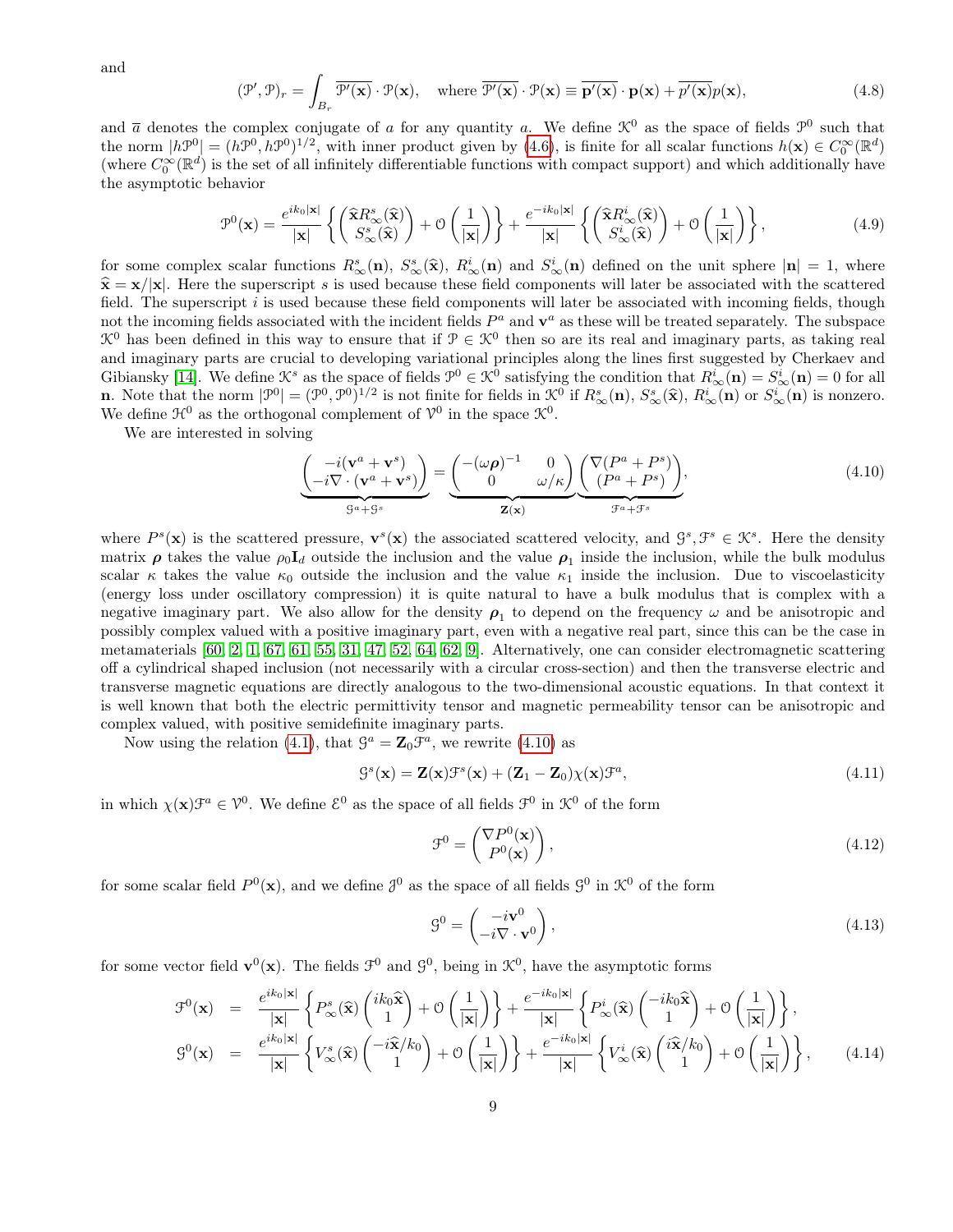implying, through  $(4.12)$  and  $(4.13)$ , that at large  $|x|$ ,

<span id="page-9-1"></span>
$$
P^{0}(\mathbf{x}) \approx \frac{e^{ik_{0}|\mathbf{x}|}}{|\mathbf{x}|} P_{\infty}^{s}(\hat{\mathbf{x}}) + \frac{e^{-ik_{0}|\mathbf{x}|}}{|\mathbf{x}|} P_{\infty}^{i}(\hat{\mathbf{x}}),
$$
  

$$
\mathbf{v}^{0}(\mathbf{x}) \approx \hat{\mathbf{x}} \frac{e^{ik_{0}|\mathbf{x}|}}{k_{0}|\mathbf{x}|} V_{\infty}^{s}(\hat{\mathbf{x}}) - \hat{\mathbf{x}} \frac{e^{-ik_{0}|\mathbf{x}|}}{k_{0}|\mathbf{x}|} V_{\infty}^{i}(\hat{\mathbf{x}}),
$$
(4.15)

The Sommerfeld radiation condition in fact implies that the  $P^i_{\infty}(\hat{\mathbf{x}})$  and  $V^i_{\infty}(\hat{\mathbf{x}})$  associated with the actual scattered<br>pressure  $P^s(\mathbf{x})$  and sectional velocity,  $\mathbf{v}^s(\mathbf{x})$  are zero, but we keep pressure  $P<sup>s</sup>(\mathbf{x})$  and scattered velocity,  $\mathbf{v}^s(\mathbf{x})$  are zero, but we keep these terms as we want to impose a "constitutive" law at infinity" that forces  $P^i_{\infty}(\hat{\mathbf{x}})$  and  $V^i_{\infty}(\hat{\mathbf{x}})$  to be zero and thus replaces the Sommerfeld radiation condition. Also<br>we want to define the spaces  $\mathcal{E}^0$  and  $\mathcal{J}^0$  so that if  $\mathcal{F}^0 \in \mathcal$ We extend the definition of  $P^s_\infty(\hat{\mathbf{x}})$ , and  $V^s_\infty(\hat{\mathbf{x}})$  to all of  $\mathbb{R}^3$  except the origin in the natural way by letting

$$
P_{\infty}^s(\mathbf{x}) = P_{\infty}^s(\mathbf{x}/|\mathbf{x}|), \quad V_{\infty}^s(\mathbf{x}) = V_{\infty}^s(\mathbf{x}/|\mathbf{x}|). \tag{4.16}
$$

Then using the fact that  $|\mathbf{x}| = \sqrt{\mathbf{x} \cdot \mathbf{x}}$  and  $\hat{\mathbf{x}} = \mathbf{x}/\sqrt{\mathbf{x} \cdot \mathbf{x}}$  we obtain

<span id="page-9-0"></span>
$$
\nabla P^{s}(\mathbf{x}) = \frac{ik_{0}\mathbf{x}e^{ik_{0}|\mathbf{x}|}}{|\mathbf{x}|^{2}}P_{\infty}^{s}(\widehat{\mathbf{x}}) - \frac{\mathbf{x}e^{ik_{0}|\mathbf{x}|}}{|\mathbf{x}|^{3}}P_{\infty}^{s}(\widehat{\mathbf{x}}) + \frac{e^{ik_{0}|\mathbf{x}|}}{|\mathbf{x}|^{2}}\mathbf{p}^{s}(\mathbf{x}/|\mathbf{x}|),
$$
  
\n
$$
\nabla \cdot \mathbf{v}^{s}(\mathbf{x}) = \frac{ie^{ik_{0}|\mathbf{x}|}}{|\mathbf{x}|}V_{\infty}^{s}(\widehat{\mathbf{x}}) + (d-2)\frac{e^{ik_{0}|\mathbf{x}|}}{k_{0}|\mathbf{x}|^{2}}V_{\infty}^{s}(\widehat{\mathbf{x}}) + \frac{e^{ik_{0}|\mathbf{x}|}}{k_{0}|\mathbf{x}|^{2}}v^{s}(\mathbf{x}/|\mathbf{x}|),
$$
(4.17)

where

$$
\mathbf{p}^{s}(\mathbf{x}/|\mathbf{x}|) = |\mathbf{x}|\nabla P_{\infty}^{s}(\mathbf{x}), \quad v^{s}(\mathbf{x}/|\mathbf{x}|) = \mathbf{x} \cdot \nabla V_{\infty}^{s}(\mathbf{x})
$$
\n(4.18)

only depend on  $\mathbf{x}/|\mathbf{x}|$ , since  $\nabla P_{\infty}^s(\lambda \mathbf{x}) = (1/\lambda)\nabla P_{\infty}^s(\lambda \mathbf{x})$  and  $\nabla V_{\infty}^s(\lambda \mathbf{x}) = (1/\lambda)\nabla V_{\infty}^s(\lambda \mathbf{x})$  for all real  $\lambda > 0$ . The dominant terms in the expressions in [\(4.17\)](#page-9-0) are the first terms, which justifies those terms in [\(4.14\)](#page-8-3) that involve  $P^s_{\infty}(\hat{\mathbf{x}})$  and  $V^s_{\infty}(\hat{\mathbf{x}})$ . The terms that involve  $P^i_{\infty}(\hat{\mathbf{x}})$  and  $V^i_{\infty}(\hat{\mathbf{x}})$  are justified in a similar way by extending those functions to all of  $\mathbb{R}^3$  except the evicing Using integra functions to all of  $\mathbb{R}^3$  except the origin. Using integration by parts we have the key identity that

<span id="page-9-2"></span>
$$
(\mathcal{F}^0, \mathcal{G}^0)_r = \int_{B_r} \overline{\mathcal{F}^0} \cdot \mathcal{G}^0 d\mathbf{x} = \int_{\partial B_r} -i\overline{P^0(\mathbf{x})} \mathbf{n} \cdot \mathbf{v}^0(\mathbf{x}) dS. \tag{4.19}
$$

From  $(4.15)$  we see that when  $|\mathbf{x}|$  is large,

<span id="page-9-3"></span>
$$
\overline{P^0(\mathbf{x})}\mathbf{n} \cdot \mathbf{v}^0(\mathbf{x}) \approx \frac{1}{k_0 |\mathbf{x}|^2} \left[ \overline{P^s_{\infty}(\hat{\mathbf{x}})} V^s_{\infty}(\hat{\mathbf{x}}) - \overline{P^i_{\infty}(\hat{\mathbf{x}})} V^i_{\infty}(\hat{\mathbf{x}}) + e^{2ik_0 r} \overline{P^i_{\infty}(\hat{\mathbf{x}})} V^s_{\infty}(\hat{\mathbf{x}}) - e^{-2ik_0 r} \overline{P^s_{\infty}(\hat{\mathbf{x}})} V^i_{\infty}(\hat{\mathbf{x}}) \right].
$$
 (4.20)

The last two cross terms that involve  $e^{2ik_0r}$  and  $e^{-2ik_0r}$  obviously oscillate very rapidly with r and will average to zero in the integral [\(4.6\)](#page-7-3) involving the smooth weight function  $w(t)$ . Thus we get

$$
(\mathcal{F}^0, \mathcal{G}^0) = \lim_{r_0 \to \infty} \int_t dt \frac{-iw(t)}{k_0 r_0^2 t^2} \int_{B_{r_0 t}} \left[ \overline{P^s_{\infty}(\hat{\mathbf{x}})} V^s_{\infty}(\hat{\mathbf{x}}) - \overline{P^i_{\infty}(\hat{\mathbf{x}})} V^i_{\infty}(\hat{\mathbf{x}}) \right] dS
$$
  

$$
= \frac{-i}{k_0} \int_{B_1} \left[ \overline{P^s_{\infty}(\mathbf{n})} V^s_{\infty}(\mathbf{n}) - \overline{P^i_{\infty}(\mathbf{n})} V^i_{\infty}(\mathbf{n}) \right] dS,
$$
(4.21)

This lack of orthogonality of the subspaces  $\mathcal{E}^0$  and  $\mathcal{J}^0$  can be remedied by introducing an auxillary space A of two-component vector fields  $\mathbf{q}(\mathbf{n}) = [q_1(\mathbf{n}), q_2(\mathbf{n})]$  defined, and square integrable, on the unit sphere  $|\mathbf{n}| = 1$ . We then consider the Hilbert space K composed of fields  $[\mathcal{P}, q_1, q_2]$ , where  $\mathcal{P} \in \mathcal{K}^0$  and  $\mathbf{q}(\mathbf{n}) = [q_1(\mathbf{n}), q_2(\mathbf{n})] \in \mathcal{A}$ . In general, the field components  $q_1(\mathbf{n})$  and  $q_2(\mathbf{n})$  need not be related to the functions  $R^s_{\infty}(\mathbf{n})$ ,  $S^s_{\infty}(\widehat{\mathbf{x}})$ ,  $R^i_{\infty}(\mathbf{n})$  and  $S^i_{\infty}(\mathbf{n})$ appearing in the asymptotic expansion [\(4.9\)](#page-8-4). The inner product between two fields  $\mathcal{Q} = [\mathcal{P}, q_1, q_2]$  and  $\mathcal{Q}' = [\mathcal{P}', q'_1, q'_2]$ in K is defined as

$$
\langle \mathcal{Q}', \mathcal{Q} \rangle = (\mathcal{P}', \mathcal{P}) + \frac{1}{2k_0} \int_{|\mathbf{n}|=1} \overline{q'_1(\mathbf{n})} q_1(\mathbf{n}) + \overline{q'_2(\mathbf{n})} q_2(\mathbf{n}) \, dS. \tag{4.22}
$$

We define  $\mathcal{E}$  to consist of fields  $\mathcal{F} = [\mathcal{F}^0, -iP^s_{\infty}+iP^i_{\infty}, P^s_{\infty}+P^i_{\infty}] \in \mathcal{K}$ , where  $\mathcal{F}^0 \in \mathcal{E}^0$  while  $P^s_{\infty}(\mathbf{n})$  and  $P^i_{\infty}(\mathbf{n})$  are those functions that enters its asymptotic form [\(4.14\)](#page-8-3). We define  $\beta$  to consist of fields  $\mathcal{G} = [\mathcal{G}^0, V^s_{\infty} + V^i_{\infty}, iV^s_{\infty} - iV^i_{\infty}] \in \mathcal{K}$ ,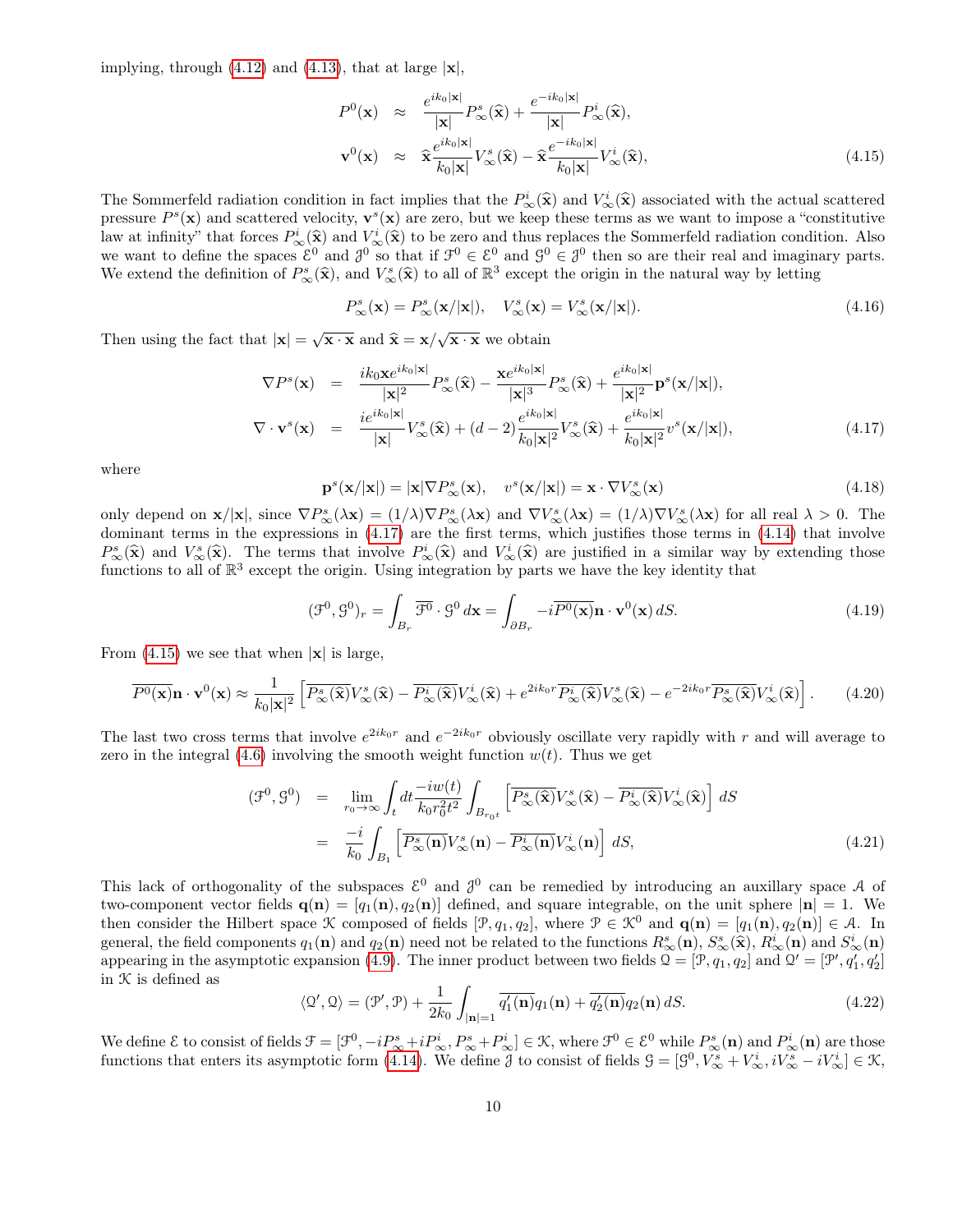where  $\mathcal{G}^0 \in \mathcal{J}^0$  while  $V^s_{\infty}(\mathbf{n})$  and  $V^i_{\infty}(\mathbf{n})$  are those functions that enters its asymptotic form [\(4.14\)](#page-8-3). In each case the accompanying auxillary fields are respectively

<span id="page-10-0"></span>
$$
\mathbf{q}_{\mathcal{F}}(\mathbf{n}) = [-iP_{\infty}^s(\mathbf{n}) + iP_{\infty}^i(\mathbf{n}), P_{\infty}^s(\mathbf{n}) + P_{\infty}^i(\mathbf{n})], \text{ and } \mathbf{q}_{\mathcal{G}}(\mathbf{n}) = [V_{\infty}^s(\mathbf{n}) + V_{\infty}^i(\mathbf{n}), iV_{\infty}^s(\mathbf{n}) - iV_{\infty}^i(\mathbf{n})]. \tag{4.23}
$$

The auxillary fields have been defined in this way, in part, to ensure that if  $\mathcal{F} \in \mathcal{J}$  and  $\mathcal{G} \in \mathcal{J}$  then so too do their real and imaginary parts lie in these subspaces.

Now the inner product of  $\mathcal F$  and  $\mathcal G$  is

$$
\langle \mathcal{F}, \mathcal{G} \rangle = (\mathcal{F}^0, \mathcal{G}^0) + \frac{1}{k_0} \int_{\partial B_1} i \overline{P^s_{\infty}(\mathbf{n})} V^s_{\infty}(\mathbf{n}) dS + \frac{1}{k_0} \int_{\partial B_1} -i \overline{P^i_{\infty}(\mathbf{n})} V^i_{\infty}(\mathbf{n}) dS = 0, \tag{4.24}
$$

which implies the orthogonality of the spaces  $\mathcal E$  and  $\mathcal J$ . Similarly we extend the definition of  $\mathcal V^0$ :  $\mathcal V$  consists of pairs  $\mathcal{P}_1 = [\mathcal{P}_1^0, 0, 0]$  where  $\mathcal{P}_1^0 \in \mathcal{V}^0$ . We define  $\mathcal{H}^0$  as the orthogonal complement of  $\mathcal{V}^0$  in the space  $\mathcal{K}^0$ , and  $\mathcal{H}$  as the orthogonal complement of V in the space K: it consists of fields  $\mathcal{P}_2 = [\mathcal{P}_2^0, q_1, q_2]$ , where  $\mathbf{q} = [q_1, q_2] \in \mathcal{A}$  and  $\mathcal{P}_2^0 \in \mathcal{H}^0$ , which implies

$$
\int_{\Omega} \overline{\mathcal{P}_2^0(\mathbf{x})} \cdot \begin{pmatrix} a_1 \mathbf{k}_0 \\ a_2 \end{pmatrix} e^{i\mathbf{k}_0 \cdot \mathbf{x}} d\mathbf{x} = 0 \quad \text{for all } a_1, a_2.
$$
\n(4.25)

The fields  $\mathcal{F}^s$  and  $\mathcal{G}^s$  that solve [\(4.10\)](#page-8-0) are respectively in  $\mathcal{E}^0$  and  $\mathcal{J}^0$ :

<span id="page-10-4"></span>
$$
\mathcal{F}^s \in \mathcal{E}^0, \qquad \mathcal{G}^s \in \mathcal{J}^0,\tag{4.26}
$$

and we express them in the form

<span id="page-10-5"></span>
$$
\mathcal{F}^s(\mathbf{x}) = \mathcal{F}_1^s(\mathbf{x}) + \mathcal{F}_2^s(\mathbf{x}), \quad \mathcal{G}^s(\mathbf{x}) = \mathcal{G}_1^s(\mathbf{x}) + \mathcal{G}_2^s(\mathbf{x}), \quad \text{with } \mathcal{F}_1^s, \mathcal{G}_1^s \in \mathcal{V}^0, \quad \mathcal{F}_2^s, \mathcal{G}_2^s \in \mathcal{H}^0. \tag{4.27}
$$

Clearly we have

$$
\mathcal{G}_1^s = \mathcal{G}^a + \mathcal{G}_1^s - \mathbf{Z}_0 \mathcal{F}^a = \mathbf{Z}_1 (\mathcal{F}^a + \mathcal{F}_1^s) - \mathbf{Z}_0 \mathcal{F}^a, \tag{4.28}
$$

and substracting this formula for  $\mathcal{G}_1^s(\mathbf{x}),$ 

<span id="page-10-6"></span>
$$
\mathcal{G}_1^s(\mathbf{x}) = \mathbf{Z}(\mathbf{x})\mathcal{F}_1^s(\mathbf{x}) + (\mathbf{Z}_1 - \mathbf{Z}_0)\chi(\mathbf{x})\mathcal{F}^a,\tag{4.29}
$$

from [\(4.11\)](#page-8-5) we see that

<span id="page-10-1"></span>
$$
\mathcal{G}_2^s(\mathbf{x}) = \mathbf{Z}(\mathbf{x}) \mathcal{F}_2^s(\mathbf{x}).\tag{4.30}
$$

Of course since  $\mathcal{F}^s$  and  $\mathcal{G}^s$  lie in  $\mathcal{K}^s$ , rather than just  $\mathcal{K}^0$ , the asymptotic components  $P^i_{\infty}(\mathbf{n})$  and  $V^i_{\infty}(\mathbf{n})$  are zero. However let us remove this restriction and allow nonzero values of  $P^i_\infty(\mathbf{n})$  and  $V^i_\infty(\mathbf{n})$ , that we will then show must be zero. The associated fields  $\mathcal{F}_2 = [\mathcal{F}_2^s, -iP_\infty^s + iP_\infty^i, P_\infty^s + P_\infty^i] \in \mathcal{H}$  and  $\mathcal{G}_2 = [\mathcal{G}_2^s, V_\infty^s + V_\infty^i, iV_\infty^s - iV_\infty^i] \in \mathcal{H}$  have auxillary components  $q_f$  and  $q_g$  given by [\(4.23\)](#page-10-0). We require that these auxillary components satisfy the constitutive law

<span id="page-10-3"></span>
$$
\mathbf{q}_\mathcal{G} = \frac{i\omega}{\kappa_0} \mathbf{q}_\mathcal{F},\tag{4.31}
$$

or equivalently, we have

<span id="page-10-2"></span>
$$
V_{\infty}^s + V_{\infty}^i = \omega (P_{\infty}^s - P_{\infty}^i) / \kappa_0, \quad iV_{\infty}^s - iV_{\infty}^i = i\omega (P_{\infty}^s + P_{\infty}^i) / \kappa_0.
$$
\n
$$
(4.32)
$$

Additionally, the constitutive law [\(4.30\)](#page-10-1) allows us to relate the asymptotic terms of  $\mathcal{G}_2^s(\mathbf{x})$  and  $\mathcal{F}_2^s(\mathbf{x})$  giving

$$
V_{\infty}^{s} = \omega P_{\infty}^{s} / \kappa_0, \quad V_{\infty}^{i} = \omega P_{\infty}^{i} / \kappa_0.
$$
\n(4.33)

In conjunction with [\(4.32\)](#page-10-2) this forces

$$
V^i_{\infty}(\mathbf{n}) = P^i_{\infty}(\mathbf{n}) = 0,\tag{4.34}
$$

as desired. Thus we have replaced the Sommerfeld radiation condition with the constitutive law [\(4.31\)](#page-10-3).

There is a natural division of the Hilbert space  $\mathcal H$  into three orthonormal subpaces: the space  $S_1$  of fields  $\mathcal{P}_2 = [\mathcal{P}_2^s, 0, 0]$  where  $\mathcal{P}_2^s(\mathbf{x}) \in \mathcal{H}^s$  is nonzero only in the inclusion phase; the space  $\mathcal{S}_2$  of fields  $\mathcal{P}_2 = [\mathcal{P}_2^s, 0, 0]$  where  $\mathcal{P}_2^s(\mathbf{x}) \in \mathcal{H}^s$  is nonzero only in the matrix phase; and the space  $\mathcal{S}_3$  of fields  $\mathcal{P}_2 = [0, q_1, q_2]$  where  $\mathbf{q} = [q_1, q_2] \in \mathcal{A}$ . In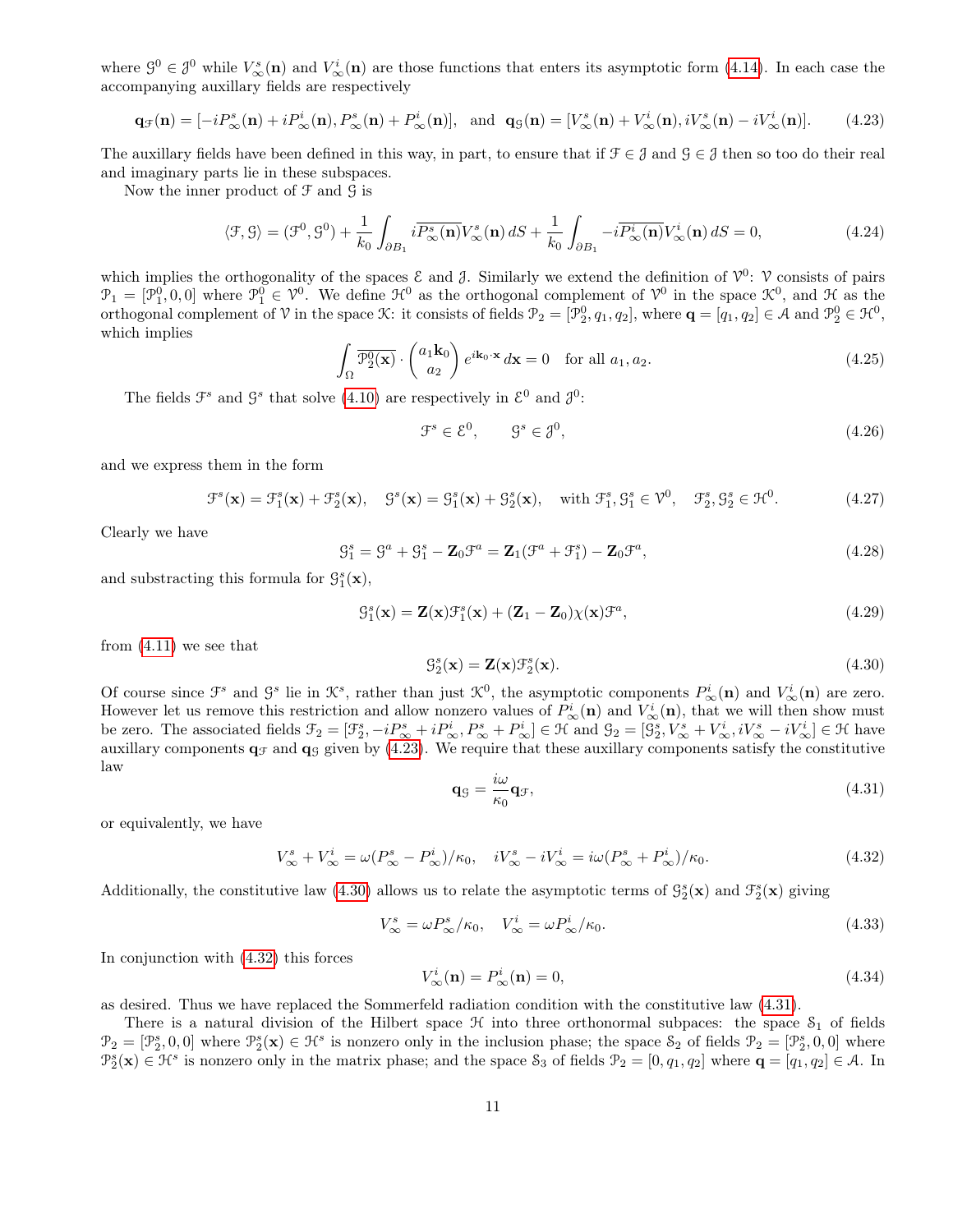the first two cases we define the action of an operator **L** on these fields to be  $\mathbf{L} \mathcal{P}_2 = [\mathbf{Z}_1 \mathcal{P}_2^s, 0, 0]$  and  $\mathbf{L} \mathcal{P}_2 = [\mathbf{Z}_0 \mathcal{P}_2^s, 0, 0]$ respectively, and in the third case to be  $\mathbf{L}\mathcal{P}_2 = [0,(i\omega/\kappa_0)q_1,(i\omega/\kappa_0)q_2]$  to agree with [\(4.31\)](#page-10-3). More generally, the action of L on any field  $\mathcal{P}_2$  in  $\mathcal H$  is obtained by resolving  $\mathcal{P}_2$  into its components in these three subspaces, and summing the action of  $\bf{L}$  on the component fields. With this definition  $(4.30)$  and  $(4.31)$  imply the constitutive law

<span id="page-11-0"></span>
$$
\mathcal{G}_2 = \mathbf{L}\mathcal{F}_2. \tag{4.35}
$$

The equations [\(4.26\)](#page-10-4), [\(4.27\)](#page-10-5), and [\(4.35\)](#page-11-0) are the defining equations for a Y-problem: given  $\mathcal{F}_1 \in \mathcal{V}$ , find  $\mathcal{G}_1 \in \mathcal{V}$ and  $\mathcal{F}_2, \mathcal{G}_2 \in \mathcal{H}$ , with  $\mathcal{G}_2 = \mathbf{L} \mathcal{F}_2$  such that  $\mathcal{F}_1 + \mathcal{F}_2 \in \mathcal{E}$  and  $\mathcal{G}_1 + \mathcal{G}_2 \in \mathcal{J}$ . Since  $\mathcal{G}_1$  depends linearly on  $\mathcal{F}_1$  we may write

<span id="page-11-1"></span>
$$
\mathcal{G}_1 = -\mathbf{Y}_*\mathcal{F}_1,\tag{4.36}
$$

which defines the effective Y-operator  $\mathbf{Y}_{*}$ . Since  $\mathcal{V}$  consists of fields  $\mathcal{P}_1 = [\mathcal{P}_1^s, 0, 0]$  where  $\mathcal{P}_1^s \in \mathcal{V}^0$  we can equivalently write the relation [\(4.36\)](#page-11-1) as

<span id="page-11-4"></span>
$$
\mathcal{G}_1^s = -\mathbf{Y}_*^0 \mathcal{F}_1^s,\tag{4.37}
$$

which defines the effective Y-operator  $\mathbf{Y}_{*}^{0}$ . Substituting this in [\(4.29\)](#page-10-6) gives

$$
\mathcal{F}_1^s = -(\mathbf{Y}_*^0 + \mathbf{Z}_1)^{-1}(\mathbf{Z}_1 - \mathbf{Z}_0)\chi(\mathbf{x})\mathcal{F}^a.
$$
\n(4.38)

We emphasize that  $Y^0_*$  is a linear operator which maps fields in  $\mathcal{V}^0$  to fields in  $\mathcal{V}^0$ : it is not a matrix that acts locally on the fields. Notice that the orthogonality of the spaces  $\mathcal E$  and  $\mathcal J$  and the orthogonality of the spaces  $\mathcal V$  and  $\mathcal H$  imply

<span id="page-11-5"></span>
$$
0 = \langle \mathcal{F}_1 + \mathcal{F}_2, \mathcal{G}_1 + \mathcal{G}_2 \rangle = \langle \mathcal{F}_1, \mathcal{G}_1 \rangle + \langle \mathcal{F}_2, \mathcal{G}_2 \rangle = -(\mathcal{F}_1^s, \mathbf{Y}_*^0 \mathcal{F}_1^s) + \langle \mathcal{F}_2, \mathbf{L} \mathcal{F}_2 \rangle.
$$
 (4.39)

Now let

<span id="page-11-3"></span>
$$
P^{a'}(\mathbf{x}) = e^{-i\mathbf{k}'_0 \cdot \mathbf{x}} \quad \text{and} \quad \mathbf{v}^{a'}(\mathbf{x}) = -i(\omega \rho_0)^{-1} \nabla e^{-i\mathbf{k}'_0 \cdot \mathbf{x}} = -\mathbf{k}'_0(\omega \rho)^{-1} e^{-i\mathbf{k}'_0 \cdot \mathbf{x}} \tag{4.40}
$$

be another plain wave pressure and associated velocity field that solve the acoustic equations in the homogeneous medium with density  $\rho_0$  and bulk modulus  $\kappa_0$ , i.e.

$$
\underbrace{\left(-i\nabla \cdot \mathbf{v}^{a'}\right)}_{\mathcal{G}^{a'}} = \underbrace{\left(-(\omega \rho_0)^{-1} \mathbf{I}_d \quad 0}_{\mathbf{Z}_0} \quad \omega/\kappa_0\right)}_{\mathbf{Z}_0} \underbrace{\left(\nabla P^{a'}\right)}_{\mathcal{F}^{a'}}.
$$
\n(4.41)

Using the key identity we have that

<span id="page-11-2"></span>
$$
I_1 \equiv \int_{B_{r_0}} \mathcal{F}^{a'} \cdot (\mathcal{G}^s - \mathbf{Z}_0 \mathcal{F}^s) d\mathbf{x} = \int_{B_{r_0}} (\mathcal{F}^{a'} \cdot \mathcal{G}^s - (\mathbf{Z}_0 \mathcal{F}^{a'}) \cdot \mathcal{F}^s) d\mathbf{x}
$$
  

$$
= \int_{B_{r_0}} (\mathcal{F}^{a'} \cdot \mathcal{G}^s - \mathcal{G}^{a'} \cdot \mathcal{F}^s) d\mathbf{x} = \int_{\partial B_{r_0}} -i P^{a'} \mathbf{n} \cdot \mathbf{v}^s + i P^s \mathbf{n} \cdot \mathbf{v}^{a'} dS. \tag{4.42}
$$

Clearly the integrand on the left hand side vanishes outside  $\Omega$  and so the integral must be independent of the radius r of the ball  $B_{r_0}$  (so long as it contains the inclusion). So one can evaluate this integral by taking the limit  $r_0 \to \infty$ , which will be done in the next section. The identity  $(4.42)$  is the analog of the identity  $(2.8)$  that for the polarization problem expresses an integral over the inclusion in terms of the far-field.

Alternatively, using [\(4.29\)](#page-10-6), we can write the left hand side of the equation as

$$
I_1 = \int_{B_{r_0}} \mathcal{F}^{a'} \cdot (\mathcal{G}^s - \mathbf{Z}_0 \mathcal{F}^s) d\mathbf{x} = \int_{\mathbb{R}^3} \chi \mathcal{F}^{a'} \cdot (\mathcal{G}_1^s + \mathcal{G}_2^s) - \chi \mathcal{F}^{a'} \cdot (\mathbf{Z}_0 \mathcal{F}_1^s) - (\mathbf{Z}_0 \chi \mathcal{F}^{a'}) \cdot \mathcal{F}_2^s d\mathbf{x}
$$
  
\n
$$
= \int_{\Omega} \mathcal{F}^{a'} \cdot (\mathbf{Z}_1 - \mathbf{Z}_0) \mathcal{F}_1 + \mathcal{F}^{a'} \cdot (\mathbf{Z}_1 - \mathbf{Z}_0) \mathcal{F}^a d\mathbf{x}
$$
  
\n
$$
= \int_{\Omega} \mathcal{F}^{a'} \cdot [(\mathbf{Z}_1 - \mathbf{Z}_0) - (\mathbf{Z}_1 - \mathbf{Z}_0) (\mathbf{Y}_* + \mathbf{Z}_1)^{-1} (\mathbf{Z}_1 - \mathbf{Z}_0)] \mathcal{F}^a d\mathbf{x}, \qquad (4.43)
$$

where we have used the fact that  $\chi \mathcal{F}^{a'}$  and  $\mathbf{Z}_0 \chi \mathcal{F}^{a'}$  are in  $\mathcal{V}^0$ , and hence orthogonal to  $\mathcal{G}_2^s$  and  $\mathcal{F}_2^s$ . Let  $\widetilde{\mathcal{V}}$  be that subspace of  $\mathcal V$  comprised of all linear combinations of fields of the form

$$
\chi(\mathbf{x})\mathcal{F}^a = \chi(\mathbf{x}) \begin{pmatrix} ip^a \mathbf{k}_0 \\ p^a \end{pmatrix} e^{i\mathbf{k}_0 \cdot \mathbf{x}},\tag{4.44}
$$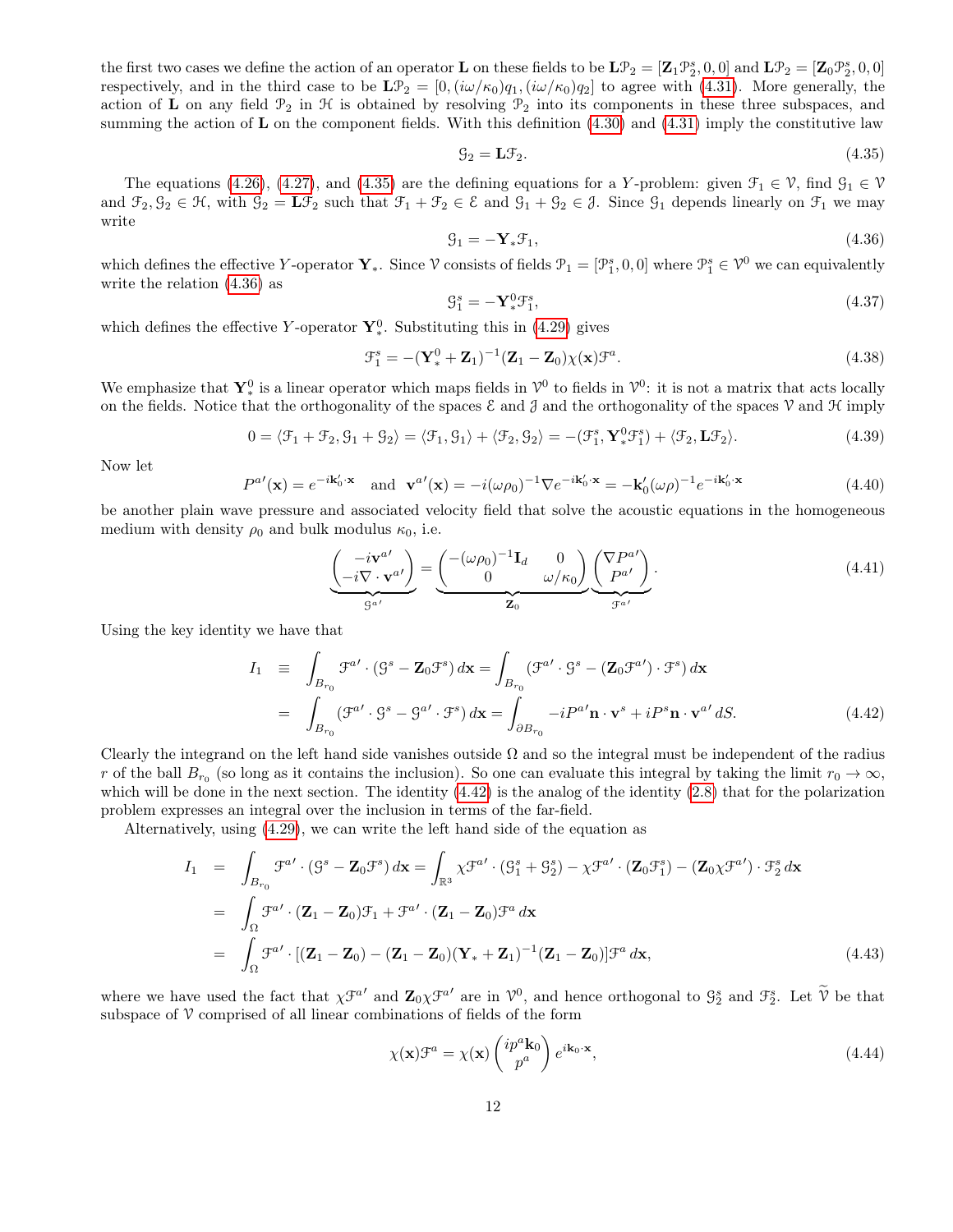as  $p^a$  and  $\mathbf{k}_0$  vary, with  $k_0 = |\mathbf{k}_0|$  fixed and given by [\(4.3\)](#page-7-1). Clearly both  $\chi(\mathbf{x})\mathcal{F}^a$  and  $\chi(\mathbf{x})\mathcal{F}^{a'}$  lie in  $\widetilde{V}$  so if  $\widetilde{\Pi}$  denotes the projection operator onto  $\hat{V}$ , we have the identity

$$
I_1 = \lim_{r_0 \to \infty} \int_{\partial B_{r_0}} -iP^{a'} \mathbf{n} \cdot \mathbf{v}^s + iP^s \mathbf{n} \cdot \mathbf{v}^{a'} dS = \int_{\Omega} \mathcal{F}^{a'} \cdot \mathbf{\Lambda} \mathcal{F}^a d\mathbf{x},\tag{4.45}
$$

where  $\Lambda$  is the scattering operator

$$
\mathbf{\Lambda} = \widetilde{\Pi}[(\mathbf{Z}_1 - \mathbf{Z}_0) - (\mathbf{Z}_1 - \mathbf{Z}_0)(\mathbf{Y}_*^0 + \mathbf{Z}_1)^{-1}(\mathbf{Z}_1 - \mathbf{Z}_0)]\widetilde{\Pi},
$$
\n(4.46)

with this expression being analogous to the expression  $(2.19)$  for the polarizability tensor. Thus the bilinear form  $I_1(\mathcal{F}^{a'}, \mathcal{F}^{a})$  defines  $\Lambda$  and we will see in the next section that  $I_1$  can be determined from the far field scattering amplitudes  $P^s_\infty(\mathbf{n})$ .

### <span id="page-12-1"></span>5 Expressing the scattered field in terms of integrals over the inclusion

Here our goal is to evaluate the integral on the right hand side of [\(4.42\)](#page-11-2) using the asymptotic formula,

$$
P^{s}(\mathbf{x}) = \frac{e^{ik_0|\mathbf{x}|}}{|\mathbf{x}|} P_{\infty}^{s}(\hat{\mathbf{x}}), \text{ with } \hat{\mathbf{x}} = \mathbf{x}/|\mathbf{x}|,
$$
\n(5.1)

for the scattered pressure field, and the associated asymptotic formula for the scattered velocity field  $\mathbf{v}^s = -i(\omega \rho_0)^{-1} \nabla P^s(\mathbf{x})$ . The calculation is the analog of the calculation [\(2.9\)](#page-4-3), that expresses a far field integral in terms of the dipole moment.

Suppose we take a ball B of radius r. Then the outwards unit normal to the ball surface is  $\mathbf{n} = \mathbf{x}/r$  and consequently  $\mathbf{n} \cdot \mathbf{x} = r$ . Using the fact that  $|\mathbf{x}| = \sqrt{\mathbf{x} \cdot \mathbf{x}}$  and  $\hat{\mathbf{x}} = \mathbf{x}/\sqrt{\mathbf{x} \cdot \mathbf{x}}$  this gives

$$
\mathbf{n} \cdot \nabla P^s(\mathbf{x}) = \frac{\partial P^s(\mathbf{x})}{\partial r} \approx \frac{ik_0 e^{ik_0 r}}{r} P^s_{\infty}(\hat{\mathbf{x}}) - \frac{e^{ik_0 r}}{r^2} P^s_{\infty}(\hat{\mathbf{x}}).
$$
(5.2)

Hence at large distances, keeping  $\hat{\mathbf{x}}$  fixed the dominant term in the above expression for  $\mathbf{n} \cdot \nabla P^s(\mathbf{x})$  is the first term.<br>So just keeping this we obtain So just keeping this, we obtain

$$
\mathbf{n} \cdot \mathbf{v}^s = -i(\omega \rho_0)^{-1} \mathbf{n} \cdot \nabla P^s(\mathbf{x}) \approx (\omega \rho_0)^{-1} \frac{k_0 e^{ik_0 r}}{r} P^s_{\infty}(\hat{\mathbf{x}}).
$$
 (5.3)

Recall the pressure field  $P^{a'}(\mathbf{x})$  and associated velocity field  $\mathbf{v}^{a'}(\mathbf{x})$  are given by [\(4.40\)](#page-11-3). So, we need to evaluate

$$
I_1 = \int_{\partial B_r} -iP^{a'} \mathbf{n} \cdot \mathbf{v}^s + iP^s \mathbf{n} \cdot \mathbf{v}^{a'} dS \approx -i(\omega \rho_0)^{-1} \int_{\partial B_r} e^{\mathbf{k}'_0 \cdot \mathbf{x}} e^{ik_0 r} P^s_\infty(\hat{\mathbf{x}})(k_0 + \mathbf{n} \cdot \mathbf{k}'_0)/r dS. \tag{5.4}
$$

Without loss of generality let us suppose that the  $x_1$  axis has been chosen in the direction of  $\mathbf{k}'_0$ , so  $e^{-i\mathbf{k}'_0 \cdot \mathbf{x}} = e^{-ik_0x_1}$ and  $\mathbf{n} \cdot \mathbf{k}'_0 = k_0 n_1 = k_0 x_1/r$ . Let us use cylindrical coordinates  $(x_1, \varrho, \theta)$  where  $\varrho = \sqrt{x_2^2 + x_3^2}$  and  $\tan \theta = x_3/x_2$ , so that  $x_2 = \rho \cos \theta$  and  $x_3 = \rho \sin \theta$ . We then introduce the ratio  $t = x_1/r$  and express

$$
P_{\infty}^{s}(\hat{\mathbf{x}}) = P_{\infty}^{s}(\theta, t). \tag{5.5}
$$

Thus in cylindrical coordinates the far-field expression for the scattered pressure field at ∂B becomes

<span id="page-12-0"></span>
$$
P^s(\mathbf{x}) \approx \frac{e^{ik_0r}}{r} P^s_\infty(\theta, x_1/r). \tag{5.6}
$$

We choose as our variables of integration the parameters  $t = x_1/r$  and  $\theta$ . In terms of t and  $\theta$ , we have

$$
x_1 = rt, \quad \rho = r\sqrt{1 - t^2}, \quad e^{-i\mathbf{k}'_0 \cdot \mathbf{x}} = e^{-ik_0rt}, \quad (k_0 + \mathbf{n} \cdot \mathbf{k}'_0)/r = k_0(1 + t)/r,
$$
  
\n
$$
dS = \rho \, d\theta \, dx_1/\sqrt{n_2^2 + n_3^2} = r^2 \, d\theta \, dt,
$$
\n(5.7)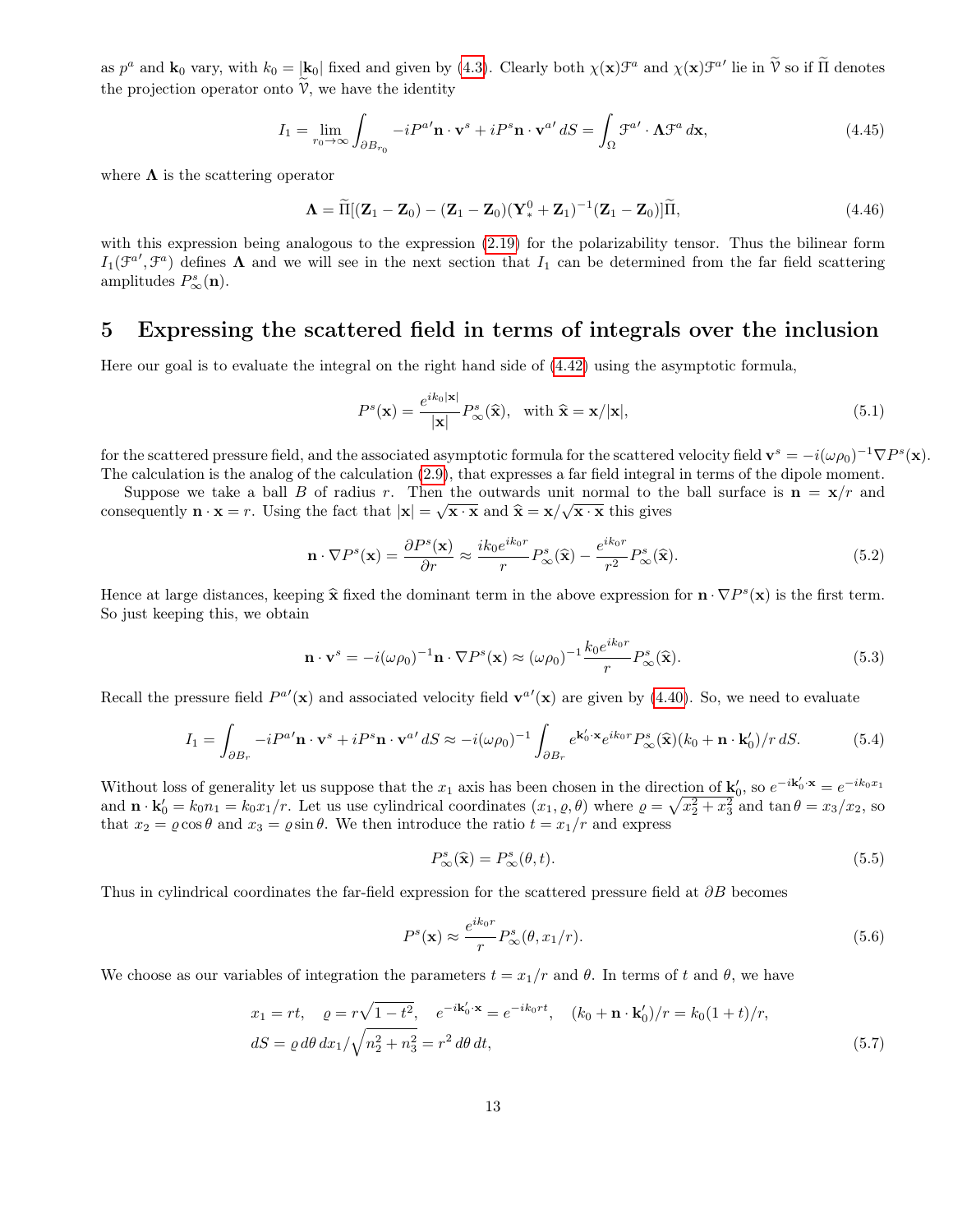where  $n_2$  and  $n_3$  are the components of the vector  $\mathbf{n} = \mathbf{x}/r$ . The only term in the integration that involves  $\theta$  is  $P_{\infty}^{s}(\theta, h)$ , so integrating this over  $\theta$  defines

<span id="page-13-7"></span>
$$
p_{\infty}(t) \equiv \int_0^{2\pi} P_{\infty}^s(\theta, t) d\theta.
$$
 (5.8)

We obtain

<span id="page-13-0"></span>
$$
I_1 \approx -i(\omega \rho_0)^{-1} I_2, \quad I_2 = \int_{-1}^1 r f(t) e^{i r g(t)} dt,
$$
\n(5.9)

where

<span id="page-13-1"></span>
$$
g(t) = -k_0 t + k_0, \quad f(t) = k_0 (1+t) p_{\infty}(t).
$$
\n(5.10)

Asymptotic expressions in the limit  $r \to \infty$  for integrals taking the form of  $I_2$  in [\(5.9\)](#page-13-0) are available when  $g(t)$  has a non-zero derivative  $g'(t) = -k_0$  for  $1 \ge t \ge -1$ , which is clearly the case, and one has [\[25\]](#page-23-11),

<span id="page-13-2"></span>
$$
\lim_{r \to \infty} I_2 = \frac{e^{irg(1)}f(1)}{ig'(1)} - \frac{e^{irg(-1)}f(-1)}{ig'(-1)}.
$$
\n(5.11)

We have  $g'(1) = g'(-1) = -k_0$ , while [\(5.10\)](#page-13-1) and [\(5.6\)](#page-12-0) imply

$$
g(1) = 0, \quad g(-1) = 2k_0, \quad f(1) = 2k_0 p_\infty(1) = 4k_0 \pi P_\infty^s(\mathbf{k}'_0 / k_0), \quad f(-1) = 0,\tag{5.12}
$$

that when substituted in [\(5.11\)](#page-13-2) gives

$$
\lim_{r \to \infty} I_2 = 4i\pi P_{\infty}^s(\mathbf{k}'_0/k_0),\tag{5.13}
$$

which is independent of  $\alpha$  as expected. Hence we obtain an exact expression for  $I_1$ :

$$
I_1 = 4k_0 \pi P_{\infty}^s(\mathbf{k}'_0/k_0)/(\omega \rho_0). \tag{5.14}
$$

### <span id="page-13-6"></span>6 A Minimization Variational Principle for Acoustic Scattering

The fact that acoustic scattering can be regarded as a "Y -problem" naturally leads to minimization variational principles. Here we follow the more or less standard approach for deriving these variational principles (see [\[44\]](#page-25-10) and Section 19.6 of [\[45\]](#page-25-3)), using the transformation techniques of Gibiansky and Cherkaev [\[14\]](#page-23-5). Some adaptation is needed to allow for the fact that the matrix phase is lossless. This requires one to choose trial fields that solve the wave equation exactly in the matrix phase.

For  $x$  in the inclusion phase we can take real and imaginary parts of the constitutive law  $(4.30)$  to give

<span id="page-13-5"></span>
$$
\begin{pmatrix}\n\text{Re}(\mathcal{G}_2^s(\mathbf{x})) \\
\text{Im}(\mathcal{G}_2^s(\mathbf{x}))\n\end{pmatrix} = \begin{pmatrix}\n-\mathbf{Z}_1^{\prime\prime} & \mathbf{Z}_1^{\prime} \\
\mathbf{Z}_1^{\prime} & \mathbf{Z}_1^{\prime\prime}\n\end{pmatrix} \begin{pmatrix}\n\text{Im}(\mathcal{F}_2^s(\mathbf{x})) \\
\text{Re}(\mathcal{F}_2^s(\mathbf{x}))\n\end{pmatrix},
$$
\n(6.1)

where  $\mathbf{Z}'_1$  and  $\mathbf{Z}''_2$  denote the real and imaginary parts of  $\mathbf{Z}_1 = \mathbf{Z}'_1 + i\mathbf{Z}''_1$ . Let us begin by supposing that  $\omega$  is real and that  $1/\kappa_1$  and  $\rho$  have strictly positive imaginary parts so that  $\mathbf{Z}_1''$  is a positive definite matrix. Then, following the ideas of Cherkaev and Gibiansky [\[14\]](#page-23-5), that were extended to wave equations by Milton, Seppecher, and Bouchitté [\[51\]](#page-25-5) and Milton and Willis [\[53\]](#page-25-6), we can rewrite this consititutive law in the inclusion phase as

<span id="page-13-3"></span>
$$
\underbrace{\left(\begin{array}{c}\text{Im}(\mathcal{F}_2^s(\mathbf{x}))\\ \text{Im}(\mathcal{G}_2^s(\mathbf{x}))\end{array}\right)}_{\mathbf{J}_2^0(\mathbf{x})} = \underbrace{\left(\begin{array}{cc}\n[\mathbf{Z}_1'']^{-1} & -[\mathbf{Z}_1'']^{-1}\mathbf{Z}_1'\\ \n-\mathbf{Z}_1'[\mathbf{Z}_1'']^{-1} & \mathbf{Z}_1'' + \mathbf{Z}_1'[\mathbf{Z}_1'']^{-1}\mathbf{Z}_1'\n\end{array}\right)}_{\mathcal{L}_1} \underbrace{\left(\begin{array}{c}\text{Re}(\mathcal{G}_2^s(\mathbf{x}))\\ \text{Re}(\mathcal{F}_2^s(\mathbf{x}))\end{array}\right)}_{\mathbf{E}_2^0(\mathbf{x})},\tag{6.2}
$$

where the matrix  $\mathcal{L}_1$  is now positive definite. In the matrix phase a relation like [\(6.2\)](#page-13-3) does not hold as  $\mathbf{Z}_0$  is real. However, what enters the variational principle is  $\mathbf{E}_2^0(\mathbf{x}) \cdot \mathbf{J}_2^0 = \mathbf{E}_2^0(\mathbf{x}) \cdot \mathbf{\mathcal{L}} \mathbf{E}_2^0$ . This will remain finite (and in fact approaches zero) as the imaginary part of Z tends to zero if the fields  $J_2^0(x)$  and  $E_2^0(x)$  defined in [\(6.2\)](#page-13-3) are required to have components satisfying

<span id="page-13-4"></span>
$$
\operatorname{Im}(\mathcal{G}_2^s(\mathbf{x})) = \mathbf{Z}_0 \operatorname{Im}(\mathcal{F}_2^s(\mathbf{x})), \quad \operatorname{Re}(\mathcal{G}_2^s(\mathbf{x})) = \mathbf{Z}_0 \operatorname{Re}(\mathcal{F}_2^s(\mathbf{x})),\tag{6.3}
$$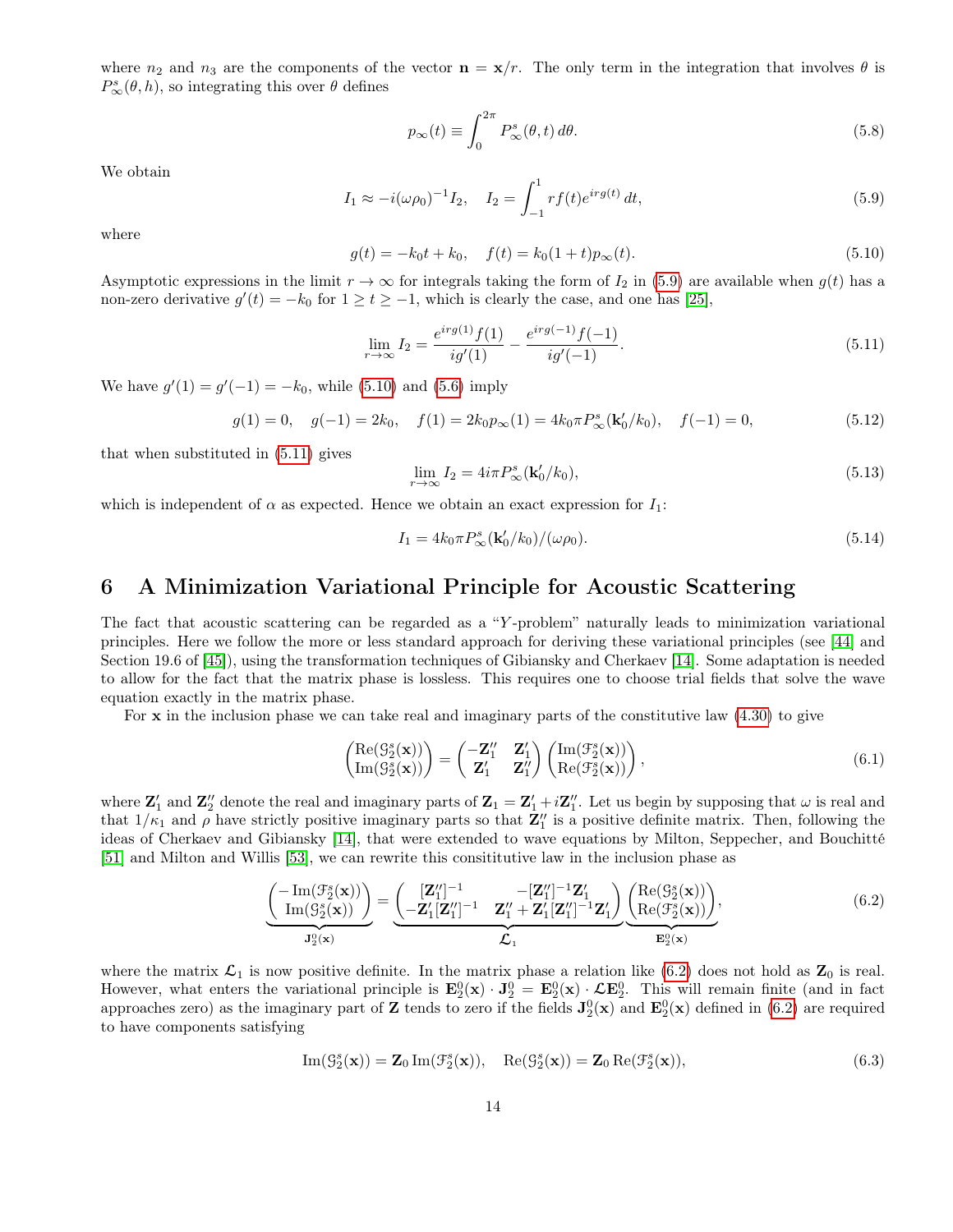as implied by  $(4.30)$ , where  $\mathbb{Z}_0$  is real. Thus we have

<span id="page-14-6"></span>
$$
\mathbf{E}_2^0(\mathbf{x}) \cdot \mathbf{J}_2^0(\mathbf{x}) = -\operatorname{Re}(\mathcal{G}_2^s(\mathbf{x})) \cdot \operatorname{Im}(\mathcal{F}_2^s(\mathbf{x})) + \operatorname{Re}(\mathcal{F}_2^s(\mathbf{x})) \cdot \operatorname{Im}(\mathcal{G}_2^s(\mathbf{x})) = 0 \tag{6.4}
$$

for all **x** in the matrix. Similarly, on the subspace  $S_3$  where **L** maps a field  $[0, {\{q_{\mathcal{F}}\}_1, {\{q_{\mathcal{F}}\}_2}}]$  to  $[0, {\{q_{\mathcal{G}}\}_1, {\{q_{\mathcal{G}}\}_2}}]$  the constitutive law [\(4.31\)](#page-10-3),  $\mathbf{q}_{\mathcal{G}} = \frac{i\omega}{\kappa_0} \mathbf{q}_{\mathcal{F}}$  can be rewritten, analogously to [\(6.2\)](#page-13-3), as

<span id="page-14-5"></span>
$$
\underbrace{\left(\frac{-\operatorname{Im}(\mathbf{q}_{\mathcal{F}}(\mathbf{n}))}{\operatorname{Im}(\mathbf{q}_{\mathcal{G}}(\mathbf{n}))}\right)}_{\mathbf{t}(\mathbf{n})} = \underbrace{\left(\begin{array}{cc} \kappa_0/\omega & 0\\ 0 & \omega/\kappa_0 \end{array}\right)}_{\mathcal{L}_3} \underbrace{\left(\begin{array}{c} \operatorname{Re}(\mathbf{q}_{\mathcal{G}}(\mathbf{n}))\\ \operatorname{Re}(\mathbf{q}_{\mathcal{F}}(\mathbf{n})) \end{array}\right)}_{\mathbf{s}(\mathbf{n})},\tag{6.5}
$$

where  $\mathcal{L}_3$  is clearly positive definite. Now suppose we have a real trial pressure field  $\underline{P}(\mathbf{x})$  and a purely imaginary trial velocity field  $\underline{\mathbf{v}}(\mathbf{x})$ , such that the associated real fields

<span id="page-14-2"></span>
$$
\underline{\mathcal{F}}^{0}(\mathbf{x}) = \begin{pmatrix} \nabla \underline{P}(\mathbf{x}) \\ \underline{P}(\mathbf{x}) \end{pmatrix}, \n\underline{\mathcal{G}}^{0}(\mathbf{x}) = \begin{pmatrix} -i\underline{\mathbf{v}} \\ -i\nabla \cdot \underline{\mathbf{v}} \end{pmatrix},
$$
\n(6.6)

have the asymptotic forms

<span id="page-14-0"></span>
$$
\mathcal{L}^{0}(\mathbf{x}) = \frac{e^{ik_{0}|\mathbf{x}|}}{|\mathbf{x}|} \left\{ \frac{\underline{P}_{\infty}(\hat{\mathbf{x}})}{2} {ik_{0} \hat{\mathbf{x}} \choose 1} + \mathcal{O}\left(\frac{1}{|\mathbf{x}|}\right) \right\} + \frac{e^{-ik_{0}|\mathbf{x}|}}{|\mathbf{x}|} \left\{ \frac{\overline{P}_{\infty}(\hat{\mathbf{x}})}{2} \left( \frac{-ik_{0} \hat{\mathbf{x}}}{1} \right) + \mathcal{O}\left(\frac{1}{|\mathbf{x}|}\right) \right\},
$$
\n
$$
\mathcal{L}^{0}(\mathbf{x}) = \frac{e^{ik_{0}|\mathbf{x}|}}{|\mathbf{x}|} \left\{ \frac{\underline{V}_{\infty}(\hat{\mathbf{x}})}{2} \left( \frac{-i\hat{\mathbf{x}}/k_{0}}{1} \right) + \mathcal{O}\left(\frac{1}{|\mathbf{x}|}\right) \right\} + \frac{e^{-ik_{0}|\mathbf{x}|}}{|\mathbf{x}|} \left\{ \frac{\overline{V}_{\infty}(\hat{\mathbf{x}})}{2} \left( \frac{i\hat{\mathbf{x}}/k_{0}}{1} \right) + \mathcal{O}\left(\frac{1}{|\mathbf{x}|}\right) \right\},
$$
\n(6.7)

for some choice of complex valued functions  $\underline{P}_{\infty}(\mathbf{n})$  and  $\underline{V}_{\infty}(\mathbf{n})$ , and are such that in the matrix (outside the inclusion)

<span id="page-14-1"></span>
$$
\underline{\mathcal{G}}^{0}(\mathbf{x}) = \mathbf{Z}_{0}\underline{\mathcal{F}}^{0}(\mathbf{x}),\tag{6.8}
$$

so that the trial fields satisfy [\(6.3\)](#page-13-4). Thus in the matrix the trial fields are required to be solutions to the acoustic wave equation. From the asymptotic form  $(6.7)$  and  $(4.23)$  we see that the accompanying auxillary fields are

$$
\mathbf{q}_{\underline{\mathcal{F}}}(\mathbf{n}) = [\text{Im}(\underline{P}_{\infty}(\mathbf{n})), \text{Re}(\underline{P}_{\infty}(\mathbf{n}))], \text{ and } \mathbf{q}_{\underline{\mathcal{G}}}(\mathbf{n}) = [\text{Re}(\underline{V}_{\infty}(\mathbf{n})), -\text{Im}(\underline{V}_{\infty}(\mathbf{n}))]. \tag{6.9}
$$

The fields  $\underline{\mathcal{F}}^0(\mathbf{x})$  and  $\mathcal{G}^0(\mathbf{x})$  can be expressed as

$$
\underline{\mathcal{F}}^0 = \underline{\mathcal{F}}_1^0 + \underline{\mathcal{F}}_2^0, \quad \underline{\mathcal{G}}^0 = \underline{\mathcal{G}}_1^0 + \underline{\mathcal{G}}_2^0, \quad \text{with} \quad \underline{\mathcal{F}}_1^0, \underline{\mathcal{G}}_1^0 \in \mathcal{V}^0, \quad \underline{\mathcal{F}}_2^0, \underline{\mathcal{G}}_2^0 \in \mathcal{H}^0. \tag{6.10}
$$

So if we define

$$
\underline{\mathbf{E}}_2^0(\mathbf{x}) = \begin{pmatrix} \underline{\mathcal{G}}_2^0(\mathbf{x}) \\ \underline{\mathcal{F}}_2^0(\mathbf{x}) \end{pmatrix},\tag{6.11}
$$

it follows from [\(6.8\)](#page-14-1) that  $\mathcal{G}^0$  $2_{2}^{0}(\mathbf{x}) = \mathbf{Z}_{0}\underline{\mathcal{F}}_{2}^{0}(\mathbf{x})$  and then [\(6.2\)](#page-13-3) and [\(6.3\)](#page-13-4) imply

<span id="page-14-7"></span>
$$
\mathbf{E}_2^0(\mathbf{x}) \cdot \mathbf{J}_2^0(\mathbf{x}) = 0,\tag{6.12}
$$

for all x in the matrix.

Suppose now we prescribe

<span id="page-14-4"></span>
$$
\operatorname{Re}(\mathcal{F}_1^s) = \underline{\mathcal{F}}_1^0, \quad \operatorname{Re}(\mathcal{G}_1^s) = \underline{\mathcal{G}}_1^0,\tag{6.13}
$$

and let  $\mathcal{F}^s = \mathcal{F}^s_1 + \mathcal{F}^s_2$  and  $\mathcal{G}^s = \mathcal{G}^s_1 + \mathcal{G}^s_2$  be the associated solutions of the Y-problem. Then, as shown in appendix A, we have the variational inequality,

<span id="page-14-3"></span>
$$
\int_{\Omega} \underline{\mathbf{E}}_2^0(\mathbf{x}) \cdot \mathcal{L}_1 \underline{\mathbf{E}}_2^0(\mathbf{x}) d\mathbf{x} + \int_{|\mathbf{n}|=1} \underline{\mathbf{s}}(\mathbf{n}) \cdot \mathcal{L}_3 \underline{\mathbf{s}}(\mathbf{n}) dS \geq \quad (\text{Im}(\mathcal{F}_1^s), \text{Re}(\mathcal{G}_1^s)) - (\text{Re}(\mathcal{F}_1^s), \text{Im}(\mathcal{G}_1^s)) = -(\mathbf{J}_1^0, \mathbf{E}_1^0),\tag{6.14}
$$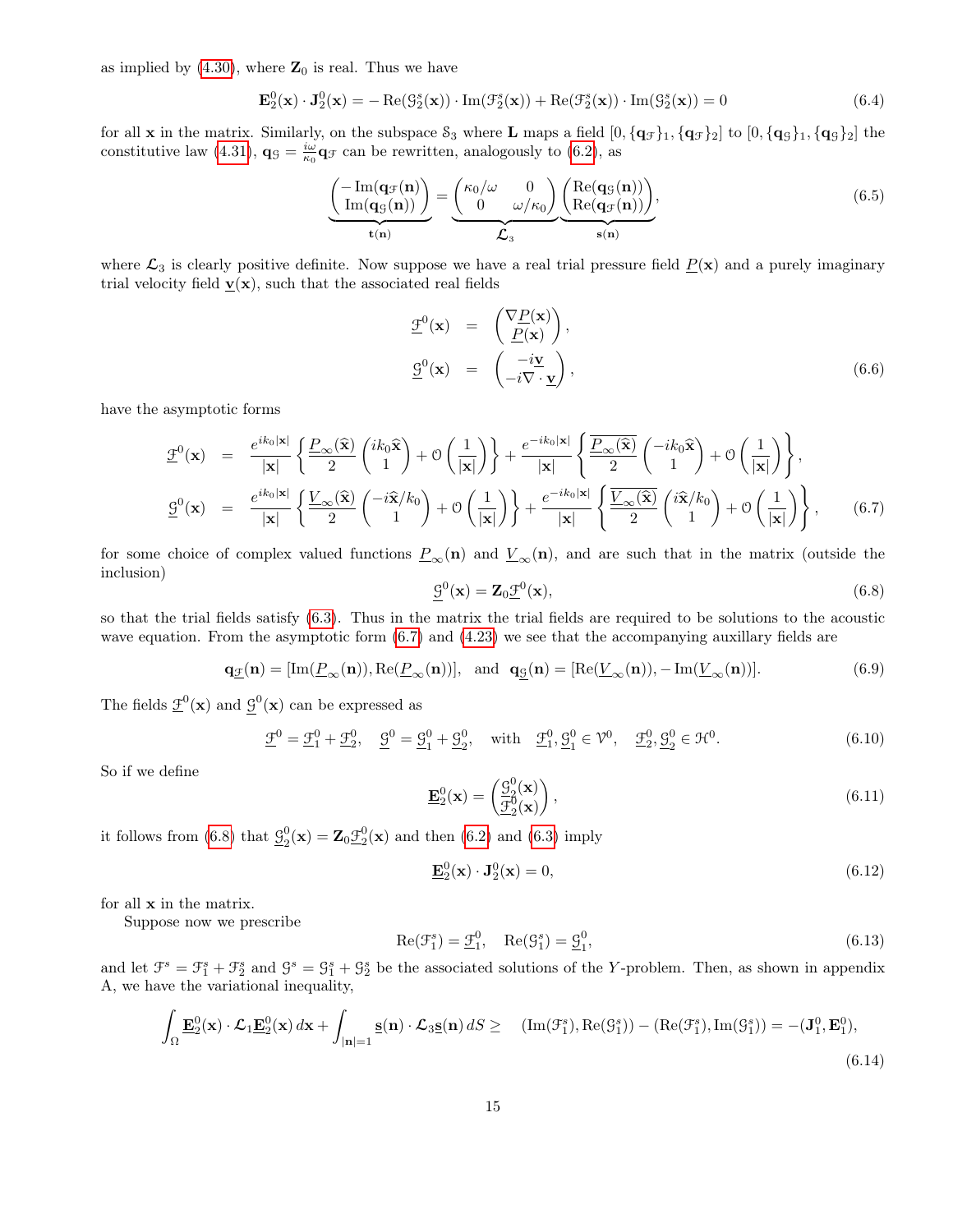where

<span id="page-15-0"></span>
$$
\underline{\mathbf{s}}(\mathbf{n}) = \begin{pmatrix} \mathbf{q}_{\underline{\mathcal{G}}}(\mathbf{n}) \\ \mathbf{q}_{\underline{\mathcal{F}}}(\mathbf{n}) \end{pmatrix}, \quad \mathbf{J}_1^0(\mathbf{x}) = \begin{pmatrix} -\operatorname{Im}(\mathcal{F}_1^s(\mathbf{x})) \\ \operatorname{Im}(\mathcal{G}_1^s(\mathbf{x})) \end{pmatrix}, \quad \mathbf{E}_1^0 = \begin{pmatrix} \operatorname{Re}(\mathcal{G}_1^s(\mathbf{x})) \\ \operatorname{Re}(\mathcal{F}_1^s(\mathbf{x})) \end{pmatrix}.
$$
 (6.15)

From the definition [\(4.37\)](#page-11-4) of the Y-operator,  $Y_*^0$ , we have  $\mathcal{G}_1^s = -Y_*^0 \mathcal{F}_1^s$  and this relation can then be manipulated into the form

<span id="page-15-3"></span>
$$
\underbrace{\left(\begin{array}{c}\n-\operatorname{Im}(\mathcal{F}_1^s) \\
\operatorname{Im}(\mathcal{G}_1^s)\n\end{array}\right)}_{\mathbf{J}_1} = -\mathbf{Y} \underbrace{\left(\begin{array}{c}\n\operatorname{Re}(\mathcal{G}_1^s) \\
\operatorname{Re}(\mathcal{F}_1^s)\n\end{array}\right)}_{\mathbf{E}_1},
$$
\n(6.16)

which defines the associated operator  $\mathcal{Y}$ , and the fields  $\mathbf{J}_1$  and  $\mathbf{E}_1$ . Then the right hand sides of [\(6.15\)](#page-15-0) can then be identified with the quadratic form associated with Y:

$$
(\mathrm{Im}(\mathcal{F}_1^s), \mathrm{Re}(\mathcal{G}_1^s)) - (\mathrm{Re}(\mathcal{F}_1^s), \mathrm{Im}(\mathcal{G}_1^s)) = -(\mathbf{E}_1, \mathbf{J}_1) = (\mathbf{E}_1, \mathbf{\mathcal{Y}}\mathbf{E}_1). \tag{6.17}
$$

Consequently we have the variational principle

<span id="page-15-1"></span>
$$
(\mathbf{E}_1, \mathbf{y}\mathbf{E}_1) = \min_{\mathbf{E}_2^0} \int_{\Omega} \mathbf{E}_2^0(\mathbf{x}) \cdot \mathcal{L}_1 \mathbf{E}_2^0(\mathbf{x}) d\mathbf{x} + \int_{|\mathbf{n}|=1} \mathbf{s}(\mathbf{n}) \cdot \mathcal{L}_3 \mathbf{s}(\mathbf{n}) dS
$$
(6.18)

where the minimum is over all fields  $\underline{\mathbf{E}}_2^0$  such that  $\underline{\mathbf{E}}_2^0 = \mathbf{E}_1 + \underline{\mathbf{E}}_2^0$  is of the form

$$
\underline{\mathbf{E}}^0 = \underline{\mathbf{E}}^0(\mathbf{x}) = \left(\frac{\mathcal{G}^0(\mathbf{x})}{\mathcal{F}^0(\mathbf{x})}\right),\tag{6.19}
$$

with  $\mathcal{G}^0(\mathbf{x})$  and  $\underline{\mathcal{F}}^0(\mathbf{x})$  being of the form [\(6.6\)](#page-14-2) for some real  $\underline{P}(\mathbf{x})$  and a purely imaginary vector field  $\underline{\mathbf{v}}(\mathbf{x})$ . Additionally, the constitutive relation [\(6.8\)](#page-14-1) must hold in the matrix. As the right hand side of [\(6.18\)](#page-15-1) is non-negative, we deduce that  $\mathcal Y$  is a positive semidefinite operator.

Expressing  $\underline{\mathfrak{I}}_2^0(\mathbf{x})$  and  $\underline{\mathfrak{I}}_2^0$  $2<sup>0</sup>(\mathbf{x})$  in terms of their component fields,

$$
\underline{\mathcal{F}}_2^0(\mathbf{x})) = \begin{pmatrix} \mathbf{F}(\mathbf{x}) \\ f(\mathbf{x}) \end{pmatrix}, \quad \underline{\mathcal{G}}_2^0(\mathbf{x})) = \begin{pmatrix} \mathbf{G}(\mathbf{x}) \\ g(\mathbf{x}) \end{pmatrix}, \tag{6.20}
$$

the inequality [\(6.14\)](#page-14-3) takes the equivalent form

<span id="page-15-2"></span>
$$
\int_{\Omega} \begin{pmatrix} \mathbf{G}(\mathbf{x}) \\ \mathbf{F}(\mathbf{x}) \end{pmatrix} \cdot \mathbf{R} \begin{pmatrix} \mathbf{G}(\mathbf{x}) \\ \mathbf{F}(\mathbf{x}) \end{pmatrix} + \begin{pmatrix} g(\mathbf{x}) \\ f(\mathbf{x}) \end{pmatrix} \cdot \mathbf{H} \begin{pmatrix} g(\mathbf{x}) \\ f(\mathbf{x}) \end{pmatrix} d\mathbf{x} + \int_{|\mathbf{n}|=1} \kappa_0 |\underline{V}_{\infty}(\mathbf{n})|^2 / \omega + \omega |\underline{P}_{\infty}(\mathbf{n})|^2 / \kappa_0 dS
$$
  
\n
$$
\geq (\text{Im}(\mathcal{F}_1^s), \text{Re}(\mathcal{G}_1^s)) - (\text{Re}(\mathcal{F}_1^s), \text{Im}(\mathcal{G}_1^s)).
$$
\n(6.21)

in which

$$
\mathbf{R} = \begin{pmatrix} \omega(\mathbf{r}'')^{-1} & -(\mathbf{r}'')^{-1}\mathbf{r}' \\ -\mathbf{r}'(\mathbf{r}'')^{-1} & [\mathbf{r}'' + \mathbf{r}'(\mathbf{r}'')^{-1}\mathbf{r}']/\omega \end{pmatrix}, \n\mathbf{H} = \begin{pmatrix} (\omega h'')^{-1} & -(h'')^{-1}h' \\ -h'(h'')^{-1} & \omega[h'' + h'(h'')^{-1}h'] \end{pmatrix},
$$
\n(6.22)

and  $\mathbf{r} = -\boldsymbol{\rho}_1^{-1}$ , and  $h = 1/\kappa_1$ . When  $\mathbf{r}''$  is very small we have

$$
\begin{pmatrix} \mathbf{G}(\mathbf{x}) \\ \mathbf{F}(\mathbf{x}) \end{pmatrix} \cdot \mathbf{R} \begin{pmatrix} \mathbf{G}(\mathbf{x}) \\ \mathbf{F}(\mathbf{x}) \end{pmatrix} \approx (\omega \mathbf{G}(\mathbf{x}) - \mathbf{r}' \mathbf{F}(\mathbf{x})) \cdot (\omega \mathbf{r}'')^{-1} (\omega \mathbf{G}(\mathbf{x}) - \mathbf{r}' \mathbf{F}(\mathbf{x}), \tag{6.23}
$$

so if this is to remain finite in the limit  $r'' \to 0$  (i.e., when  $\rho_1$  is real) we need to choose the trial fields so that

$$
\mathbf{F}(\mathbf{x}) = -\omega \rho_1 \mathbf{G}(\mathbf{x}) \quad \text{for all } \mathbf{x} \in \Omega.
$$
 (6.24)

Then, taking the limit  $\mathbf{r}'' \to 0$ , the variational inequality [\(6.21\)](#page-15-2) reduces to

$$
\int_{\Omega} \left( \frac{g(\mathbf{x})}{f(\mathbf{x})} \right) \cdot \mathbf{H} \left( \frac{g(\mathbf{x})}{f(\mathbf{x})} \right) d\mathbf{x} + \int_{|\mathbf{n}|=1} \kappa_0 |\underline{V}_{\infty}(\mathbf{n})|^2 / \omega + \omega |\underline{P}_{\infty}(\mathbf{n})|^2 / \kappa_0 dS \ge (\text{Im}(\mathcal{F}_1^s), \text{Re}(\mathcal{G}_1^s)) - (\text{Re}(\mathcal{F}_1^s), \text{Im}(\mathcal{G}_1^s))
$$
 (6.25)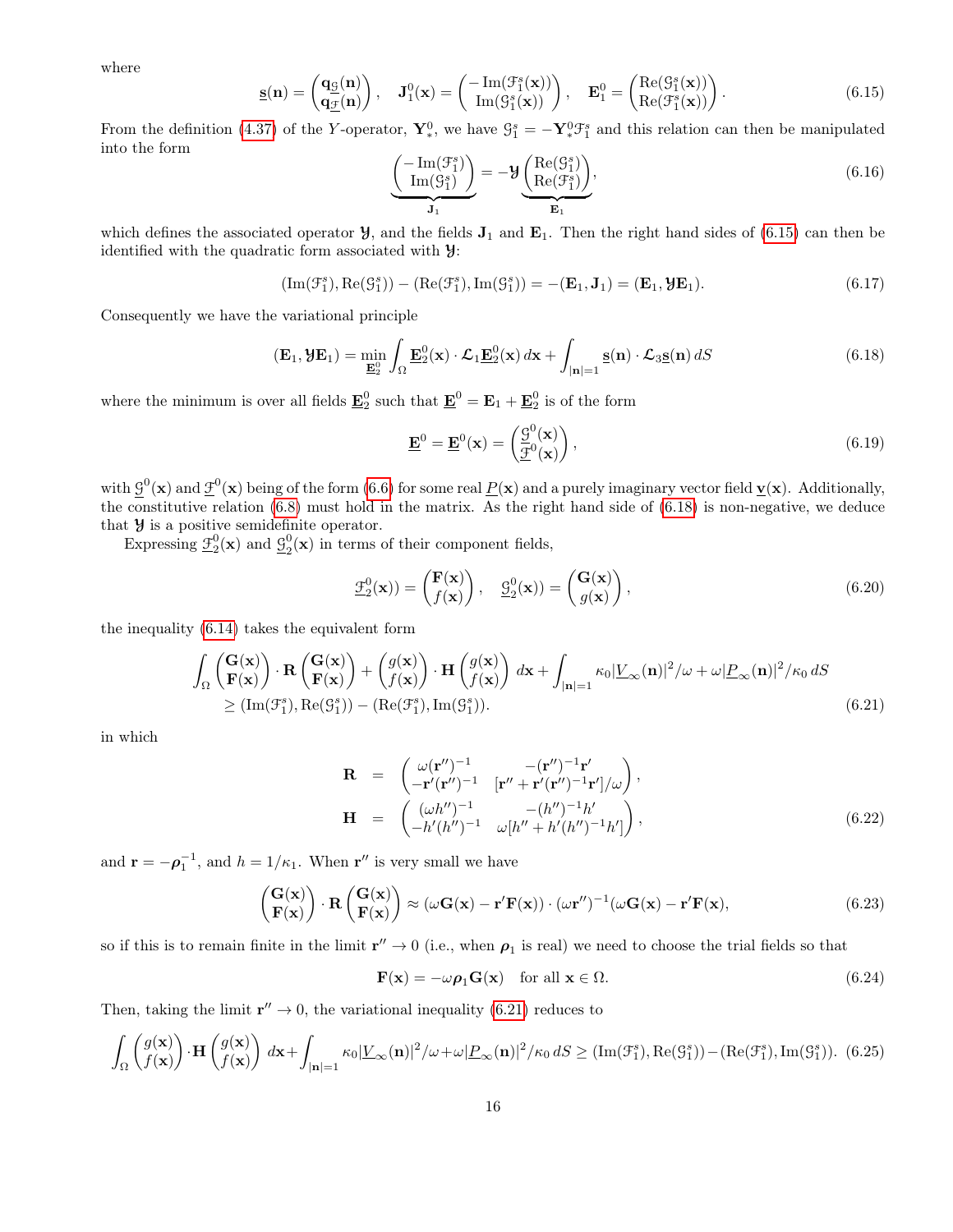# 7 The link between the power absorbed and scattered by the inclusion and  $\mathrm{Im}(\mathbf{Y}_{*}^{0}).$

The imaginary part of the quadratic form associated with  $\mathbf{Y}_{*}^{0}$  has a physical interpretation in terms of the power absorbed and scattered by the inclusion. In elastodynamics the power absorption by a body  $\Omega$ , having a possibly complex density  $\rho_1 = \rho'_1 + i \rho''_1$  (with real and imaginary parts  $\rho'_1$  and  $\rho''_1$ ), is given by formula (2.5) in [\[53\]](#page-25-6) and (taking into account our choice of  $e^{-i\omega t}$  for the time dependence, rather than  $e^{i\omega t}$ ) can be written as

$$
A = \frac{1}{2} \int_{\Omega} \omega \overline{\mathbf{v}^0} \cdot \boldsymbol{\rho}_1'' \mathbf{v}^0 + \text{Re}(\overline{-i\omega \mathbf{e}^0} \cdot \boldsymbol{\sigma}^0) d\mathbf{x}
$$
 (7.1)

where  $\mathbf{v}^0 = -i\omega \mathbf{u}^0$  is the complex velocity field,  $\mathbf{u}^0$  is the complex displacement field,  $\mathbf{e}^0 = [\nabla \mathbf{u}^0 + (\nabla \mathbf{u}^0)^T]/2$  is the strain, and its time derivative  $-i\omega e^0 = [\nabla v^0 + (\nabla v^0)^T]/2$  is the strain rate, and  $\sigma^0$  is the stress. In a fluid one has  $\sigma^0 = -P^0 \mathbf{I}$  where  $P^0(\mathbf{x})$  is the pressure, and hence the above expression reduces to

$$
A = \frac{1}{2} \int_{\Omega} \omega \operatorname{Im}(\overline{\mathbf{v}^0} \cdot \boldsymbol{\rho}_1 \mathbf{v}^0) - \operatorname{Re}(\overline{\nabla \cdot \mathbf{v}^0} P^0) d\mathbf{x}
$$
  
\n
$$
= \frac{1}{2} \int_{\Omega} \operatorname{Im}(\overline{i \mathbf{v}^0} \cdot \nabla P^0) + \operatorname{Im}(\overline{i \nabla \cdot \mathbf{v} P^0}) d\mathbf{x}
$$
  
\n
$$
= \frac{1}{2} \int_{\Omega} \operatorname{Im}(-i\mathbf{v} \cdot \overline{\nabla P^0}) + \operatorname{Im}(-i\nabla \cdot \mathbf{v} \overline{P^0}) d\mathbf{x}
$$
  
\n
$$
= \frac{1}{2} \int_{\Omega} \operatorname{Im}(\overline{\mathcal{F}^0} \cdot \mathcal{G}^0) d\mathbf{x}
$$
  
\n
$$
= \frac{1}{2} \int_{\Omega} \operatorname{Re}(\mathcal{F}) \cdot \operatorname{Im}(\mathcal{G}^0) - \operatorname{Im}(\mathcal{F}^0) \cdot \operatorname{Re}(\mathcal{G}), \qquad (7.2)
$$

where

$$
\mathcal{G}^0 = \begin{pmatrix} -i\mathbf{v}^0 \\ -i\nabla \cdot \mathbf{v}^0 \end{pmatrix}, \quad \mathcal{F}^0 = \begin{pmatrix} \nabla P^0 \\ P^0 \end{pmatrix}.
$$
 (7.3)

Thus by taking the imaginary part of the key identity [\(4.19\)](#page-9-2) we see that twice the imaginary part of the left hand side can be identified with the time-averaged power absorbed in the ball  $B_r$  and consequently, by conservation of energy,

$$
\frac{1}{2}\operatorname{Im}\int_{\partial B_r} -i\overline{P^0(\mathbf{x})}\mathbf{n}\cdot\mathbf{v}^0(\mathbf{x})\,dS
$$

can be identified with the time-averaged power flowing inwards through the boundary  $\partial B_r$ . Hence in the identity

<span id="page-16-1"></span>
$$
\frac{1}{2}\operatorname{Im}(\mathcal{F}_1^s, \mathbf{Y}_*^0 \mathcal{F}_1^s) = \frac{1}{2}\operatorname{Im}\int_{\Omega}(\overline{\mathcal{F}_2^s} \cdot \mathbf{Z}_1 \mathcal{F}_2^s) d\mathbf{x} + \frac{1}{2}\operatorname{Im}\int_{\partial B_r} i\overline{P^s(\mathbf{x})} \mathbf{n} \cdot \mathbf{v}^s(\mathbf{x}) dS,
$$
\n(7.4)

implied by [\(4.39\)](#page-11-5) and [\(4.20\)](#page-9-3) (with  $P^i_{\infty} = 0$  and  $V^i_{\infty} = 0$ ), we see that the first term on the right can be identified with the time-averaged power absorbed by the field  $\mathcal{F}_2^s$  in the inclusion, while the second term on the right can be identified with the time-averaged power radiated to infinity by the scattered field.

The total time-averaged power absorbed by the inclusion has contributions both from the field  $\mathcal{F}_2^s$  and from the fields  $\mathcal{F}^a + \mathcal{F}^s_1$ , and is given by

<span id="page-16-0"></span>
$$
\frac{1}{2}\operatorname{Im}\int_{\Omega} \left( \overline{\left(\mathcal{F}^a + \mathcal{F}^s_1 + \mathcal{F}^s_2\right)} \cdot \mathbf{Z}_1 (\mathcal{F}^a + \mathcal{F}^s_1 + \mathcal{F}^s_2) \right) d\mathbf{x} = \frac{1}{2}\operatorname{Im}\int_{\Omega} \left( \overline{\left(\mathcal{F}^a + \mathcal{F}^s_1\right)} \cdot \mathbf{Z}_1 (\mathcal{F}^a + \mathcal{F}^s_1) \right) d\mathbf{x} + \frac{1}{2}\operatorname{Im}\int_{\Omega} \left( \overline{\mathcal{F}^s_2} \cdot \mathbf{Z}_1 \mathcal{F}^s_2 \right) d\mathbf{x}, \tag{7.5}
$$

where in obtaining this last identity we have used the orthgonality of the spaces  $\mathcal{V}^0$  and  $\mathcal{H}^0$ . The last term in [\(7.5\)](#page-16-0) is that which enters [\(7.4\)](#page-16-1).

The time averaged extinction power, being the sum of the total absorbed power and scattered power should be W, where from  $(7.4)$  and  $(7.5)$ ,

<span id="page-16-2"></span>
$$
2W = \text{Im}(\mathcal{F}^a + \mathcal{F}_1^s, \chi \mathbf{Z}_1(\mathcal{F}^a + \mathcal{F}_1^s)) + \text{Im}(\mathcal{F}_1^s, \mathbf{Y}_*^0 \mathcal{F}_1^s) = (\mathcal{F}^a + \mathcal{F}_1^s, \chi \text{Im}(\mathbf{Z}_1)(\mathcal{F}^a + \mathcal{F}_1^s)) + (\mathcal{F}_1^s, \text{Im}(\mathbf{Y}_*^0)\mathcal{F}_1^s)
$$
(7.6)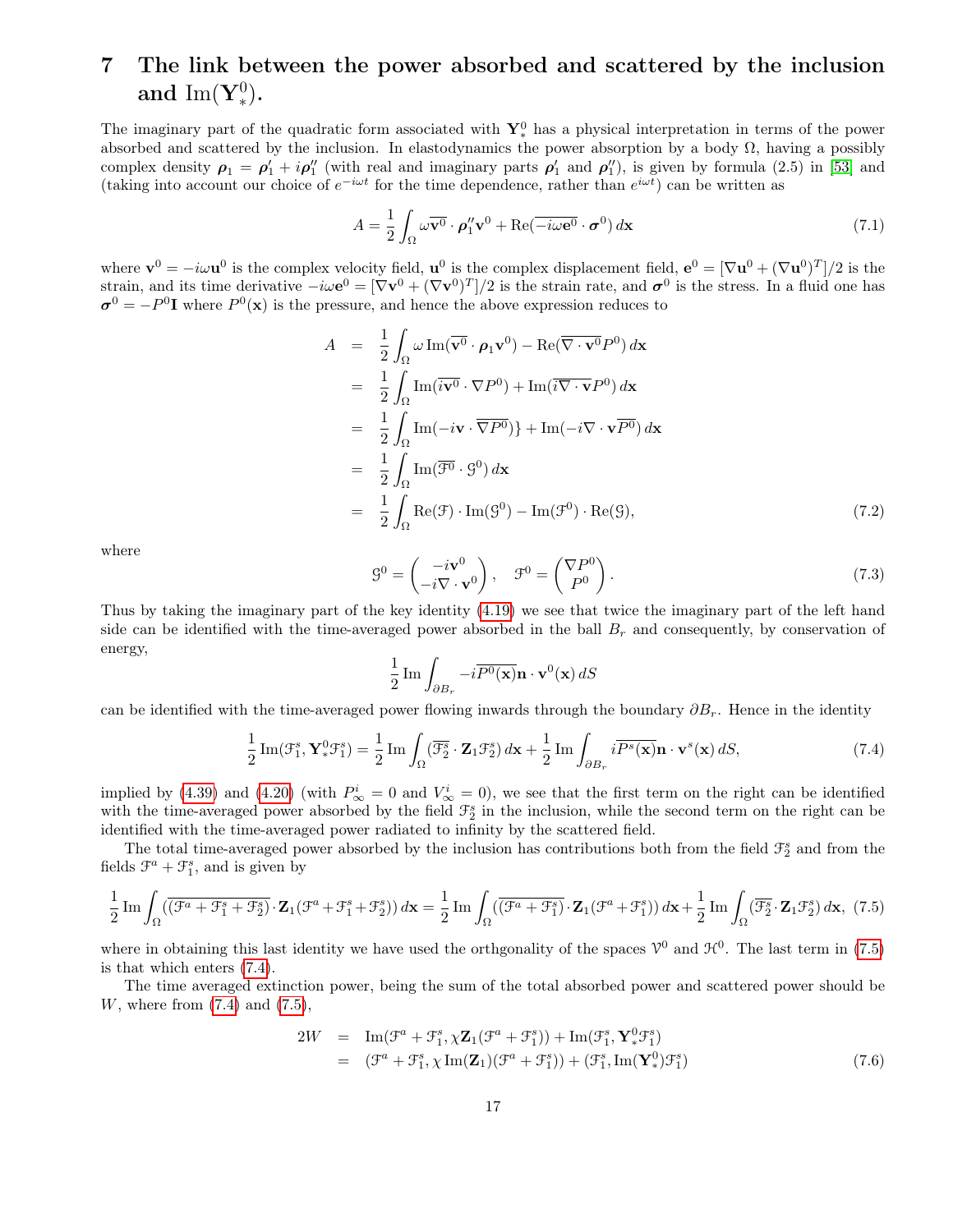This provides the desired link between W and  $\text{Im}(\mathbf{Y}_{*}^{0})$ . Further manipulations, carried out in Appendix B, provide alternative expressions for  $W$ , namely

$$
2W = \operatorname{Im} \int_{B_r} \overline{p^a} \mathcal{F}^{a} \cdot (\mathcal{G}^s - \mathbf{Z}_0 \mathcal{F}^s) d\mathbf{x},\tag{7.7}
$$

which is similar to the form of the optical theorem given in [\[34,](#page-24-13) [23,](#page-23-12) [37\]](#page-24-5), and

<span id="page-17-2"></span>
$$
W = 2k_0 \pi \operatorname{Im}[\overline{p^a} P^s_{\infty}(\mathbf{k}_0/k_0)]/(\omega \rho_0),\tag{7.8}
$$

which is the well-known form of the optical theorem [\[58,](#page-26-13) [15\]](#page-23-13) for acoustic scattering.

# 8 Variational principles for the backwards scattering amplitude

For **x** in the inclusion phase, the constitutive law implies  $\mathcal{G}^a + \mathcal{G}_1^s = \mathbb{Z}_1(\mathcal{F}^a + \mathcal{F}_1^s)$  which analogously to [\(6.1\)](#page-13-5) and [\(6.2\)](#page-13-3) can be manipulated into the form

$$
\mathbf{J}^{a} + \mathbf{J}_{1} = \mathcal{L}_{1}(\mathbf{E}^{a} + \mathbf{E}_{1}), \quad \text{where } \mathbf{E}^{a} = \begin{pmatrix} \text{Re}(\mathcal{G}^{a}(\mathbf{x})) \\ \text{Re}(\mathcal{F}^{a}(\mathbf{x})) \end{pmatrix}, \quad \mathbf{J}^{a} = \begin{pmatrix} -\text{Im}(\mathcal{F}^{a}(\mathbf{x})) \\ \text{Im}(\mathcal{G}^{a}(\mathbf{x})) \end{pmatrix}
$$
(8.1)

and  $J_1$  and  $E_1$  are defined in [\(6.16\)](#page-15-3). Thus the formula [\(7.6\)](#page-16-2) for the extinction power can be rewritten as

$$
2W = \operatorname{Im}(\mathcal{F}^a + \mathcal{F}^s_1, \chi(\mathcal{G}^a + \mathcal{G}^s_1)) - \operatorname{Im}(\mathcal{F}^s_1, \mathcal{G}^s_1)
$$
  
\n
$$
= (\mathbf{E}^a + \mathbf{E}_1, \chi(\mathbf{J}^a + \mathbf{J}_1)) - (\mathbf{E}_1, \mathbf{J}_1)
$$
  
\n
$$
= (\mathbf{E}^a + \mathbf{E}_1, \chi\mathcal{L}_1(\mathbf{E}^a + \mathbf{E}_1)) + (\mathbf{E}_1, \mathbf{Y}\mathbf{E}_1)
$$
(8.2)

As  $\mathcal{L}_1$  and  $\mathcal{Y}$  are positive semidefinite operators, this formula suggests that a variational principle might be obtained from a consideration of the non-negativity of the quadratic form

<span id="page-17-0"></span>
$$
\begin{split} & (\mathbf{E}^a + \underline{\mathbf{E}}_1 - \mathbf{E}^a - \mathbf{E}_1, \mathcal{L}_1(\mathbf{E}^a + \underline{\mathbf{E}}_1 - \mathbf{E}^a - \mathbf{E}_1)) + (\underline{\mathbf{E}}_1 - \mathbf{E}_1, \mathcal{Y}(\underline{\mathbf{E}}_1 - \mathbf{E}_1)) \\ &= (\mathbf{E}^a + \underline{\mathbf{E}}_1, \mathcal{L}_1(\mathbf{E}^a + \underline{\mathbf{E}}_1)) + (\mathbf{E}^a + \mathbf{E}_1, \mathcal{L}_1(\mathbf{E}^a + \mathbf{E}_1)) + (\underline{\mathbf{E}}_1 \mathcal{Y} \underline{\mathbf{E}}_1) + (\mathbf{E}_1, \mathcal{Y} \mathbf{E}_1) \\ &- 2(\mathbf{E}^a + \underline{\mathbf{E}}_1, \mathcal{L}_1(\mathbf{E}^a + \mathbf{E}_1)) - 2(\underline{\mathbf{E}}_1, \mathcal{Y} \mathbf{E}_1), \end{split} \tag{8.3}
$$

The sum of the last two terms in  $(8.3)$ , each of which involves both  $\mathbf{E}_1$  and  $\underline{\mathbf{E}}_1$ , can be replaced by the expression

$$
-2(\mathbf{E}^{a} + \mathbf{E}_{1}, \mathcal{L}_{1}(\mathbf{E}^{a} + \mathbf{E}_{1})) - 2(\mathbf{E}_{1}, \mathcal{Y}\mathbf{E}_{1})
$$
  
= -2(\mathbf{E}^{a} + \mathbf{E}\_{1}, \mathbf{J}^{a} + \mathbf{J}\_{1}) + 2(\mathbf{E}\_{1}, \mathbf{J}\_{1})  
= -2(\mathbf{E}^{a}, \mathbf{J}^{a} + \mathbf{J}\_{1}) - 2(\mathbf{E}\_{1}, \mathbf{J}^{a})  
= -2(\mathbf{E}^{a} + \mathbf{E}\_{1}, \mathbf{J}^{a} + \mathbf{J}\_{1}) + 2(\mathbf{E}\_{1}, \mathbf{J}\_{1}) + 2(\mathbf{E}\_{1}, \mathbf{J}^{a}) - 2(\mathbf{E}\_{1}, \mathbf{J}^{a})  
= -2(\mathbf{E}^{a} + \mathbf{E}\_{1}, \mathcal{L}\_{1}(\mathbf{E}^{a} + \mathbf{E}\_{1})) - 2(\mathbf{E}\_{1}, \mathcal{Y}\mathbf{E}\_{1}) + 2(\mathbf{E}\_{1}, \mathbf{J}^{a}) - 2(\mathbf{E}\_{1}, \mathbf{J}^{a}). \t(8.4)

By substituting this back in [\(8.3\)](#page-17-0) one sees that one has the variational principle

$$
(\mathbf{E}^a + \mathbf{E}_1, \mathcal{L}_1(\mathbf{E}^a + \mathbf{E}_1)) + (\mathbf{E}_1, \mathcal{Y}\mathbf{E}_1) - 2(\mathbf{E}_1, \mathbf{J}^a) = \min_{\mathbf{E}_1} (\mathbf{E}^a + \mathbf{E}_1, \mathcal{L}_1(\mathbf{E}^a + \mathbf{E}_1)) + (\mathbf{E}_1 \mathcal{Y}\mathbf{E}_1) - 2(\mathbf{E}_1, \mathbf{J}^a).
$$
 (8.5)

The variational principle derived in Section [6](#page-13-6) can then be substituted into this expression and we obtain

<span id="page-17-1"></span>
$$
2W - 2(\mathbf{E}_1, \mathbf{J}^a) = \min_{\mathbf{E}, \mathbf{v}} (\mathbf{E}^a + \mathbf{E}_1, \mathcal{L}_1(\mathbf{E}^a + \mathbf{E}_1)) + (\mathbf{E}_2, \mathcal{L}_1\mathbf{E}_2)) - 2(\mathbf{E}_1, \mathbf{J}^a) + \int_{|\mathbf{n}|=1} \kappa_0 |\underline{V}_{\infty}(\mathbf{n})|^2 / \omega + \omega |\underline{P}_{\infty}(\mathbf{n})|^2 / \kappa_0 dS
$$
  
= 
$$
\min_{\mathbf{E}, \mathbf{v}} (\mathbf{E}^a + \mathbf{E}, \mathcal{L}_1(\mathbf{E}^a + \mathbf{E})) - 2(\mathbf{E}, \chi \mathbf{J}^a) + \int_{|\mathbf{n}|=1} \kappa_0 |\underline{V}_{\infty}(\mathbf{n})|^2 / \omega + \omega |\underline{P}_{\infty}(\mathbf{n})|^2 / \kappa_0 dS. \tag{8.6}
$$

where here **P** is a real trial pressure field, and **y** is a purely imaginary trial velocity field, and the real field  $\underline{\mathbf{E}}(\mathbf{x})$  is given in terms of them through the equations

$$
\underline{\mathbf{E}} = \underline{\mathbf{E}}_1 + \underline{\mathbf{E}}_2 = \left(\frac{g^0(\mathbf{x})}{\underline{\mathcal{F}}^0(\mathbf{x})}\right),
$$
  

$$
\underline{\mathcal{F}}^0(\mathbf{x}) = \left(\frac{\nabla \underline{P}(\mathbf{x})}{\underline{P}(\mathbf{x})}\right) \in \mathcal{E}^0, \quad \underline{g}^0(\mathbf{x}) = \left(-i\underline{\mathbf{v}} \cdot \underline{\mathbf{v}}\right) \in \mathcal{J}^0,
$$
(8.7)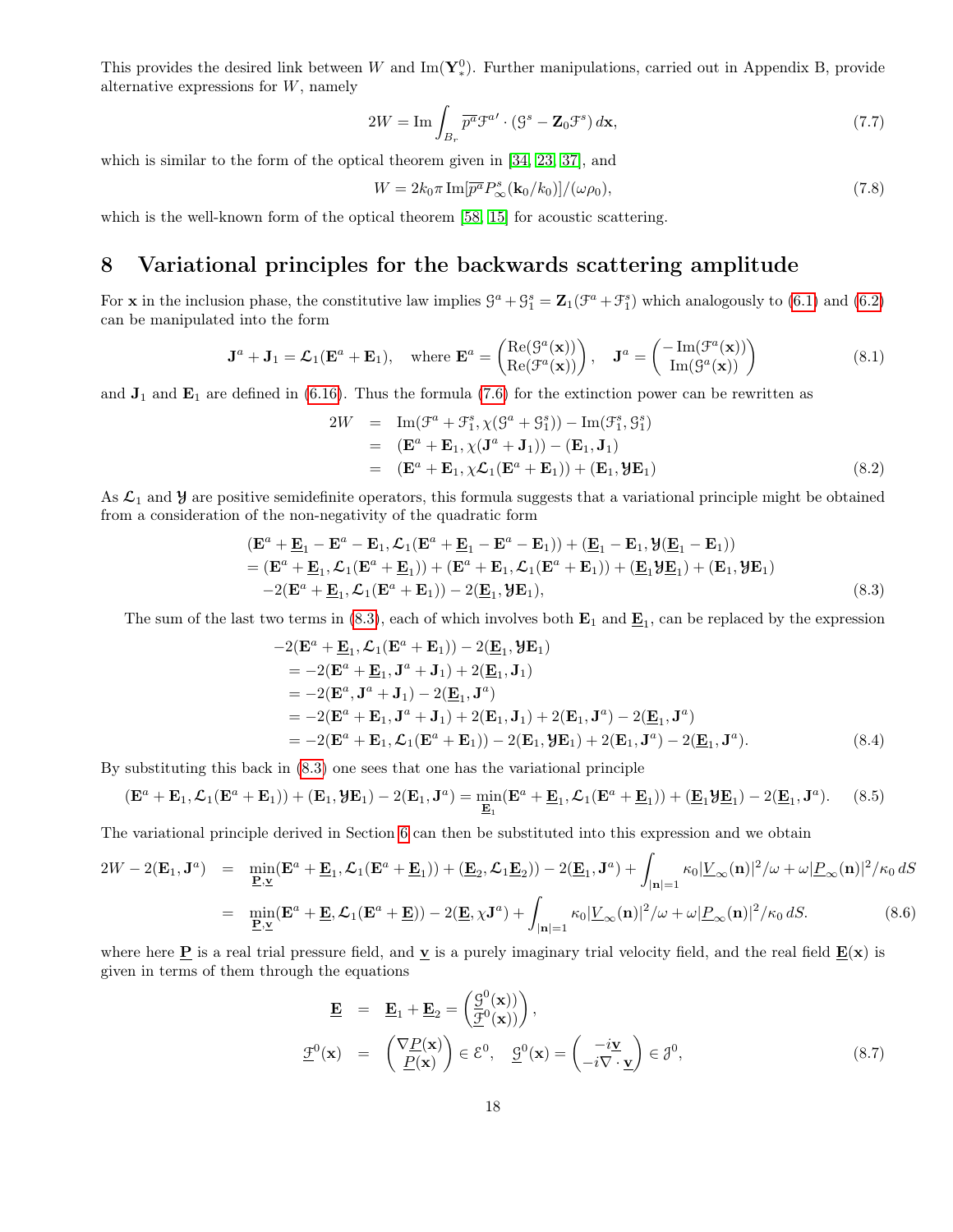where  $\mathcal{E}^0$  and  $\mathcal{J}^0$  consist of all fields of the form [\(4.12\)](#page-8-1) and [\(4.13\)](#page-8-2), respectively.

This variational principle has the advantage that the quantity on the right hand side of [\(8.6\)](#page-17-1) is easy to numerically compute for a given choice of **E**: it is not necessary to determine the individual component fields  $\underline{\mathbf{E}}_1$  and  $\underline{\mathbf{E}}_2 = \underline{\mathbf{E}} - \underline{\mathbf{E}}_1$ . To obtain a physical interpretation for the quantity  $-2(E_1, J^a)$  appearing on the left hand side of [\(8.6\)](#page-17-1) note that

$$
-2(\mathbf{E}_1, \mathbf{J}^a) = 2(\text{Re } \mathcal{G}_1, \text{Im } \mathcal{F}^a) + 2(\text{Re } \mathcal{F}_1, -\text{Im } \mathcal{G}^a)
$$
  
\n
$$
= 2(\text{Re}(\mathcal{G}_1 - \mathbf{Z}_0 \mathcal{F}_1), \text{Im } \mathcal{F}^a)
$$
  
\n
$$
= 2(\text{Re}(\mathcal{G}^s - \mathbf{Z}_0 \mathcal{F}^s), \text{Im } \mathcal{F}^a)
$$
  
\n
$$
= 2 \int_{B_r} \text{Im}(\mathcal{F}^a) \cdot [\text{Re}(\mathcal{G}^s - \mathbf{Z}_0 \mathcal{F}^s)] d\mathbf{x}
$$
  
\n
$$
= 2 \int_{B_r} \text{Im}(\mathcal{F}^a) \cdot \text{Re } \mathcal{G}^s - \text{Im}(\mathcal{G}^a) \cdot \text{Re } \mathcal{F}^s d\mathbf{x}
$$
  
\n
$$
= 2 \int_{\partial B_r} \text{Im}(P^a) \text{Im}(\mathbf{n} \cdot \mathbf{v}^s) + \text{Re}(\mathbf{n} \cdot \mathbf{v}^a) \text{Re}(P^s) dS.
$$
 (8.8)

Using the asymptotic forms of the fields as  $r \to \infty$  we get

$$
-2(\mathbf{E}_1, \mathbf{J}^a) = 2 \int_{\partial B_r} \frac{k_0 \operatorname{Im}(p^a e^{i\mathbf{k}_0 \cdot \mathbf{x}}) \operatorname{Im}(P^s_{\infty}(\hat{\mathbf{x}}) e^{ik_0 r})}{r\omega \rho_0} + \frac{(\mathbf{n} \cdot \mathbf{k}_0) \operatorname{Re}(p^a e^{i\mathbf{k}_0 \cdot \mathbf{x}}) \operatorname{Re}(P^s_{\infty}(\hat{\mathbf{x}}) e^{ik_0 r})}{r\omega \rho_0}.
$$
(8.9)

Choosing our coodinates so that the positive  $x_1$  axis points in the direction of  $\mathbf{k}_0$ , i.e. so that  $\mathbf{k}_0 \cdot \mathbf{x} = k_0 x_1 = k_0 r t$ and  $\mathbf{n} \cdot \mathbf{k}_0 = k_0 t$  where  $t = x_1/r$ , and making the substitutions

$$
\mathrm{Im}(p^{a}e^{i\mathbf{k}_{0}\cdot\mathbf{x}}) = (-ip^{a}e^{i k_{0}r t} + i\overline{p^{a}}e^{-i k_{0}r t})/2, \quad \mathrm{Re}(p^{a}e^{i \mathbf{k}_{0}\cdot\mathbf{x}}) = (p^{a}e^{i k_{0}r t} + \overline{p^{a}}e^{-i k_{0}r t})/2, \mathrm{Im}(P_{\infty}^{s}(\hat{\mathbf{x}})e^{i k_{0}r}) = (-iP_{\infty}^{s}(\hat{\mathbf{x}})e^{i k_{0}r} + i\overline{P_{\infty}^{s}(\hat{\mathbf{x}})}e^{-i k_{0}r})/2, \quad \mathrm{Re}(P_{\infty}^{s}(\hat{\mathbf{x}})e^{i k_{0}r}) = (P_{\infty}^{s}(\hat{\mathbf{x}})e^{i k_{0}r} + \overline{P_{\infty}^{s}(\hat{\mathbf{x}})}e^{-i k_{0}r})/2
$$
\n(8.10)

we are left with  $-2(E_1, J^a)$  being the sum of the two integrals

$$
\frac{1}{2} \int_{\partial B_r} \frac{k_0(t-1)p^a P_{\infty}^s(\hat{\mathbf{x}}) e^{ik_0 r(1+t)}}{r \omega \rho_0} = \frac{p^a}{2\omega \rho_0} \int_{-1}^1 r k_0(t-1)p_{\infty}(t) e^{ik_0 r(1+t)} dt,
$$
\n
$$
\frac{1}{2} \int_{\partial B_r} \frac{k_0(t+1)\overline{p^a} P_{\infty}^s(\hat{\mathbf{x}}) e^{ik_0 r(1-t)}}{r \omega \rho_0} = \frac{\overline{p^a}}{2\omega \rho_0} \int_{-1}^1 r k_0(t+1)p_{\infty}(t) e^{ik_0 r(1-t)} dt,
$$
\n(8.11)

and their complex conjugates, in which  $p_{\infty}(t)$  is defined by [\(5.8\)](#page-13-7). The integrals are of the same form as the integral  $I_2$  in [\(5.9\)](#page-13-0), with appropriate choices of  $f(t)$  and  $g(t)$ . Using the formula [\(5.11\)](#page-13-2) we can evaluate them in the limit  $r \to \infty$  and they equal respectively

$$
-ip^a 2\pi k_0 P^s_{\infty}(-\mathbf{k}_0/k_0)/(\omega \rho_0)
$$
, and  $i\overline{p^a} 2\pi k_0 P^s_{\infty}(\mathbf{k}_0/k_0)/(\omega \rho_0)$ .

Adding them, and then adding the total to its complex conjugate gives

$$
-2(\mathbf{E}_1, \mathbf{J}^a) = 4\pi k_0 \operatorname{Im}(p^a P_{\infty}^s(-\mathbf{k}_0/k_0)) / (\omega \rho_0) - 4\pi k_0 \operatorname{Im}(\overline{p^a} P_{\infty}^s(\mathbf{k}_0/k_0)) / (\omega \rho_0)
$$
  
=  $4\pi k_0 \operatorname{Im}(p^a P_{\infty}^s(-\mathbf{k}_0/k_0)) / (\omega \rho_0) - 2W,$  (8.12)

where we have used the expression  $(7.8)$  for W given by the optical theorem. Thus we have the variational principle:

<span id="page-18-0"></span>
$$
4\pi k_0 \operatorname{Im}(p^a P_{\infty}^s(-\mathbf{k}_0/k_0))/(\omega \rho_0) = \min_{\mathbf{E}, \mathbf{v}} (\mathbf{E}^a + \mathbf{E}, \mathcal{L}_1(\mathbf{E}^a + \mathbf{E})) - 2(\mathbf{E}, \chi \mathbf{J}^a) + \int_{|\mathbf{n}|=1} \kappa_0 |\underline{V}_{\infty}(\mathbf{n})|^2 / \omega + \omega |\underline{P}_{\infty}(\mathbf{n})|^2 / \kappa_0 dS. \tag{8.13}
$$

It is interesting that this variational principle, with some choice of trial fields P and v, does not give a desired bound on  $W$ , or equivalently on the forward scattering amplitude, but rather bounds the backwards scattering amplitude  $P_{\infty}^{s}(-{\bf k}_{0}/k_{0}).$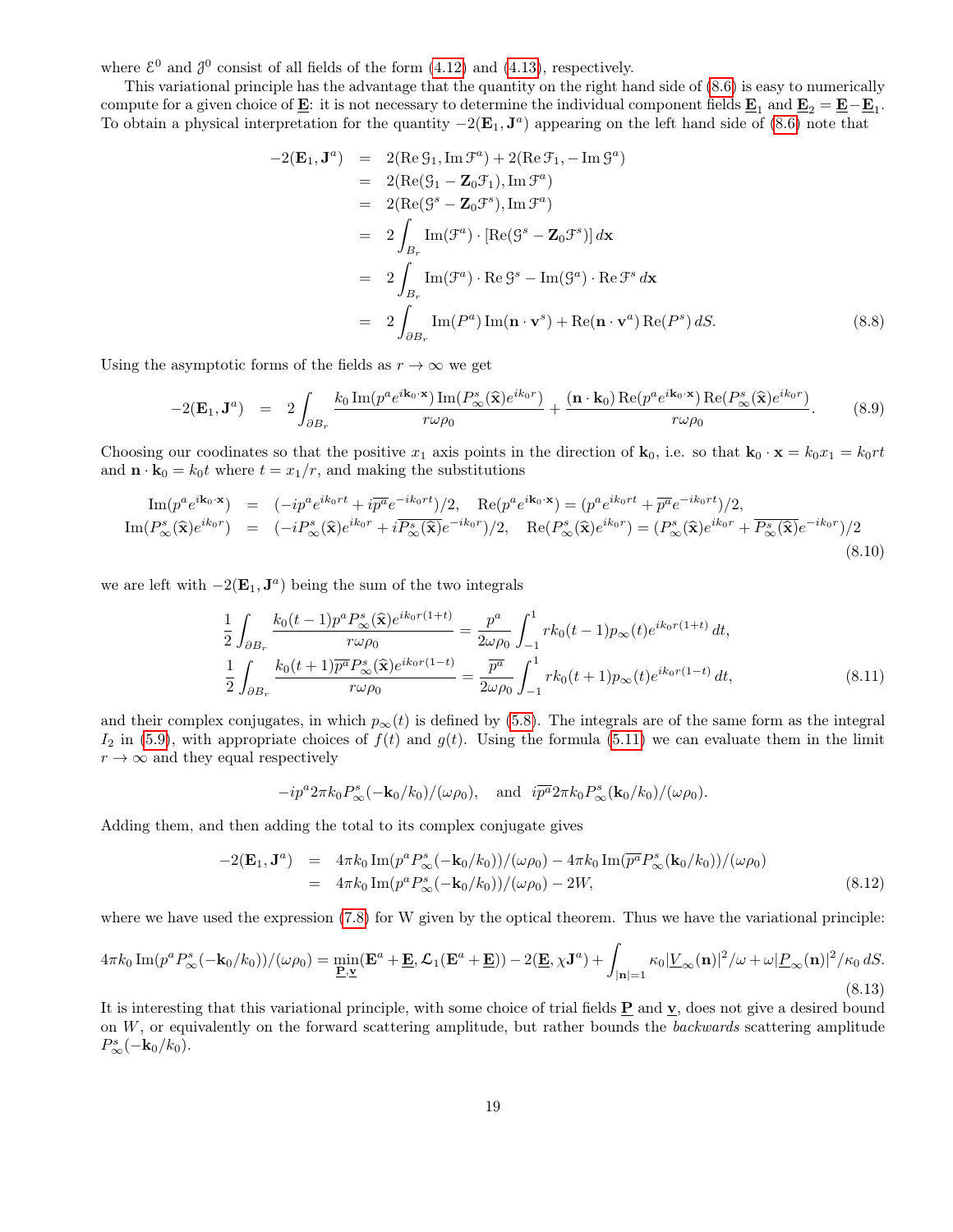We note that the physical pressure field associated with the incoming wave is  $\text{Re}(P^a(\mathbf{x})e^{-i\omega t})$  where t is the time. Accordingly, if we shift our origin of time, by replacing t with  $t - t_0$ , the physical pressure field associated with the incoming wave is  $\text{Re}(\tilde{P}^a(\mathbf{x})e^{-i\omega t})$  where

$$
\widetilde{P}^{a}(\mathbf{x}) = P^{a}(\mathbf{x})e^{i\omega t_{0}} = \widetilde{p}^{a}e^{i\mathbf{k}_{0}\cdot\mathbf{x}} \text{ where } \widetilde{p}^{a} = p^{a}e^{i\omega t_{0}}.
$$
\n(8.14)

The associated scattered pressure field is then

$$
\widetilde{P}^s(\mathbf{x}) = P^s(\mathbf{x})e^{i\omega t_0}, \quad \text{with} \quad \widetilde{P}^s_{\infty}(\widehat{\mathbf{x}}) = P^s_{\infty}(\widehat{\mathbf{x}})e^{i\omega t_0}.
$$
\n(8.15)

Consequently, with  $p^a$  and  $P^s_{\infty}(\hat{\mathbf{x}})$  replaced by  $\tilde{p}^a$  and  $\tilde{P}^s_{\infty}(\hat{\mathbf{x}})$ , the variational principle [\(8.13\)](#page-18-0) becomes

<span id="page-19-0"></span>
$$
4\pi k_0 \operatorname{Im}(e^{2i\omega t_0} p^a P_{\infty}^s(-\mathbf{k}_0/k_0)) / (\omega \rho_0) = \min_{\mathbf{E}, \mathbf{v}} (\widetilde{\mathbf{E}}^a + \mathbf{E}, \mathcal{L}_1(\widetilde{\mathbf{E}}^a + \mathbf{E})) - 2(\mathbf{E}, \chi \widetilde{\mathbf{J}}^a) + \int_{|\mathbf{n}|=1} \kappa_0 |\underline{V}_{\infty}(\mathbf{n})|^2 / \omega + \omega |\underline{P}_{\infty}(\mathbf{n})|^2 / \kappa_0 dS,
$$
\n(8.16)

where

$$
\widetilde{\mathbf{E}}^{a}(\mathbf{x}) = \begin{pmatrix} \text{Re}(e^{i\omega t_0} \mathcal{G}^{a}(\mathbf{x})) \\ \text{Re}(e^{i\omega t_0} \mathcal{F}^{a}(\mathbf{x})) \end{pmatrix}, \quad \widetilde{\mathbf{J}}^{a}(\mathbf{x}) = \begin{pmatrix} -\text{Im}(e^{i\omega t_0} \mathcal{F}_1^{s}(\mathbf{x})) \\ \text{Im}(e^{i\omega t_0} \mathcal{G}_1^{s}(\mathbf{x})) \end{pmatrix}.
$$
\n(8.17)

Thus by varying  $t_0$ , and appropriately changing the trial fields, one get bounds that "wrap around" the possible complex values of the backwards scattering amplitude  $P^s_\infty(-\mathbf{k}_0/k_0)$ . By choosing the origin of time appropriately we can assume that  $p^a$  is real and positive. Then, for example, [\(8.13\)](#page-18-0) provides an upper bound on  $\text{Im}(P^s_{\infty}(-\mathbf{k}_0/k_0)),$ while [\(8.16\)](#page-19-0) with  $t_0$  chosen so that  $e^{2i\omega t_0} = -1$  provides a lower bound on Im( $P^s_{\infty}(-\mathbf{k}_0/k_0)$ ). Similarly (8.16), with  $t_0$  chosen so that  $e^{2i\omega t_0} = -i$  or  $e^{2i\omega t_0} = i$ , gives us upper and lower bounds on  $\text{Re}(P^s_{\infty}(-\mathbf{k}_0/k_0)).$ 

The simplest choice for the trial field  $\underline{\mathbf{E}}$  is of course  $\underline{\mathbf{E}} = 0$  and (still assuming the origin of time has been chosen so  $p^a$  is real and positive) this gives

$$
4\pi k_0 \operatorname{Im}(e^{2i\omega t_0}p^a P_{\infty}^s(-\mathbf{k}_0/k_0))/(\omega \rho_0) \le (\mathbf{E}^a, \mathcal{L}_1 \mathbf{E}^a)
$$
  
\n
$$
\le \int_{\Omega} \begin{pmatrix} \mathbf{Z}_0 \operatorname{Re}(e^{i\omega t_0} \mathcal{F}^a(\mathbf{x})) \\ \operatorname{Re}(e^{i\omega t_0} \mathcal{F}^a(\mathbf{x})) \end{pmatrix} \cdot \begin{pmatrix} [\mathbf{Z}_1'']^{-1} & -[\mathbf{Z}_1'']^{-1} \mathbf{Z}_1' \\ -\mathbf{Z}_1'[\mathbf{Z}_1'']^{-1} & \mathbf{Z}_1'' + \mathbf{Z}_1'[\mathbf{Z}_1'']^{-1} \mathbf{Z}_1' \end{pmatrix} \begin{pmatrix} \mathbf{Z}_0 \operatorname{Re}(e^{i\omega t_0} \mathcal{F}^a(\mathbf{x})) \\ \operatorname{Re}(e^{i\omega t_0} \mathcal{F}^a(\mathbf{x})) \end{pmatrix} d\mathbf{x}
$$
  
\n
$$
\le \int_{\Omega} \operatorname{Re}(e^{i\omega t_0} \mathcal{F}^a(\mathbf{x})) \cdot [\mathbf{Z}_1'' + (\mathbf{Z}_1' - \mathbf{Z}_0) [\mathbf{Z}_1'']^{-1} (\mathbf{Z}_1' - \mathbf{Z}_0)] \operatorname{Re}(e^{i\omega t_0} \mathcal{F}^a(\mathbf{x})) d\mathbf{x}
$$
  
\n
$$
\le \int_{\Omega} \operatorname{Re}(e^{i\omega t_0} \nabla P^a) \cdot [\mathbf{r}'' + (\mathbf{r}' - \mathbf{r}_0) (\mathbf{r}'')^{-1} (\mathbf{r}' - \mathbf{r}_0)] \operatorname{Re}(e^{i\omega t_0} \nabla P^a) / \omega
$$
  
\n
$$
+ \omega \operatorname{Re}(e^{i\omega t_0} \nabla P^a) [h_1'' + (h_1' - h_0) (h_1'')^{-1} (\mathbf{r}'_1 - \mathbf{r}_0)] \operatorname{Re}(e^{i\omega t_0} \nabla P^a) d\mathbf{x}
$$
  
\n
$$
\le \frac{(p^a)^2 \mathbf{k}_0 \cdot [\mathbf{r}_
$$

and  $\mathbf{r}_1 = -\boldsymbol{\rho}_1^{-1} = \mathbf{r}_1' + i\mathbf{r}_1''$ , and  $h_1 = 1/\kappa_1 = h_1' + ih_1''$ . If both the inclusion phase and the matrix phase are isotropic, so that  $\mathbf{r}'_1 = r'_1 \mathbf{I}$  and  $\mathbf{r}''_1 = r''_1 \mathbf{I}$  then the bound becomes

$$
4\pi k_0 \operatorname{Im}(e^{2i\omega t_0} p^a P_{\infty}^s(-\mathbf{k}_0/k_0)) / (\omega \rho_0) \leq \frac{k_0^2 (p^a)^2 [r_1'' + (r_1' - r_0)^2 / r_1'']}{\omega} \int_{\Omega} {\sin[(\mathbf{k}_0 \cdot \mathbf{x}) + \omega t_0]}^2 d\mathbf{x} + \omega (p^a)^2 [h_1'' + (h_1' - h_0)^2 / h_1''] \int_{\Omega} {\cos[(\mathbf{k}_0 \cdot \mathbf{x}) + \omega t_0]}^2 d\mathbf{x}.
$$
 (8.19)

We can express the bound directly in terms of the real and imaginary parts of the complex density  $\rho_1 = \rho'_1 + i \rho''_1$ and complex bulk modulus  $\kappa_1 = \kappa_1' + i\kappa_1''$  using the identities

$$
[r_1'' + (r_1' - r_0)^2/r_1''] = [\rho_1'' + (\rho_1' - \rho_0)^2/\rho_1'']/\rho_0^2, \qquad [h_1'' + (h_1' - h_0)^2/h_1''] = -[\kappa_1'' + (\kappa_1' - \kappa_0)^2/\kappa_1'']/\kappa_0^2, \qquad (8.20)
$$

giving

$$
4\pi k_0 \operatorname{Im}(e^{2i\omega t_0} p^a P_{\infty}^s(-\mathbf{k}_0/k_0))/(\omega \rho_0) \le -\frac{\omega(p^a)^2[\rho_1'' + (\rho_1' - \rho_0)^2/\rho_1'']}{\rho_0 \kappa_0} \int_{\Omega} {\sin[(\mathbf{k}_0 \cdot \mathbf{x}) + \omega t_0]}^2 d\mathbf{x} -\frac{\omega(p^a)^2[\kappa_1'' + (\kappa_1' - \kappa_0)^2/\kappa_1'']}{\kappa_0^2} \int_{\Omega} {\cos[(\mathbf{k}_0 \cdot \mathbf{x}) + \omega t_0]}^2 d\mathbf{x}.
$$
 (8.21)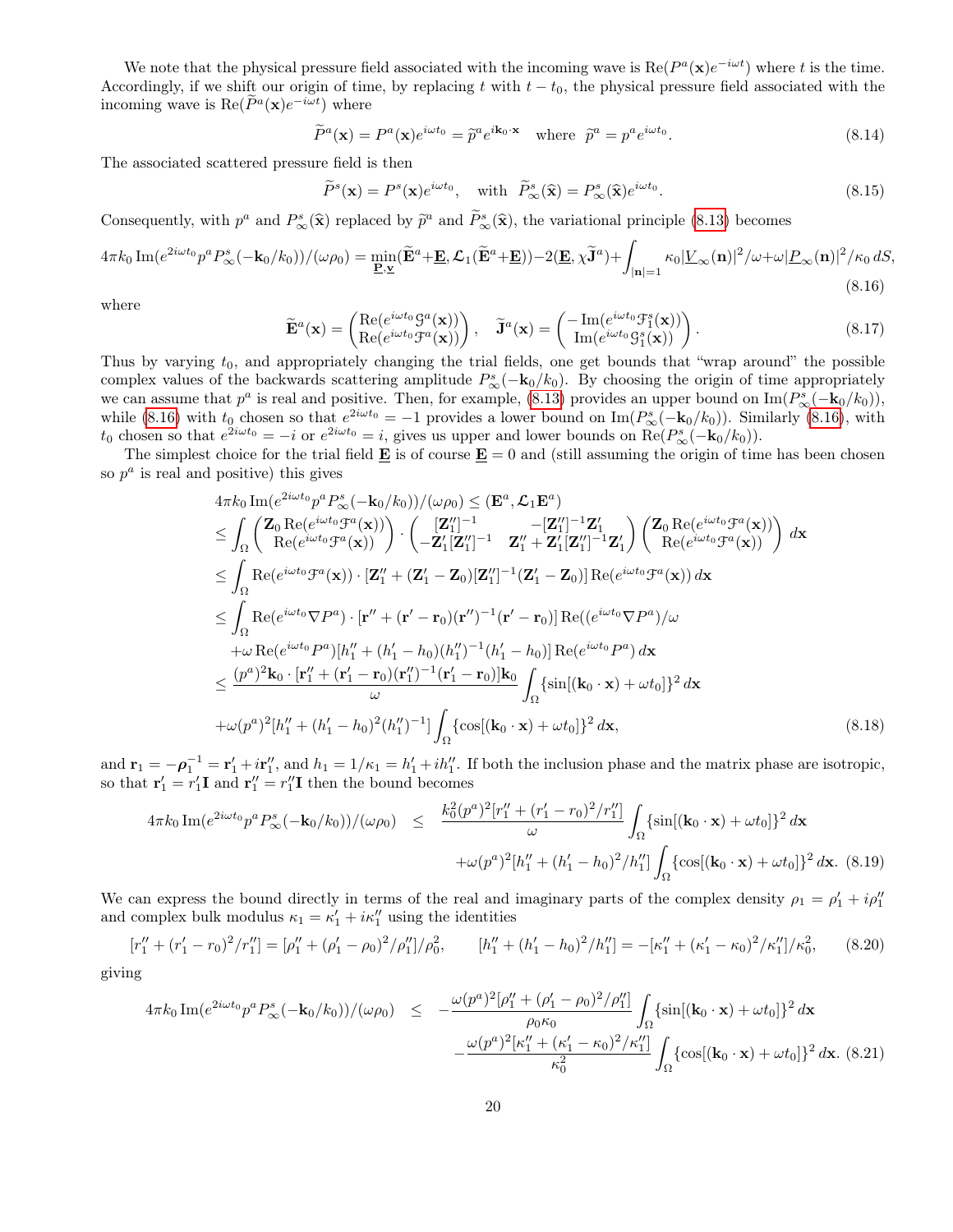where we have replaced  $k_0^2$  with  $\omega^2 \rho_0 / \kappa_0$ . This clearly then implies

<span id="page-20-0"></span>
$$
\frac{4\pi|P_{\infty}^s(-\mathbf{k}_0/k_0)|}{p^ak_0|\Omega|} \le \frac{[\rho_1'' + (\rho_1' - \rho_0)^2/\rho_1'']}{\rho_0} - \frac{[\kappa_1'' + (\kappa_1' - \kappa_0)^2/\kappa_1'']}{\kappa_0},\tag{8.22}
$$

in which  $|\Omega|$  is the volume of  $\Omega$  and  $|P^s_{\infty}(-\mathbf{k}_0/k_0)|$  is the modulus of the backwards scattering amplitude  $P^s_{\infty}(-\mathbf{k}_0/k_0)$ . Note that both terms on the right hand side of [\(8.22\)](#page-20-0) are non-negative because  $\rho''_1 \geq 0$  and  $\kappa''_1 \leq 0$ . This bound implies that to ensure the backscattering is small when  $\rho''_1$  and  $\kappa''_1$  are small, one should match  $\rho'_1$  and  $\kappa'_1$  to equal  $\rho_0$  and  $\kappa_0$ , respectively.

# 9 Conclusion

Perhaps the most important contribution of this paper is showing that Sommerfeld's radiation condition can be replaced by an appropriate "constitutive law" at infinity, akin to the perfectly matched layer (PML) technique in numerical analysis. The formulation of scattering as an appropriately defined Y -problem, puts scattering under the umbrella of a wide class of problems and motives further investigation into the theory of Y -problems. It also raises the question as to what other physical or mathematical problems can be reformulated as Y-problems. It is interesting that the variational principles only give bounds on the backward scattering amplitude rather than the desired forward scattering amplitude. We have no physical insight into why backscattering is subject to these bounds. As shown in sections 7 and 8, some of the quantities first entering the variational principle are related to power dissipation and scattered power, and indeed this was what motivated consideration of the quadratic form [\(8.3\)](#page-17-0). However, surprisingly, these power terms cancel out of the final variational principle. One wonders if the variational principles can be tweaked in some way to produce bounds on the scattering amplitude in any direction.

## Acknowledgements

The author thanks the National Science Foundation for support through grant DMS-1211359. Also he thanks Steven Johnson and Owen Miller for stimulating discussions which motivated this work.

### A Derivation of the variational inequality

Here we derive the variational inequality [\(6.14\)](#page-14-3). We have

<span id="page-20-1"></span>
$$
[\underline{\mathcal{F}}_1^0 + \underline{\mathcal{F}}_2^0, \operatorname{Im}(\underline{P}_{\infty}(\mathbf{n})), \operatorname{Re}(\underline{P}_{\infty}(\mathbf{n}))] \in \mathcal{E}, \quad [\underline{\mathcal{G}}_1^0 + \underline{\mathcal{G}}_2^0, \operatorname{Re}(\underline{V}_{\infty}(\mathbf{n})), -\operatorname{Im}(\underline{V}_{\infty}(\mathbf{n})] \in \mathcal{J}.
$$
 (A.23)

Recall that  $\text{Re}(\mathcal{F}_1^s)$  and  $\text{Re}(\mathcal{G}_1^s)$  are prescribed as in [\(6.13\)](#page-14-4) that  $\mathcal{F}^s = \mathcal{F}_1^s + \mathcal{F}_2^s$  and  $\mathcal{G}^s = \mathcal{G}_1^s + \mathcal{G}_2^s$  are the associated solutions of the Y -problem. Since

$$
[\text{Re}(\mathcal{F}_1^s) + \text{Re}(\mathcal{F}_2^s), \text{Im}(P_\infty^s), \text{Re}(P_\infty^s)] \in \mathcal{E}, \quad [\text{Im}(\mathcal{F}_1^s) + \text{Im}(\mathcal{F}_2^s), -\text{Re}(P_\infty^s), \text{Im}(P_\infty^s)] \in \mathcal{E}, \tag{A.24}
$$

and

$$
[\text{Re}(\mathcal{G}_1^s) + \text{Re}(\mathcal{G}_2^s), \text{Re}(V^s_{\infty}), -\text{Im}(V^s_{\infty})] \in \mathcal{J}, \quad [\text{Im}(\mathcal{G}_1^s) + \text{Im}(\mathcal{G}_2^s), \text{Im}(V^s_{\infty}), \text{Re}(V^s_{\infty})] \in \mathcal{J}, \tag{A.25}
$$

lie in orthogonal spaces, and since  $\mathcal V$  and  $\mathcal H$  are orthogonal, we deduce that

$$
-(\text{Re}(\mathcal{F}_1^s), \text{Im}(\mathcal{G}_1^s)) = \langle [\text{Re}(\mathcal{F}_2^s), \text{Im}(P_{\infty}^s), \text{Re}(P_{\infty}^s)], [\text{Im}(\mathcal{G}_2^s), \text{Im}(V_{\infty}^s), \text{Re}(V_{\infty}^s)] \rangle = (\text{Re}(\mathcal{F}_2^s), \text{Im}(\mathcal{G}_2^s)) + \langle [0, \text{Im}(P_{\infty}^s), \text{Re}(P_{\infty}^s)], [0, \text{Im}(V_{\infty}^s), \text{Re}(V_{\infty}^s)] \rangle, (\text{Im}(\mathcal{F}_1^s), \text{Re}(\mathcal{G}_1^s)) = -\langle [\text{Im}(\mathcal{F}_2^s), -\text{Re}(P_{\infty}^s), \text{Im}(P_{\infty}^s)], [\text{Re}(\mathcal{G}_2^s), \text{Re}(V_{\infty}^s), -\text{Im}(V_{\infty}^s)] \rangle = -(\text{Im}(\mathcal{F}_2^s), \text{Re}(\mathcal{G}_2^s)) + \langle [0, \text{Re}(P_{\infty}^s), -\text{Im}(P_{\infty}^s)], [0, \text{Re}(V_{\infty}^s), -\text{Im}(V_{\infty}^s)] \rangle.
$$
(A.26)

Similarly [\(A.23\)](#page-20-1) with [\(6.13\)](#page-14-4) imply

<span id="page-20-2"></span>
$$
-(\text{Re}(\mathcal{F}_1^s), \text{Im}(\mathcal{G}_1^s)) = \langle [\underline{\mathcal{F}}_2^0, \text{Im}(\underline{P}_{\infty}), \text{Re}(\underline{P}_{\infty})], [\text{Im}(\mathcal{G}_2^s), \text{Im}(V_{\infty}^s), \text{Re}(V_{\infty}^s)] \rangle = (\underline{\mathcal{F}}_2^0, \text{Im}(\mathcal{G}_2^s)) + \langle [0, \text{Im}(\underline{P}_{\infty}), \text{Re}(\underline{P}_{\infty})], [0, \text{Im}(V_{\infty}^s), \text{Re}(V_{\infty}^s)] \rangle, (\text{Im}(\mathcal{F}_1^s), \text{Re}(\mathcal{G}_1^s)) = -\langle [\text{Im}(\mathcal{F}_2^s), -\text{Re}(P_{\infty}^s), \text{Im}(P_{\infty}^s)], [\underline{\mathcal{G}}_2^0, \text{Re}(\underline{V}_{\infty}), -\text{Im}(\underline{V}_{\infty})] \rangle = -(\text{Im}(\mathcal{F}_2^s), \underline{\mathcal{G}}_2^0) + \langle [0, \text{Re}(P_{\infty}^s), -\text{Im}(P_{\infty}^s)], [0, \text{Re}(\underline{V}_{\infty}), -\text{Im}(\underline{V}_{\infty})] \rangle.
$$
(A.27)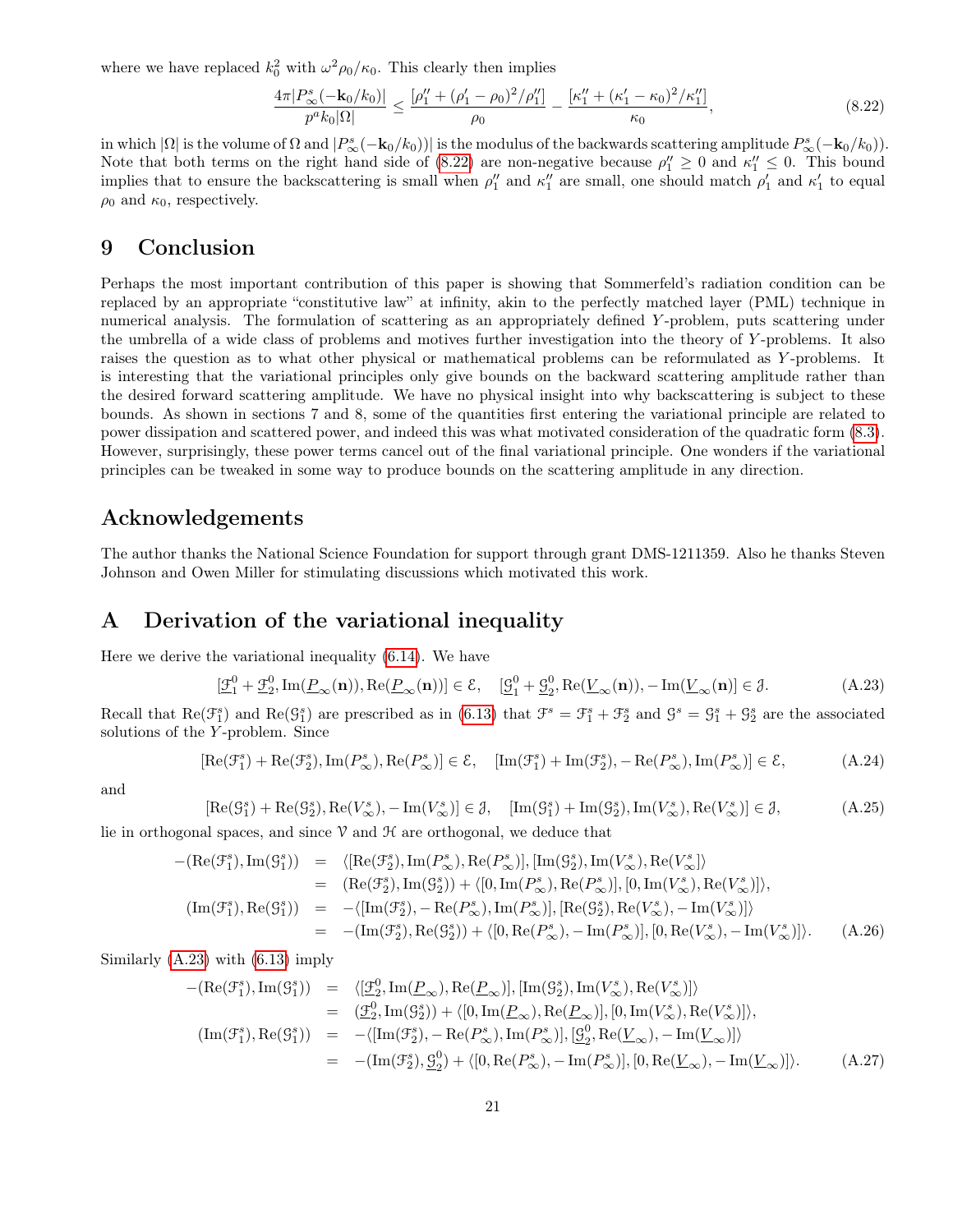Now defining  $\underline{\mathbf{s}}(\mathbf{n})$  as in [\(6.15\)](#page-15-0) we clearly have

<span id="page-21-0"></span>
$$
0 \leq \int_{\Omega} (\mathbf{E}_2^0(\mathbf{x}) - \underline{\mathbf{E}}_2^0(\mathbf{x})) \cdot \mathcal{L}_1(\mathbf{E}_2^0(\mathbf{x}) - \underline{\mathbf{E}}_2^0(\mathbf{x})) d\mathbf{x} + \int_{|\mathbf{n}|=1} (\mathbf{s}(\mathbf{n}) - \mathbf{s}(\mathbf{n})) \cdot \mathcal{L}_3(\mathbf{s}(\mathbf{n}) - \mathbf{s}(\mathbf{n})) dS
$$
  
\n
$$
= \int_{\Omega} \underline{\mathbf{E}}_2^0(\mathbf{x}) \cdot \mathcal{L}_1 \underline{\mathbf{E}}_2^0(\mathbf{x}) d\mathbf{x} + \int_{|\mathbf{n}|=1} \underline{\mathbf{s}}(\mathbf{n}) \cdot \mathcal{L}_3 \underline{\mathbf{s}}(\mathbf{n}) dS - 2(\underline{\mathbf{E}}_2^0, \mathbf{J}_2^0) + (\mathbf{E}_2^0, \mathbf{J}_2^0)
$$
  
\n
$$
-2 \int_{|\mathbf{n}|=1} \underline{\mathbf{s}}(\mathbf{n}) \cdot \mathbf{t}(\mathbf{n}) dS + \int_{|\mathbf{n}|=1} \mathbf{s}(\mathbf{n}) \cdot \mathbf{t}(\mathbf{n}) dS, \qquad (A.28)
$$

where  $s(n)$  and  $t(n)$  are defined in [\(6.5\)](#page-14-5), and we have used the constitutive laws [\(6.2\)](#page-13-3) and (6.5), and the identities [\(6.4\)](#page-14-6) and [\(6.12\)](#page-14-7). Since

$$
(\mathbf{E}_2^0, \mathbf{J}_2^0) = -(\text{Re}(\mathcal{G}_2^s), \text{Im}(\mathcal{F}_2^s)) + (\text{Re}(\mathcal{F}_2^s), \text{Im}(\mathcal{G}_2^s)),
$$
  

$$
\int_{|\mathbf{n}|=1} \mathbf{s}(\mathbf{n}) \cdot \mathbf{t}(\mathbf{n}) dS = \langle [0, \text{Re}(V_{\infty}^s), -\text{Im}(V_{\infty}^s)], [0, \text{Re}(P_{\infty}^s), -\text{Im}(P_{\infty}^s)] \rangle
$$
  

$$
+ \langle [0, \text{Im}(P_{\infty}^s), \text{Re}(P_{\infty}^s)], [0, \text{Im}(V_{\infty}^s), \text{Re}(V_{\infty}^s)] \rangle,
$$
  

$$
(\mathbf{E}_2^0, \mathbf{J}_2^0) = -(\underline{\mathcal{G}}_2^0, \text{Im}(\mathcal{F}_2^s)) + (\underline{\mathcal{F}}_2^0, \text{Im}(\mathcal{G}_2^s)),
$$
  

$$
\int_{|\mathbf{n}|=1} \mathbf{s}(\mathbf{n}) \cdot \mathbf{t}(\mathbf{n}) dS = \langle [0, \text{Re}(\underline{V}_{\infty}), -\text{Im}(\underline{V}_{\infty})], [0, \text{Re}(P_{\infty}^s), -\text{Im}(P_{\infty}^s)] \rangle
$$
  

$$
+ \langle [0, \text{Im}(\underline{P}_{\infty}), \text{Re}(\underline{P}_{\infty})], [0, \text{Im}(V_{\infty}^s), \text{Re}(V_{\infty}^s)] \rangle,
$$
(A.29)

the identities [\(A.27\)](#page-20-2) imply

$$
(\mathbf{E}_2^0, \mathbf{J}_2^0) + \int_{|\mathbf{n}|=1} \mathbf{s}(\mathbf{n}) \cdot \mathbf{t}(\mathbf{n}) dS = (\text{Im}(\mathcal{F}_1^s), \text{Re}(\mathcal{G}_1^s)) - (\text{Re}(\mathcal{F}_1^s), \text{Im}(\mathcal{G}_1^s)),
$$
  

$$
(\underline{\mathbf{E}}_2^0, \mathbf{J}_2^0) + \int_{|\mathbf{n}|=1} \underline{\mathbf{s}}(\mathbf{n}) \cdot \mathbf{t}(\mathbf{n}) dS = (\text{Im}(\mathcal{F}_1^s), \text{Re}(\mathcal{G}_1^s)) - (\text{Re}(\mathcal{F}_1^s), \text{Im}(\mathcal{G}_1^s)).
$$
 (A.30)

Substituting these in [\(A.28\)](#page-21-0) gives the variational inequality [\(6.14\)](#page-14-3).

# B Connection with Optical Theorems

Here we show that the expression  $(7.6)$  for the extinction power can be connected to other expressions for  $W$ , that are generally known as optical theorems. From [\(7.6\)](#page-16-2) it follows that

<span id="page-21-1"></span>
$$
2W = \text{Im}(\mathcal{F}^a + \mathcal{F}_1^s, \chi \mathbf{Z}_1(\mathcal{F}^a + \mathcal{F}_1^s)) - \text{Im}(\mathcal{F}_1^s, \mathcal{G}_1^s)
$$
  
\n
$$
= \text{Im}(\mathcal{F}^a, \chi \mathbf{Z}_1 \mathcal{F}^a) + \text{Im}(\mathcal{F}_1^s, \chi \mathbf{Z}_1 \mathcal{F}^a) + \text{Im}(\mathcal{F}^a, \mathbf{Z}_1 \mathcal{F}_1^s) + \text{Im}(\mathcal{F}_1^s, \mathbf{Z}_1 \mathcal{F}_1^s)
$$
  
\n
$$
- \text{Im}(\mathcal{F}_1^s, \mathbf{Z}_1 \mathcal{F}_1^s + (\mathbf{Z}_1 - \mathbf{Z}_0) \chi \mathcal{F}^a)
$$
  
\n
$$
= \text{Im}(\mathcal{F}^a, \chi \mathbf{Z}_1 \mathcal{F}^a) + \text{Im}(\mathcal{F}^a, \mathbf{Z}_1 \mathcal{F}_1^s) + \text{Im}(\mathcal{F}_1^s, \mathbf{Z}_0 \chi \mathcal{F}^a).
$$
 (B.31)

Since  $\mathbf{Z}_0$  is real we also have

$$
0 = \operatorname{Im}(\mathcal{F}^{a} + \mathcal{F}_{1}^{s}, \chi \mathbf{Z}_{0}(\mathcal{F}^{a} + \mathcal{F}_{1}^{s}))
$$
  
\n
$$
= \operatorname{Im}(\mathcal{F}^{a}, \chi \mathbf{Z}_{0}\mathcal{F}^{a}) + \operatorname{Im}(\mathcal{F}_{1}^{s}, \chi \mathbf{Z}_{0}\mathcal{F}^{a}) + \operatorname{Im}(\mathcal{F}^{a}, \mathbf{Z}_{0}\mathcal{F}_{1}^{s}) + \operatorname{Im}(\mathcal{F}_{1}^{s}, \mathbf{Z}_{0}\mathcal{F}_{1}^{s})
$$
  
\n
$$
= \operatorname{Im}(\mathcal{F}_{1}^{s}, \chi \mathbf{Z}_{0}\mathcal{F}^{a}) + \operatorname{Im}(\mathcal{F}^{a}, \mathbf{Z}_{0}\mathcal{F}_{1}^{s}). \tag{B.32}
$$

Substituting this back in [\(B.31\)](#page-21-1), and again using the fact that  $\text{Im}(\mathcal{F}^a, \chi \mathbf{Z}_0 \mathcal{F}^a) = 0$ , gives

$$
2W = \operatorname{Im}(\mathcal{F}^a, \chi(\mathbf{Z}_1 - \mathbf{Z}_0)\mathcal{F}^a) + \operatorname{Im}(\mathcal{F}^a, \mathbf{Z}_1\mathcal{F}_1^s) + \operatorname{Im}(\mathcal{F}^a, \mathbf{Z}_0\mathcal{F}_1^s)
$$
  
\n
$$
= \operatorname{Im}(\mathcal{F}^a, \chi(\mathbf{Z}_1 - \mathbf{Z}_0)(\mathcal{F}^a + \mathcal{F}_1^s))
$$
  
\n
$$
= \operatorname{Im}(\mathcal{F}^a, \chi(\mathbf{Z}_1 - \mathbf{Z}_0)(\mathcal{F}^a + \mathcal{F}^s)).
$$
 (B.33)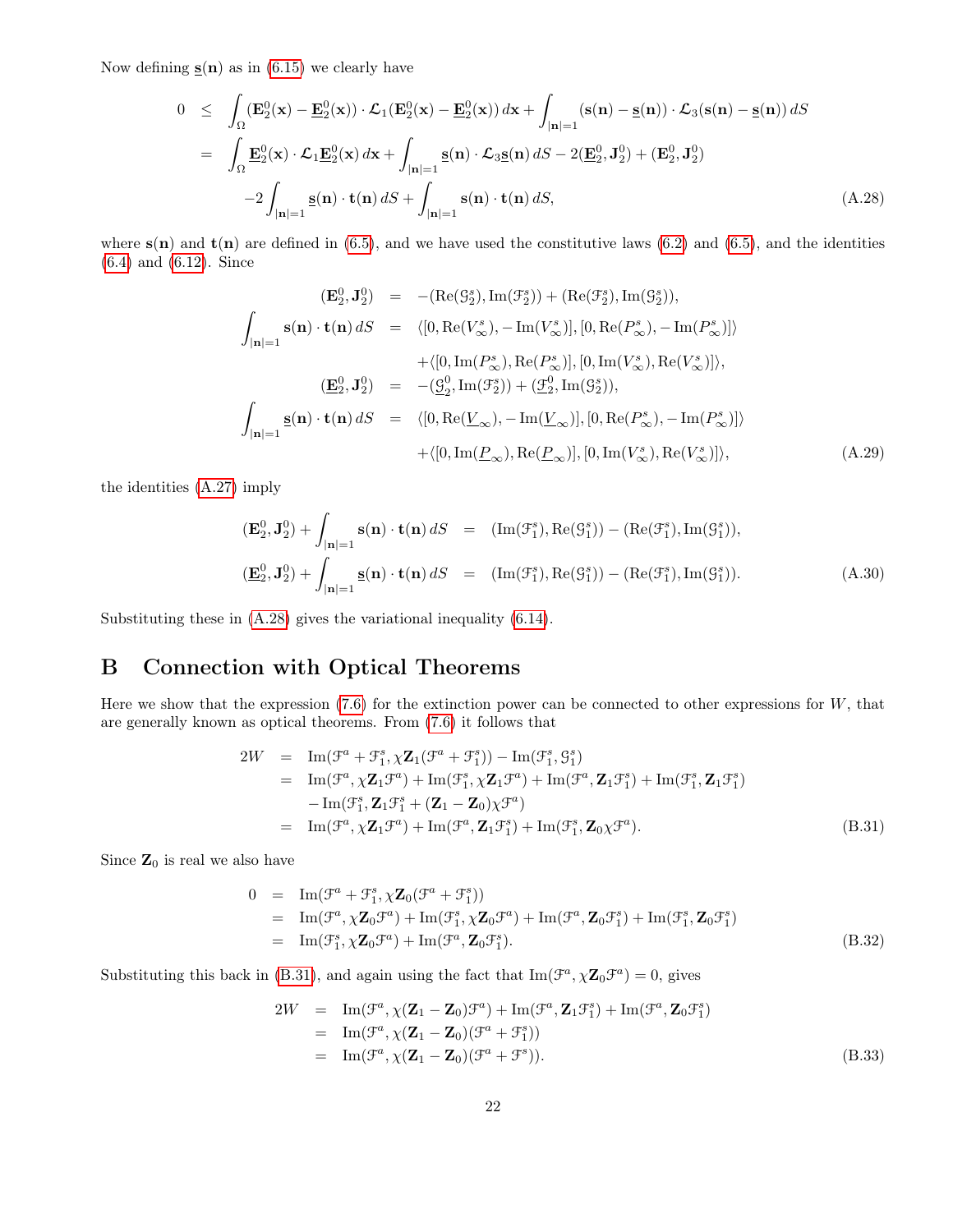This is analogous to the form of the optical theorem given in [\[34,](#page-24-13) [23,](#page-23-12) [37\]](#page-24-5). We can further reduce it to

$$
2W = \text{Im}(\mathcal{F}^a, (\mathbf{Z} - \mathbf{Z}_0)(\mathcal{F}^a + \mathcal{F}^s))
$$
  
\n
$$
= \text{Im}(\mathcal{F}^a, \mathcal{G}^s - \mathbf{Z}_0 \mathcal{F}^s)
$$
  
\n
$$
= \text{Im} \int_{B_r} \overline{p^a} \mathcal{F}^{a'} \cdot (\mathcal{G}^s - \mathbf{Z}_0 \mathcal{F}^s) d\mathbf{x},
$$
 (B.34)

where  $\mathcal{F}^{a'} = \overline{\mathcal{F}^{a}/p^a}$ . Thus using the results of Section [5,](#page-12-1) and making the substitution  $\mathbf{k}'_0 = \mathbf{k}_0$  we get

$$
W = 2k_0 \pi \operatorname{Im}[\overline{p^a} P^s_{\infty}(\mathbf{k}_0/k_0)]/(\omega \rho_0), \tag{B.35}
$$

which is the well-known form of the optical theorem [\[58,](#page-26-13) [15\]](#page-23-13) for acoustic scattering.

# References

- <span id="page-22-9"></span>[1] J.-L. Auriault, Acoustics of heterogeneous media: Macroscopic behavior by homogenization, Current Topics in Acoustics Research, 1 (1994), pp. 63–90.
- <span id="page-22-8"></span>[2] J.-L. AURIAULT AND G. BONNET, *Dynamique des composites elastiques periodiques*, Archives of Mechanics  $=$ Archiwum Mechaniki Stosowanej, 37 (1985), pp. 269–284.
- <span id="page-22-6"></span>[3] M. AVELLANEDA, *Optimal bounds and microgeometries for elastic two-phase composites*, SIAM Journal on Applied Mathematics, 47 (1987), pp. 1216–1228, [doi:http://dx.doi.org/10.1137/0147082.](http://dx.doi.org/http://dx.doi.org/10.1137/0147082)
- <span id="page-22-1"></span>[4] D. J. BERGMAN, The dielectric constant of a composite material  $-A$  problem in classical physics, Physics Reports, 43 (1978), pp. 377–407, [doi:http://dx.doi.org/10.1016/0370-1573\(78\)90009-1,](http://dx.doi.org/http://dx.doi.org/10.1016/0370-1573(78)90009-1) [http://www.](http://www.sciencedirect.com/science/article/pii/0370157378900091) [sciencedirect.com/science/article/pii/0370157378900091](http://www.sciencedirect.com/science/article/pii/0370157378900091).
- <span id="page-22-0"></span>[5] D. J. Bergman, Exactly solvable microscopic geometries and rigorous bounds for the complex dielectric constant of a two-component composite material, Physical Review Letters, 44 (1980), pp. 1285– 1287, [doi:http://dx.doi.org/10.1103/PhysRevLett.44.1285,](http://dx.doi.org/http://dx.doi.org/10.1103/PhysRevLett.44.1285) [http://journals.aps.org/prl/abstract/10.](http://journals.aps.org/prl/abstract/10.1103/PhysRevLett.44.1285) [1103/PhysRevLett.44.1285](http://journals.aps.org/prl/abstract/10.1103/PhysRevLett.44.1285).
- <span id="page-22-5"></span>[6] D. J. Bergman, Rigorous bounds for the complex dielectric constant of a two-component composite, Annals of Physics, 138 (1982), pp. 78–114, [doi:http://dx.doi.org/10.1016/0003-4916\(82\)90176-2.](http://dx.doi.org/http://dx.doi.org/10.1016/0003-4916(82)90176-2)
- <span id="page-22-2"></span>[7] D. J. BERGMAN AND D. STROUD, Theory of resonances in the electromagnetic scattering by macroscopic bodies, Physical Review B: Condensed Matter and Materials Physics, 22 (1980), pp. 3527– 3593, [doi:http://dx.doi.org/10.1103/PhysRevB.22.3527,](http://dx.doi.org/http://dx.doi.org/10.1103/PhysRevB.22.3527) [http://journals.aps.org/prb/abstract/10.1103/](http://journals.aps.org/prb/abstract/10.1103/PhysRevB.22.3527) [PhysRevB.22.3527](http://journals.aps.org/prb/abstract/10.1103/PhysRevB.22.3527).
- <span id="page-22-4"></span>[8] J. G. BERRYMAN, *Effective medium theory for elastic composites*, in Elastic Wave Scattering and Propagation: Based on Presentations made at a Special Session of the Midwestern Mechanics Conference Held at the University of Michigan, Ann Arbor, May 7–9, 1981, V. K. Varadan and V. V. Varadan, eds., Ann Arbor, Michigan, 1982, Ann Arbor Science, pp. 111–129.
- <span id="page-22-10"></span>[9] T. Bückmann, M. Kadic, R. Schittny, and M. Wegener, Mechanical metamaterials with anisotropic and negative effective mass-density tensor made from one constituent material, Physica Status Solidi. B, Basic Solid State Physics, 252 (2015), pp. 1671–1674, [doi:http://dx.doi.org/10.1002/pssb.201451698,](http://dx.doi.org/http://dx.doi.org/10.1002/pssb.201451698) [http:](http://onlinelibrary.wiley.com/doi/10.1002/pssb.201451698/abstract) [//onlinelibrary.wiley.com/doi/10.1002/pssb.201451698/abstract](http://onlinelibrary.wiley.com/doi/10.1002/pssb.201451698/abstract).
- <span id="page-22-7"></span>[10] Y. CAPDEBOSCQ AND H. KANG, Improved Hashin–Shtrikman bounds for elastic moment tensors and an application, Applied Mathematics and Optimization, 57 (2008), pp. 263–288, [doi:http://dx.doi.org/10.1007/s00245-](http://dx.doi.org/http://dx.doi.org/10.1007/s00245-007-9022-9) [007-9022-9,](http://dx.doi.org/http://dx.doi.org/10.1007/s00245-007-9022-9) <http://link.springer.com/article/10.1007/s00245-007-9022-9>.
- <span id="page-22-3"></span>[11] A. Carini and O. Mattei, Variational formulations for the linear viscoelastic problem in the time domain, European Journal of Mechanics, A, Solids, 54 (2015), pp. 146–159, [doi:http://dx.doi.org/10.1016/j.euromechsol.2015.05.007,](http://dx.doi.org/http://dx.doi.org/10.1016/j.euromechsol.2015.05.007) [http://www.sciencedirect.com/science/](http://www.sciencedirect.com/science/article/pii/S0997753815000510) [article/pii/S0997753815000510](http://www.sciencedirect.com/science/article/pii/S0997753815000510).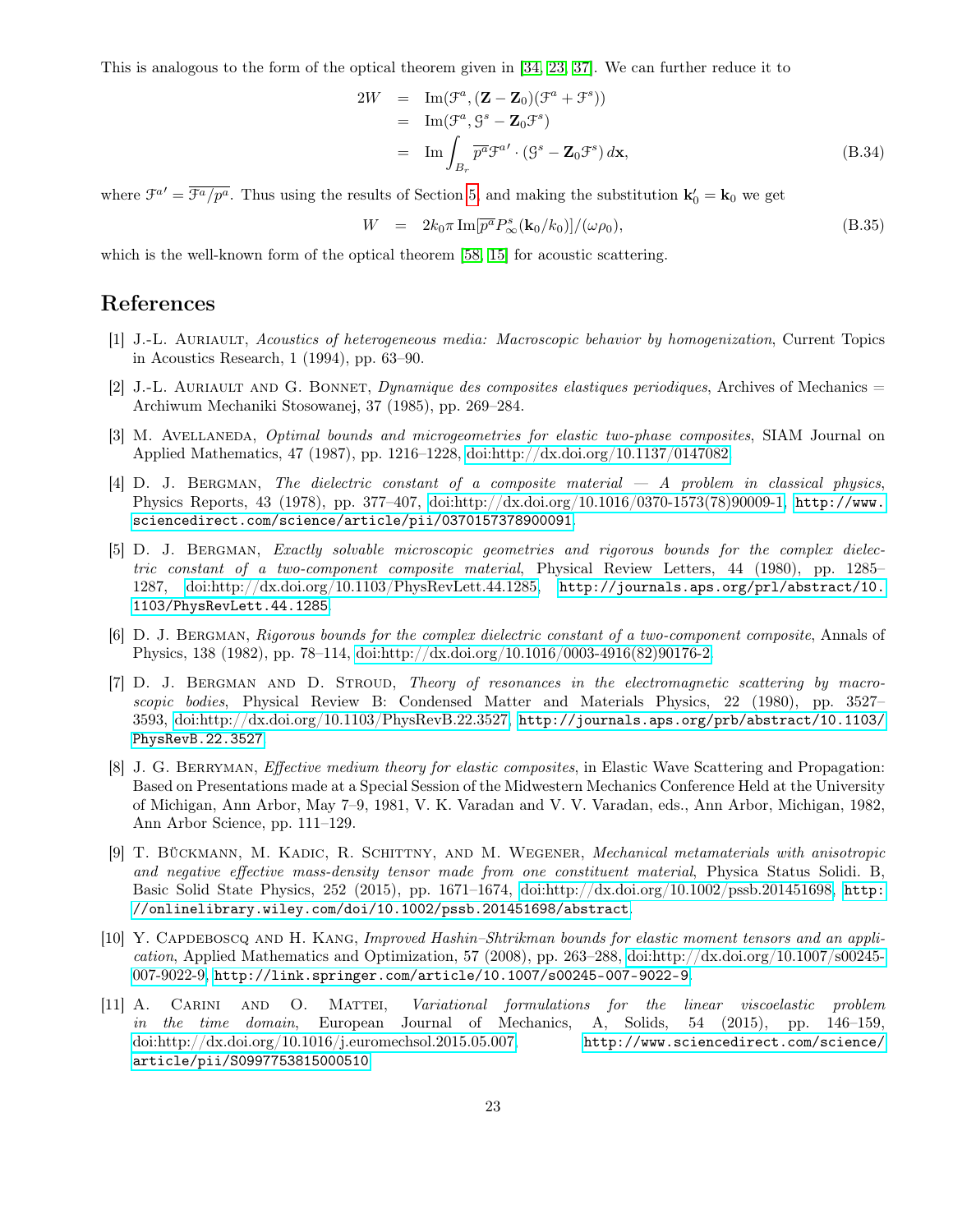- <span id="page-23-3"></span>[12] M. Cassier and G. W. Milton, Bounds on herglotz functions and fundamental limits of broadband passive quasi-static cloaking, available online on Arxiv at [https://arxiv.](https://arxiv.org/abs/1610.08592)org/abs/1610.08592, (2017), https://arxiv. [org/abs/1610.08592](https://arxiv.org/abs/1610.08592).
- <span id="page-23-8"></span>[13] A. V. CHERKAEV AND L. V. GIBIANSKY, The exact coupled bounds for effective tensors of electrical and magnetic properties of two-component two-dimensional composites, Proceedings of the Royal Society of Edinburgh. Section A, Mathematical and Physical Sciences, 122 (1992), pp. 93–125, [doi:http://dx.doi.org/10.1017/S0308210500020990.](http://dx.doi.org/http://dx.doi.org/10.1017/S0308210500020990)
- <span id="page-23-5"></span>[14] A. V. CHERKAEV AND L. V. GIBIANSKY, Variational principles for complex conductivity, viscoelasticity, and similar problems in media with complex moduli, Journal of Mathematical Physics, 35 (1994), pp. 127–145, [doi:http://dx.doi.org/10.1063/1.530782,](http://dx.doi.org/http://dx.doi.org/10.1063/1.530782) [http://jmp.aip.org/resource/1/jmapaq/v35/i1/p127\\_s1](http://jmp.aip.org/resource/1/jmapaq/v35/i1/p127_s1).
- <span id="page-23-13"></span>[15] G. DASSIOS AND R. KLEINMAN, Low Frequency Scattering, Oxford Mathematical Monographs, Oxford University Press, Oxford, UK, 2000.
- <span id="page-23-4"></span>[16] A. FARHI AND D. J. BERGMAN, Electromagnetic eigenstates and the field of an oscillating point electric dipole in a flat-slab composite structure, Physical Review A (Atomic, Molecular, and Optical Physics), 93 (2016), p. 063844, [doi:http://dx.doi.org/10.1103/PhysRevA.93.063844,](http://dx.doi.org/http://dx.doi.org/10.1103/PhysRevA.93.063844) [http://journals.aps.org/pra/](http://journals.aps.org/pra/abstract/10.1103/PhysRevA.93.063844) [abstract/10.1103/PhysRevA.93.063844](http://journals.aps.org/pra/abstract/10.1103/PhysRevA.93.063844).
- <span id="page-23-10"></span>[17] G. A. FRANCFORT, F. MURAT, AND L. TARTAR, Fourth order moments of non-negative measures on  $S^2$  and applications, Archive for Rational Mechanics and Analysis, 131 (1995), pp. 305-333, [doi:http://dx.doi.org/10.1007/BF00380913,](http://dx.doi.org/http://dx.doi.org/10.1007/BF00380913) <http://link.springer.com/article/10.1007/BF00380913>.
- <span id="page-23-1"></span>[18] R. Fuchs, Theory of the optical properties of ionic crystal cubes, Physical Review B: Condensed Matter and Materials Physics, 11 (1975), pp. 1732–1740, [doi:http://dx.doi.org/10.1103/PhysRevB.11.1732,](http://dx.doi.org/http://dx.doi.org/10.1103/PhysRevB.11.1732) [http:](http://journals.aps.org/prb/abstract/10.1103/PhysRevB.11.1732) [//journals.aps.org/prb/abstract/10.1103/PhysRevB.11.1732](http://journals.aps.org/prb/abstract/10.1103/PhysRevB.11.1732).
- <span id="page-23-2"></span>[19] R. Fuchs and S. H. Liu, Sum rule for the polarizability of small particles, Physical Review B: Condensed Matter and Materials Physics, 14 (1976), pp. 5521–5522, [doi:http://dx.doi.org/10.1103/PhysRevB.14.5521,](http://dx.doi.org/http://dx.doi.org/10.1103/PhysRevB.14.5521) <http://journals.aps.org/prb/abstract/10.1103/PhysRevB.14.5521>.
- <span id="page-23-6"></span>[20] L. V. Gibiansky and G. W. Milton, On the effective viscoelastic moduli of two-phase media. I. Rigorous bounds on the complex bulk modulus, Proceedings of the Royal Society of London. Series A, Mathematical and Physical Sciences, 440 (1993), pp. 163–188, [doi:http://dx.doi.org/10.1098/rspa.1993.0010.](http://dx.doi.org/http://dx.doi.org/10.1098/rspa.1993.0010)
- <span id="page-23-7"></span>[21] L. V. Gibiansky, G. W. Milton, and J. G. Berryman, On the effective viscoelastic moduli of two-phase media: III. Rigorous bounds on the complex shear modulus in two dimensions, Proceedings of the Royal Society A: Mathematical, Physical, and Engineering Sciences, 455 (1999), pp. 2117–2149, [doi:http://dx.doi.org/10.1098/rspa.1999.0395.](http://dx.doi.org/http://dx.doi.org/10.1098/rspa.1999.0395)
- <span id="page-23-0"></span>[22] K. M. GOLDEN AND G. C. PAPANICOLAOU, Bounds for effective parameters of heterogeneous media by analytic continuation, Communications in Mathematical Physics, 90 (1983), pp. 473–491, [doi:http://dx.doi.org/10.1007/BF01216179.](http://dx.doi.org/http://dx.doi.org/10.1007/BF01216179)
- <span id="page-23-12"></span>[23] H. HASHEMI, C.-W. QIU, A. P. McCAULEY, J. D. JOANNOPOULOS, AND S. G. JOHNSON, Diameterbandwidth product limitation of isolated-object cloaking, Physical Review A, 86 (2012), p. 013804, [doi:https://doi.org/10.1103/PhysRevA.86.013804.](http://dx.doi.org/https://doi.org/10.1103/PhysRevA.86.013804)
- <span id="page-23-9"></span>[24] Z. HASHIN AND S. SHTRIKMAN, A variational approach to the theory of the effective magnetic permeability of multiphase materials, Journal of Applied Physics, 33 (1962), pp. 3125– 3131, [doi:http://dx.doi.org/10.1063/1.1728579,](http://dx.doi.org/http://dx.doi.org/10.1063/1.1728579) [http://scitation.aip.org/content/aip/journal/jap/33/](http://scitation.aip.org/content/aip/journal/jap/33/10/10.1063/1.1728579) [10/10.1063/1.1728579](http://scitation.aip.org/content/aip/journal/jap/33/10/10.1063/1.1728579).
- <span id="page-23-11"></span>[25] A. ISERLES AND S. P. NØRSETT, Efficient quadrature of highly oscillatory integrals using derivatives, Proceedings of the Royal Society A: Mathematical, Physical, & Engineering Sciences, 461 (2005), pp. 1383–1399, [doi:http://dx.doi.org/10.1098/rspa.2004.1401.](http://dx.doi.org/http://dx.doi.org/10.1098/rspa.2004.1401)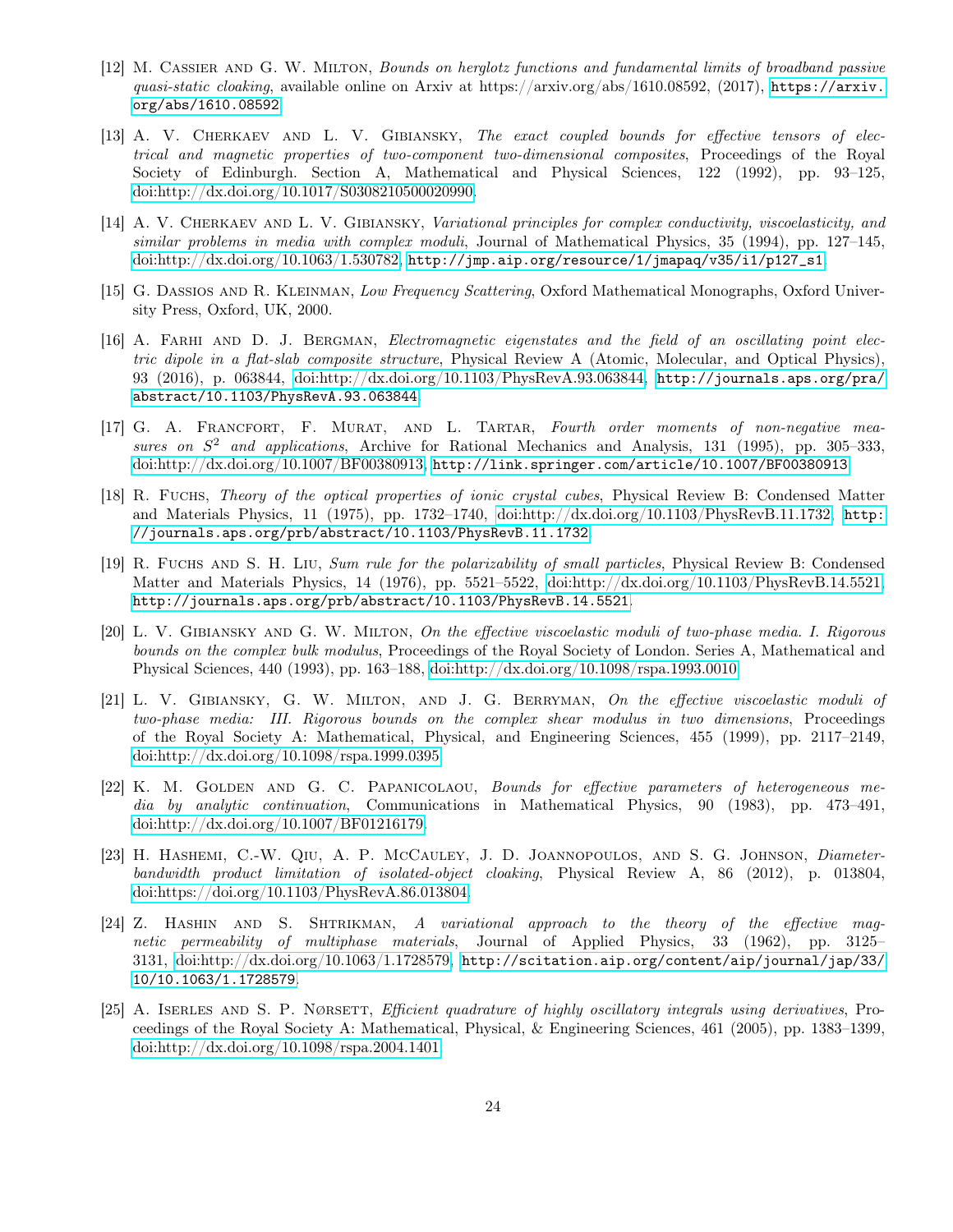- <span id="page-24-6"></span>[26] J. D. Jackson, Classical Electrodynamics, John Wiley and Sons, New York / London / Sydney, Australia, second ed., 1975, pp. 136–143.
- <span id="page-24-7"></span>[27] H. Kang and G. W. Milton, Solutions to the Pólya–Szegő conjecture and the Weak Eshelby Conjecture, Archive for Rational Mechanics and Analysis, 188 (2008), pp. 93–116, [doi:http://dx.doi.org/10.1007/s00205-](http://dx.doi.org/http://dx.doi.org/10.1007/s00205-007-0087-z) [007-0087-z,](http://dx.doi.org/http://dx.doi.org/10.1007/s00205-007-0087-z) <http://link.springer.com/article/10.1007/s00205-007-0087-z>.
- <span id="page-24-2"></span>[28] Y. KANTOR AND D. J. BERGMAN, Elastostatic resonances- a new approach to the calculation of the effective elastic constants of composites, Journal of the Mechanics and Physics of Solids, 30 (1982), pp. 355–376, [doi:http://dx.doi.org/10.1016/0022-5096\(84\)90004-8,](http://dx.doi.org/http://dx.doi.org/10.1016/0022-5096(84)90004-8) [http://www.sciencedirect.com/science/](http://www.sciencedirect.com/science/article/pii/0022509684900048) [article/pii/0022509684900048](http://www.sciencedirect.com/science/article/pii/0022509684900048).
- <span id="page-24-9"></span>[29] R. Lipton, Inequalities for electric and elastic polarization tensors with applications to random composites, Journal of the Mechanics and Physics of Solids, 41 (1993), pp. 809–833, [doi:http://dx.doi.org/10.1016/0022-](http://dx.doi.org/http://dx.doi.org/10.1016/0022-5096(93)90001-V) [5096\(93\)90001-V,](http://dx.doi.org/http://dx.doi.org/10.1016/0022-5096(93)90001-V) <http://www.sciencedirect.com/science/article/pii/002250969390001V>.
- <span id="page-24-8"></span>[30] L. P. Liu, Solutions to the Eshelby conjectures, Proceedings of the Royal Society A: Mathematical, Physical, & Engineering Sciences, 464 (2008), pp. 573–594, [doi:http://dx.doi.org/10.1098/rspa.2007.0219,](http://dx.doi.org/http://dx.doi.org/10.1098/rspa.2007.0219) [http://rspa.](http://rspa.royalsocietypublishing.org/content/464/2091/573) [royalsocietypublishing.org/content/464/2091/573](http://rspa.royalsocietypublishing.org/content/464/2091/573).
- <span id="page-24-12"></span>[31] Z. Liu, C. T. Chan, and P. Sheng, Analytic model of phononic crystals with local resonances, Physical Review B: Condensed Matter and Materials Physics, 71 (2005), p. 014103, [doi:http://dx.doi.org/10.1103/PhysRevB.71.014103,](http://dx.doi.org/http://dx.doi.org/10.1103/PhysRevB.71.014103) [http://journals.aps.org/prb/abstract/10.1103/](http://journals.aps.org/prb/abstract/10.1103/PhysRevB.71.014103) [PhysRevB.71.014103](http://journals.aps.org/prb/abstract/10.1103/PhysRevB.71.014103).
- <span id="page-24-10"></span>[32] K. A. LURIE AND A. V. CHERKAEV, Accurate estimates of the conductivity of mixtures formed of two materials in a given proportion (two-dimensional problem), Doklady Akademii Nauk SSSR, 264 (1982), pp. 1128–1130. English translation in Soviet Phys. Dokl. 27:461–462 (1982).
- <span id="page-24-11"></span>[33] K. A. LURIE AND A. V. CHERKAEV, Exact estimates of conductivity of composites formed by two isotropically conducting media taken in prescribed proportion, Proceedings of the Royal Society of Edinburgh. Section A, Mathematical and Physical Sciences, 99 (1984), pp. 71–87, [doi:http://dx.doi.org/10.1017/S030821050002597X.](http://dx.doi.org/http://dx.doi.org/10.1017/S030821050002597X)
- <span id="page-24-13"></span>[34] D. R. LYTLE, P. S. CARNEY, J. C. SCHOTLAND, AND E. WOLF, Generalized optical theorem for reflection, transmission, and extinction of power for electromagnetic fields, Physical Review E (Statistical physics, plasmas, fluids, and related interdisciplinary topics), 71 (2005), p. 056610, [doi:http://dx.doi.org/10.1103/PhysRevE.71.056610,](http://dx.doi.org/http://dx.doi.org/10.1103/PhysRevE.71.056610) [https://link.aps.org/doi/10.1103/PhysRevE.71.](https://link.aps.org/doi/10.1103/PhysRevE.71.056610) [056610](https://link.aps.org/doi/10.1103/PhysRevE.71.056610).
- <span id="page-24-4"></span>[35] O. MATTEI AND G. W. MILTON, *Bounds for the response of viscoelastic composites under antiplane loadings* in the time domain, in Milton  $[54]$ , pp. 149–178. See also arXiv:1602.03383 [math-ph].
- <span id="page-24-3"></span>[36] O. D. MILLER, C. W. HSU, M. T. H. REID, W. QIU, B. G. DELACY, J. D. JOANNOPOULOS, M. SOLjačić, and S. G. Johnson, Fundamental limits to extinction by metallic nanoparticles, Physical Review Letters, 112 (2014), p. 123903, [doi:http://dx.doi.org/10.1103/PhysRevLett.112.123903,](http://dx.doi.org/http://dx.doi.org/10.1103/PhysRevLett.112.123903) [http://journals.aps.](http://journals.aps.org/prl/abstract/10.1103/PhysRevLett.112.123903) [org/prl/abstract/10.1103/PhysRevLett.112.123903](http://journals.aps.org/prl/abstract/10.1103/PhysRevLett.112.123903).
- <span id="page-24-5"></span>[37] O. D. MILLER, A. G. POLIMERIDIS, M. T. H. REID, C. W. HSU, B. G. DELACY, J. D. JOANNOPOULOS, M. Soljačić, and S. G. Johnson, Fundamental limits to optical response in absorptive systems, Optics Express, 24 (2016), pp. 3329–3364, [doi:http://dx.doi.org/10.1364/OE.24.003329,](http://dx.doi.org/http://dx.doi.org/10.1364/OE.24.003329) [http://www.opticsexpress.](http://www.opticsexpress.org/abstract.cfm?URI=oe-24-4-3329) [org/abstract.cfm?URI=oe-24-4-3329](http://www.opticsexpress.org/abstract.cfm?URI=oe-24-4-3329).
- <span id="page-24-1"></span>[38] G. W. Milton, Theoretical studies of the transport properties of inhomogeneous media, Unpublished report TP/79/1, University of Sydney, Sydney, Australia, 1979, [doi:http://dx.doi.org/10.13140/RG.2.1.2184.8482.](http://dx.doi.org/http://dx.doi.org/10.13140/RG.2.1.2184.8482)
- <span id="page-24-0"></span>[39] G. W. MILTON, Bounds on the complex dielectric constant of a composite material, Applied Physics Letters, 37 (1980), pp. 300–302, [doi:http://dx.doi.org/10.1063/1.91895.](http://dx.doi.org/http://dx.doi.org/10.1063/1.91895)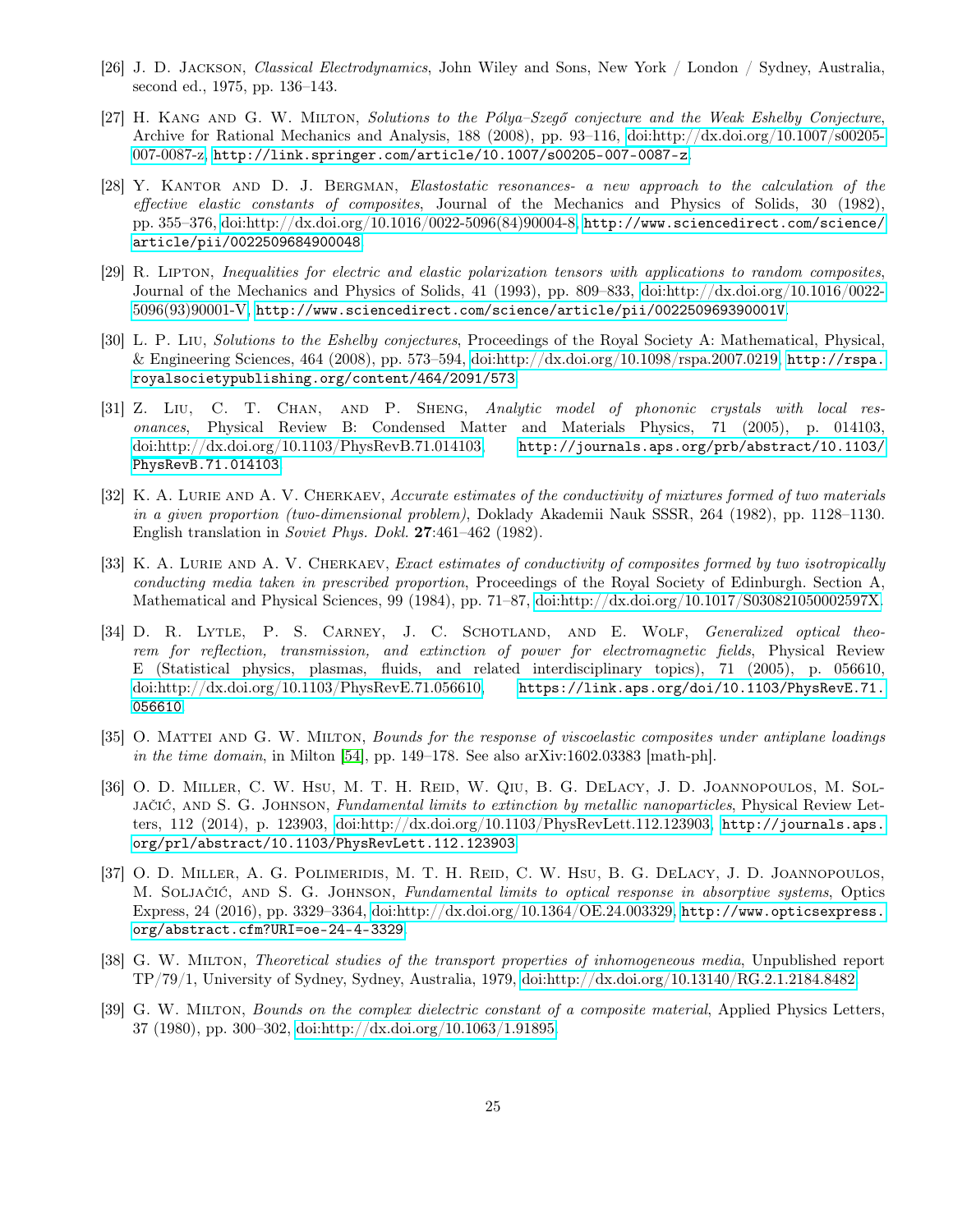- <span id="page-25-0"></span>[40] G. W. Milton, Bounds on the complex permittivity of a two-component composite material, Journal of Applied Physics, 52 (1981), pp. 5286–5293, [doi:http://dx.doi.org/10.1063/1.329385,](http://dx.doi.org/http://dx.doi.org/10.1063/1.329385) [http://scitation.aip.org/](http://scitation.aip.org/content/aip/journal/jap/52/8/10.1063/1.329385) [content/aip/journal/jap/52/8/10.1063/1.329385](http://scitation.aip.org/content/aip/journal/jap/52/8/10.1063/1.329385).
- <span id="page-25-7"></span>[41] G. W. Milton, Bounds on the electromagnetic, elastic, and other properties of two-component composites, Physical Review Letters, 46 (1981), pp. 542–545, [doi:http://dx.doi.org/10.1103/PhysRevLett.46.542,](http://dx.doi.org/http://dx.doi.org/10.1103/PhysRevLett.46.542) [http:](http://journals.aps.org/prl/abstract/10.1103/PhysRevLett.46.542) [//journals.aps.org/prl/abstract/10.1103/PhysRevLett.46.542](http://journals.aps.org/prl/abstract/10.1103/PhysRevLett.46.542).
- <span id="page-25-1"></span>[42] G. W. Milton, Bounds on the transport and optical properties of a two-component composite material, Journal of Applied Physics, 52 (1981), pp. 5294–5304, [doi:http://dx.doi.org/10.1063/1.329386,](http://dx.doi.org/http://dx.doi.org/10.1063/1.329386) [http://scitation.aip.](http://scitation.aip.org/content/aip/journal/jap/52/8/10.1063/1.329386) [org/content/aip/journal/jap/52/8/10.1063/1.329386](http://scitation.aip.org/content/aip/journal/jap/52/8/10.1063/1.329386).
- <span id="page-25-9"></span>[43] G. W. MILTON, Multicomponent composites, electrical networks and new types of continued fraction. I, Communications in Mathematical Physics, 111 (1987), pp. 281–327, [doi:http://dx.doi.org/10.1007/BF01217763,](http://dx.doi.org/http://dx.doi.org/10.1007/BF01217763) <http://projecteuclid.org/euclid.cmp/1104159541>.
- <span id="page-25-10"></span>[44] G. W. MILTON, The field equation recursion method, in Composite Media and Homogenization Theory: Proceedings of the Workshop on Composite Media and Homogenization Theory Held in Trieste, Italy, from January 15 to 26, 1990, G. Dal Maso and G. F. Dell'Antonio, eds., vol. 5 of Progress in Nonlinear Differential Equations and Their Applications, Basel, Switzerland, 1991, Birkhäuser Verlag, pp. 223–245, [doi:http://dx.doi.org/10.1007/978-1-4684-6787-1\\_13.](http://dx.doi.org/http://dx.doi.org/10.1007/978-1-4684-6787-1_13)
- <span id="page-25-3"></span>[45] G. W. Milton, The Theory of Composites, vol. 6 of Cambridge Monographs on Applied and Computational Mathematics, Cambridge University Press, Cambridge, UK, 2002, [doi:http://dx.doi.org/10.1017/CBO9780511613357.](http://dx.doi.org/http://dx.doi.org/10.1017/CBO9780511613357) Series editors: P. G. Ciarlet, A. Iserles, Robert V. Kohn, and M. H. Wright.
- <span id="page-25-4"></span>[46] G. W. MILTON AND J. G. BERRYMAN, On the effective viscoelastic moduli of two-phase media. II. Rigorous bounds on the complex shear modulus in three dimensions, Proceedings of the Royal Society A: Mathematical, Physical, and Engineering Sciences, 453 (1997), pp. 1849–1880, [doi:http://dx.doi.org/10.1098/rspa.1997.0100.](http://dx.doi.org/http://dx.doi.org/10.1098/rspa.1997.0100)
- <span id="page-25-12"></span>[47] G. W. MILTON, M. BRIANE, AND J. R. WILLIS, On cloaking for elasticity and physical equations with a transformation invariant form, New Journal of Physics, 8 (2006), p. 248, [doi:http://dx.doi.org/10.1088/1367-](http://dx.doi.org/http://dx.doi.org/10.1088/1367-2630/8/10/248) [2630/8/10/248,](http://dx.doi.org/http://dx.doi.org/10.1088/1367-2630/8/10/248) <http://stacks.iop.org/1367-2630/8/i=10/a=248>.
- <span id="page-25-8"></span>[48] G. W. MILTON AND K. M. GOLDEN, *Thermal conduction in composites*, in Thermal Conductivity, T. Ashworth and D. R. Smith, eds., vol. 18, New York / London, 1985, Plenum Press, pp. 571–582.
- <span id="page-25-11"></span>[49] G. W. MILTON AND R. V. KOHN, Variational bounds on the effective moduli of anisotropic composites, Journal of the Mechanics and Physics of Solids, 36 (1988), pp. 597–629, [doi:http://dx.doi.org/10.1016/0022-](http://dx.doi.org/http://dx.doi.org/10.1016/0022-5096(88)90001-4) [5096\(88\)90001-4.](http://dx.doi.org/http://dx.doi.org/10.1016/0022-5096(88)90001-4)
- <span id="page-25-2"></span>[50] G. W. MILTON, R. C. MCPHEDRAN, AND D. R. MCKENZIE, Transport properties of arrays of intersecting cylinders, Applied Physics, 25 (1981), pp. 23–30, [doi:http://dx.doi.org/10.1007/BF00935387.](http://dx.doi.org/http://dx.doi.org/10.1007/BF00935387)
- <span id="page-25-5"></span>[51] G. W. Milton, P. Seppecher, and G. Bouchitté, Minimization variational principles for acoustics, elastodynamics and electromagnetism in lossy inhomogeneous bodies at fixed frequency, Proceedings of the Royal Society A: Mathematical, Physical, & Engineering Sciences, 465 (2009), pp. 367–396, [doi:http://dx.doi.org/10.1098/rspa.2008.0195.](http://dx.doi.org/http://dx.doi.org/10.1098/rspa.2008.0195)
- <span id="page-25-13"></span>[52] G. W. Milton and J. R. Willis, On modifications of Newton's second law and linear continuum elastodynamics, Proceedings of the Royal Society A: Mathematical, Physical, & Engineering Sciences, 463  $(2007)$ , pp. 855–880, [doi:http://dx.doi.org/10.1098/rspa.2006.1795,](http://dx.doi.org/http://dx.doi.org/10.1098/rspa.2006.1795) [http://rspa.royalsocietypublishing.](http://rspa.royalsocietypublishing.org/content/463/2079/855) [org/content/463/2079/855](http://rspa.royalsocietypublishing.org/content/463/2079/855).
- <span id="page-25-6"></span>[53] G. W. Milton and J. R. Willis, Minimum variational principles for time-harmonic waves in a dissipative medium and associated variational principles of Hashin–Shtrikman type, Proceedings of the Royal Society A: Mathematical, Physical, & Engineering Sciences, 466 (2010), pp. 3013–3032, [doi:http://dx.doi.org/10.1098/rspa.2010.0006.](http://dx.doi.org/http://dx.doi.org/10.1098/rspa.2010.0006)